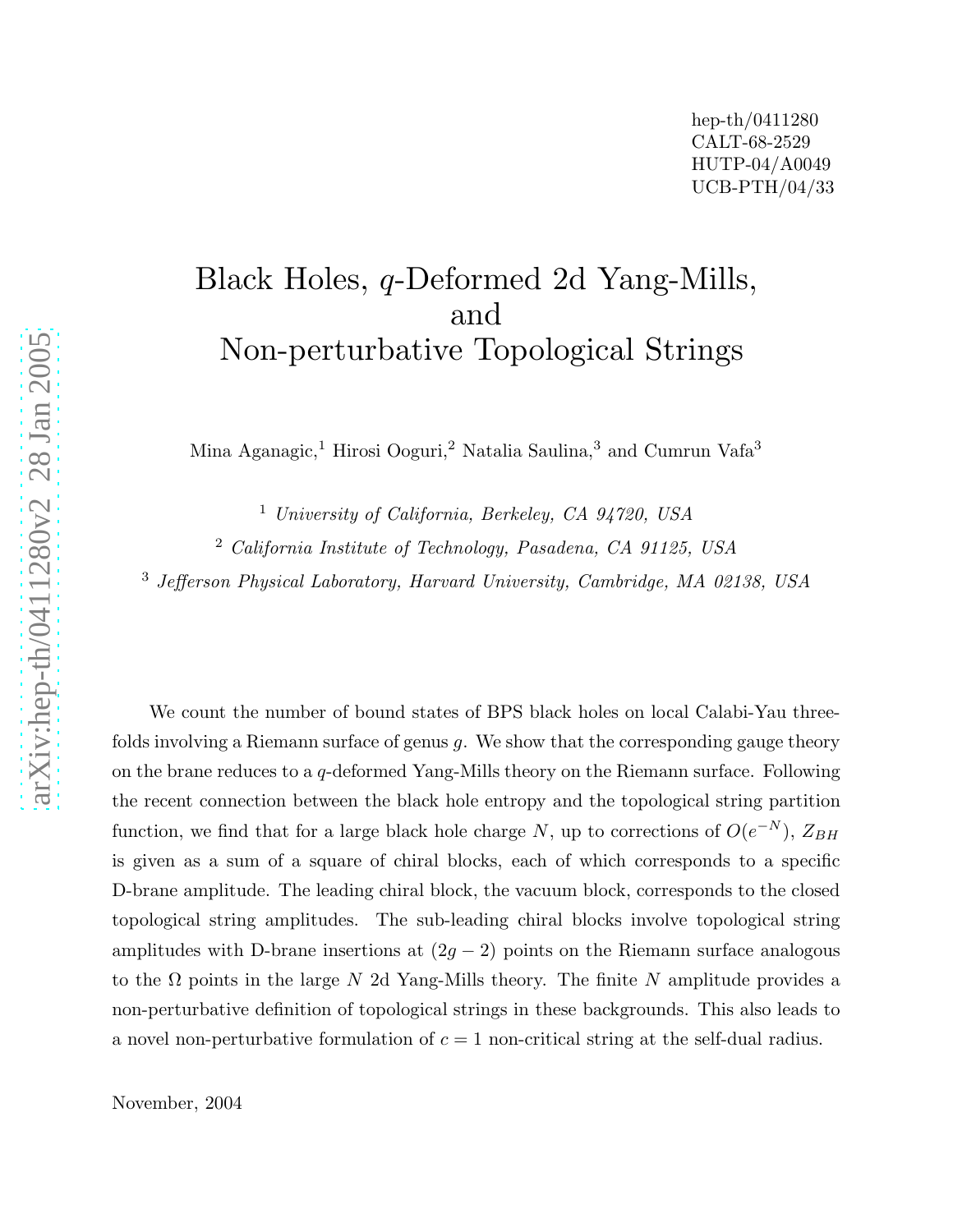#### 1. Introduction

Counting of 4-dimensional BPS black hole microstates arising upon compactifications of type II superstrings on Calabi-Yau 3-folds has been recently connected to topological string amplitudes in a highly non-trivial way[[1\]](#page-55-0). In particular it has been argued that for a large black hole charge N and to all order in  $1/N$  expansion, the mixed ensemble partition function  $Z_{BH}$  of BPS black holes is related to topological string amplitudes  $Z_{top}$ :

$$
Z_{BH} = |Z_{\text{top}}|^2. \tag{1.1}
$$

In fact the proposal in [\[1](#page-55-0)] goes further and uses the above relation as defining what one means by the non-perturbative topological string amplitude, including  $O(e^{-N})$  corrections.

One main obstacle in checking this relation is that both sides are difficult (at present impossible) to compute for compact Calabi-Yau manifolds. However, the logic of [\[1](#page-55-0)] can be adapted to non-compact Calabi-Yau manifolds and the counting of BPS states in these geometries. In that context one could hope to check this statement.

A first case where this was actually done [\[2](#page-55-0)] was in the case of a local Calabi-Yau involving the sum of two line bundles over a torus  $T^2$ . In that case, not only it was shown that  $(1.1)$  is correct to all orders in the  $1/N$  expansion, but that, at finite N, the notion of a holomorphic  $Z_{top}$  ceases to make sense due to  $O(e^{-N})$  effects. In fact counting of BPS bound states in that case reduces to computing the partition function of the 2d Yang-Mills theory on  $T^2$ , whose large N expansion has the above chiral decomposition valid only to all orders in the  $1/N$  expansion, as was demonstrated in [\[3](#page-55-0)].

The aim of this paper is to extend the computation in [\[2](#page-55-0)] to the case of a Calabi-Yau manifold where  $T^2$  is replaced by an arbitrary genus g Riemann surface. Once again we find that the topological gauge theory on the brane reduces to 2d Yang-Mills theory on the Riemann surface, with one additional subtlety: the Yang-Mills theory is q-deformed ! We then ask if the relation (1.1) holds in this case. Luckily the topological string amplitude forthis geometry has been computed very recently  $[4]$  $[4]$ , and so the right hand side of  $(1.1)$ is also known. In checking this relation we find an interesting new subtlety: We find that the relation  $(1.1)$  to all orders in the  $1/N$  expansion is modified in this case to

$$
Z_{BH} = \int \prod_{i=1}^{|2g-2|} dU_i \ |Z_{\text{top}}(U_1, ..., U_{|2g-2|})|^2,
$$
\n(1.2)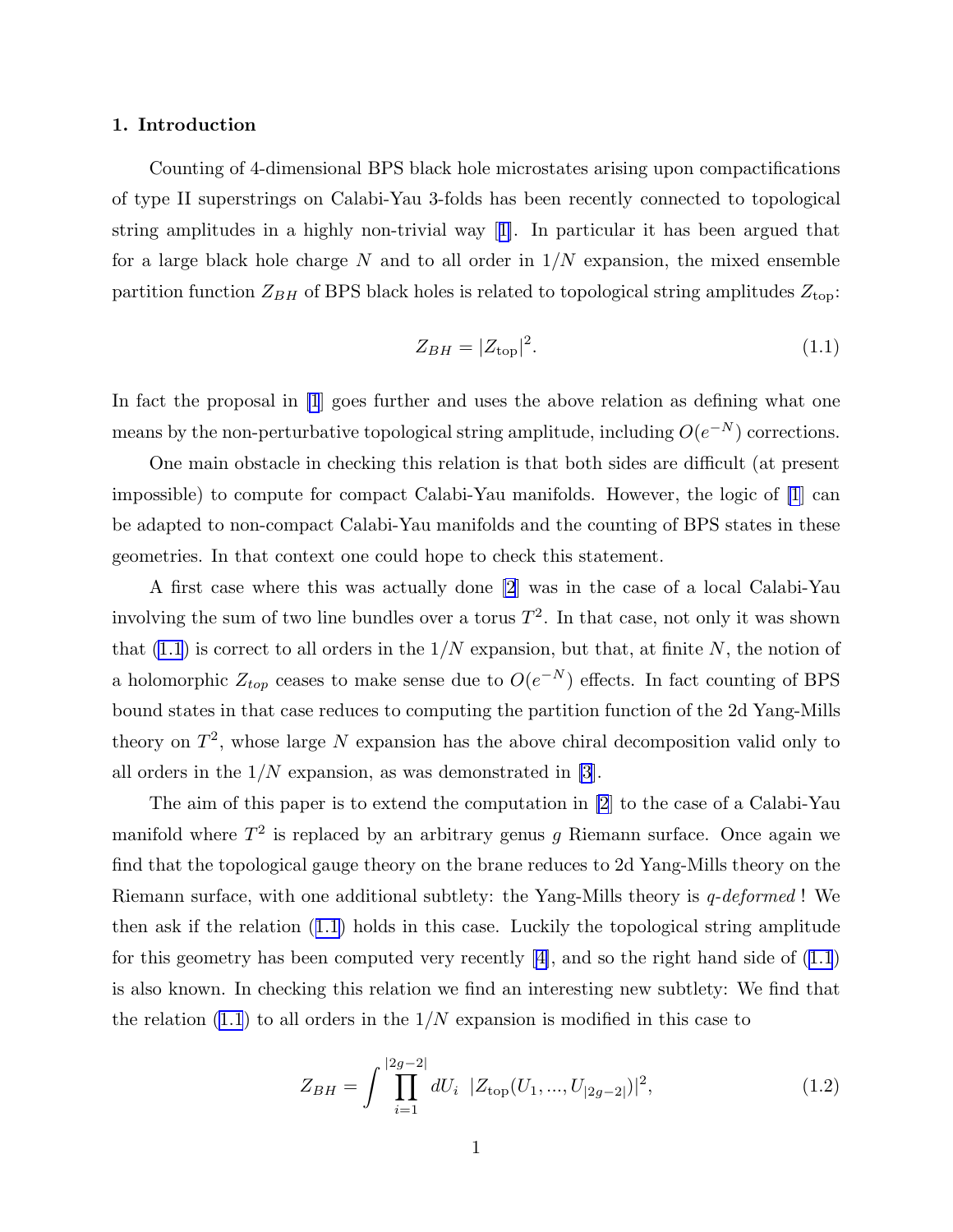where  $Z_{\text{top}}(U_1, ..., U_{|2g-2|})$  is the topological string amplitude with  $|2g-2|$  stacks of Dbranes inserted, and  $U_i$  corresponds to the holonomy of the gauge field turned on in the i-th stack of D-branes. The leading piece of this expansion is the closed string amplitude. To extract this piece, the integral over the unitary group in the above can be performed and the relation can be recast as

$$
Z_{BH} = \sum_{R_1,...,R_{|2g-2|}} |Z_{R_1,...,R_{|2g-2|}}^{\text{top}}|^2,
$$

where

$$
Z_{\text{top}}(U_1, ..., U_{|2g-2|}) = \sum_{R_1, ..., R_{|2g-2|}} Z_{R_1, ..., R_{|2g-2|}}^{\text{top}} \text{Tr}_{R_1} U_1 \cdots \text{Tr}_{R_{|2g-2|}} U_{|2g-2|},
$$

and  $R_1, ..., R_{|2g-2|}$  are representations of  $SU(\infty)$  and  $\text{Tr}_{R_i}U_i$   $(i = 1, ..., |2g-2|)$  are their characters. The closed string amplitude is the vacuum chiral block given by  $R_i = 0$ .

The organization of this paper is as follows: In section 2 we review perturbative results for topological strings on a Calabi-Yau with a local geometry involving a Riemann surface. We also present a short alternative derivation of the main result. In section 3 we study the gauge theory living on a BPS brane in this geometry and compute its partition function. In particular we show that the relevant field theory on the brane gets mapped to the q-deformed 2d Yang-Mills theory on the Riemann surface. In section 4 we use this result to count the BPS black hole degeneracy in this geometry. In section 5 we take the limit of large black hole charges and relate our result to the expected topological string amplitudes reviewed in section 2, in accordance with[[1\]](#page-55-0). In section 6 we discuss the limit of small area for a local  $\mathbf{P}^1$  geometry (the resolved conifold). This is related by the mirror symmetry to the deformed conifold and thus to the  $c = 1$  non-critical bosonic string at the self-dual radius. There we find that the non-perturbative formulation involves chiral blocks which represent a condensation of a coherent state of tachyons which emits tachyons at all frequencies. In appendices A - D we collect some identities needed in the paper.

#### 2. Perturbative Topological String Theory

In a recent work[[4](#page-55-0)] topological A-model string theory amplitudes

$$
X = L_1 \oplus L_2 \to \Sigma,
$$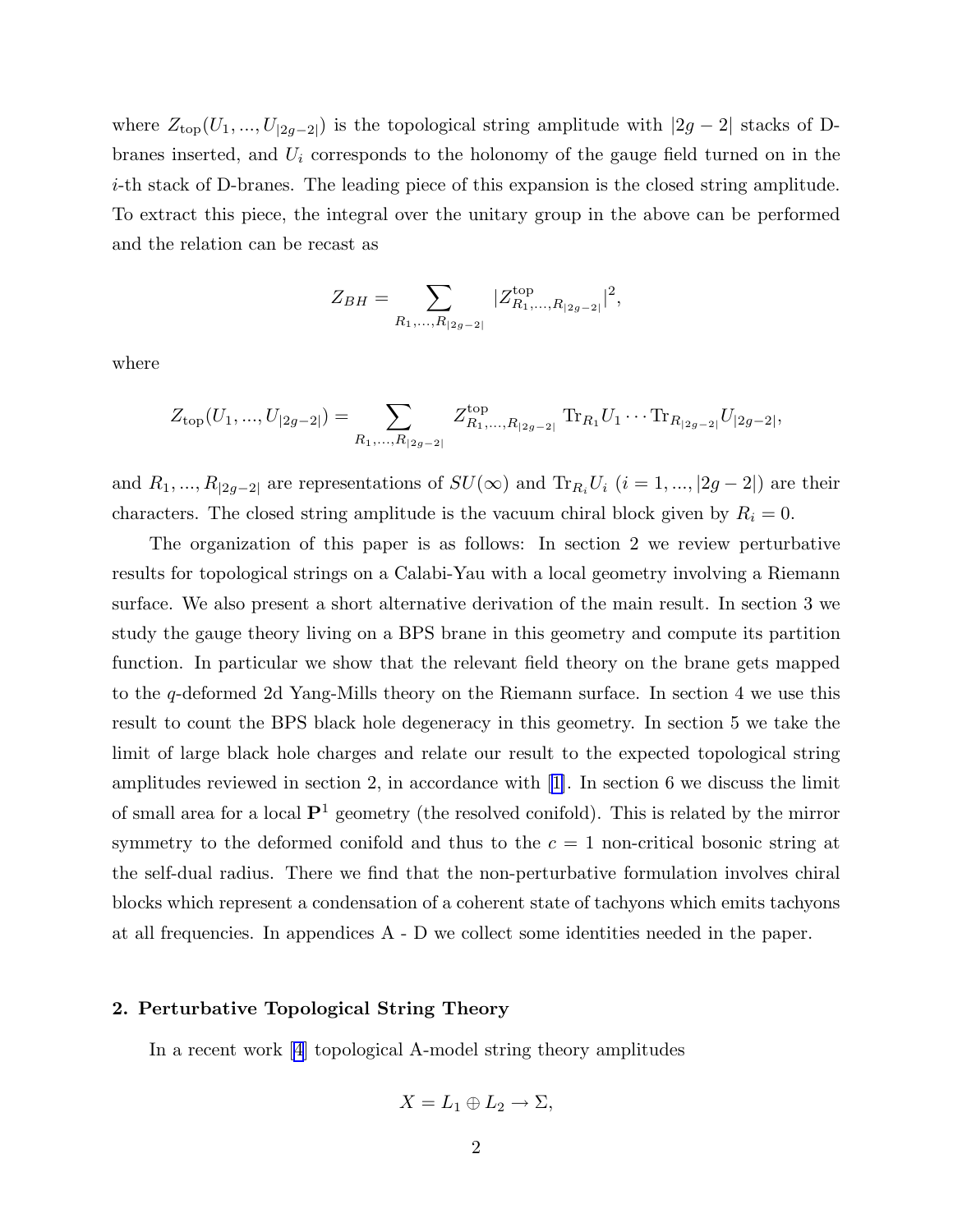were computed to all orders of perturbation theory in terms of a certain topological quantum field theory on the Riemann surface  $\Sigma$ . The total space X is Calabi-Yau when the Chern class of the normal bundle to  $\Sigma$  cancels the canonical class, *i.e.* 

$$
\deg(L_1) + \deg(L_2) = -\chi(\Sigma).
$$

For example, when  $\Sigma$  is a closed Riemann surface of genus g, we can take  $(\deg(L_1), \deg(L_2)) =$  $(p+2g-2,-p)$  for any integer p.

In [\[4](#page-55-0)] a Riemann surface  $\Sigma$  is viewed as obtained by gluing of more basic building blocks: pants  $(P)$ , annuli  $(A)$  and caps  $(C)$ . The whole Calabi-Yau X arises in this way from gluing simpler 3-folds which are rank 2 holomorphic bundles over Riemann surfaces with boundaries. Note that under gluing, the Euler characters of the base curves add, but moreover, the Chern classes of the normal bundles add.

Consider a Calabi-Yau X involving a Riemann surface  $\Sigma_{g,h}$  of genus g with h punctures or equivalently h semi-infinite cylinders. The holomorphic maps from a worldsheet to X are necessarily holomorphic maps to  $\Sigma_{g,h}$ . To get non-trivial such maps of finite area, we must add Lagrangian D-branes which circle the punctures (and that are 2-dimensional in the fiber direction) and consider holomorphic maps with boundaries on the D-branes. In this way, we can view cutting and pasting of the base Riemann surfaces and the corresponding Calabi-Yau's as either adding or cancelling off D-branes. The operations of gluing manifolds lead to composition of topological A-model amplitudes that satisfy all axioms of a two dimensional topological quantum field theory [[4\]](#page-55-0). In the course of this paper, we will explain from the physical standpoint what the TQFT of [\[4](#page-55-0)] is. As we will see, it is related to the large N limit of the q-deformed Yang-Mills theory  $(qYM)$  on  $\Sigma$ .

By computing the open topological A-model amplitudes on a few Calabi-Yau manifolds,[[4\]](#page-55-0) get all others by gluing. The basic building blocks in[[4\]](#page-55-0) which we will need are the "Calabi-Yau caps" denoted by  $C^{(-1,0)}$  and  $C^{(0,-1)}$  carrying the first Chern classes  $(-1, 0)$  and  $(0, -1)$  respectively and the pant  $P^{(0,1)}$  with  $(0, 1)$  (see figure 1).

The cap amplitude  $C^{(-1,0)}$  is given by

$$
Z^{\text{top}}(C^{(-1,0)}) = \sum_{R} d_q(R) q^{-k_R/4} \text{Tr}_R U.
$$

Above,

 $U = P e^{i \oint A}$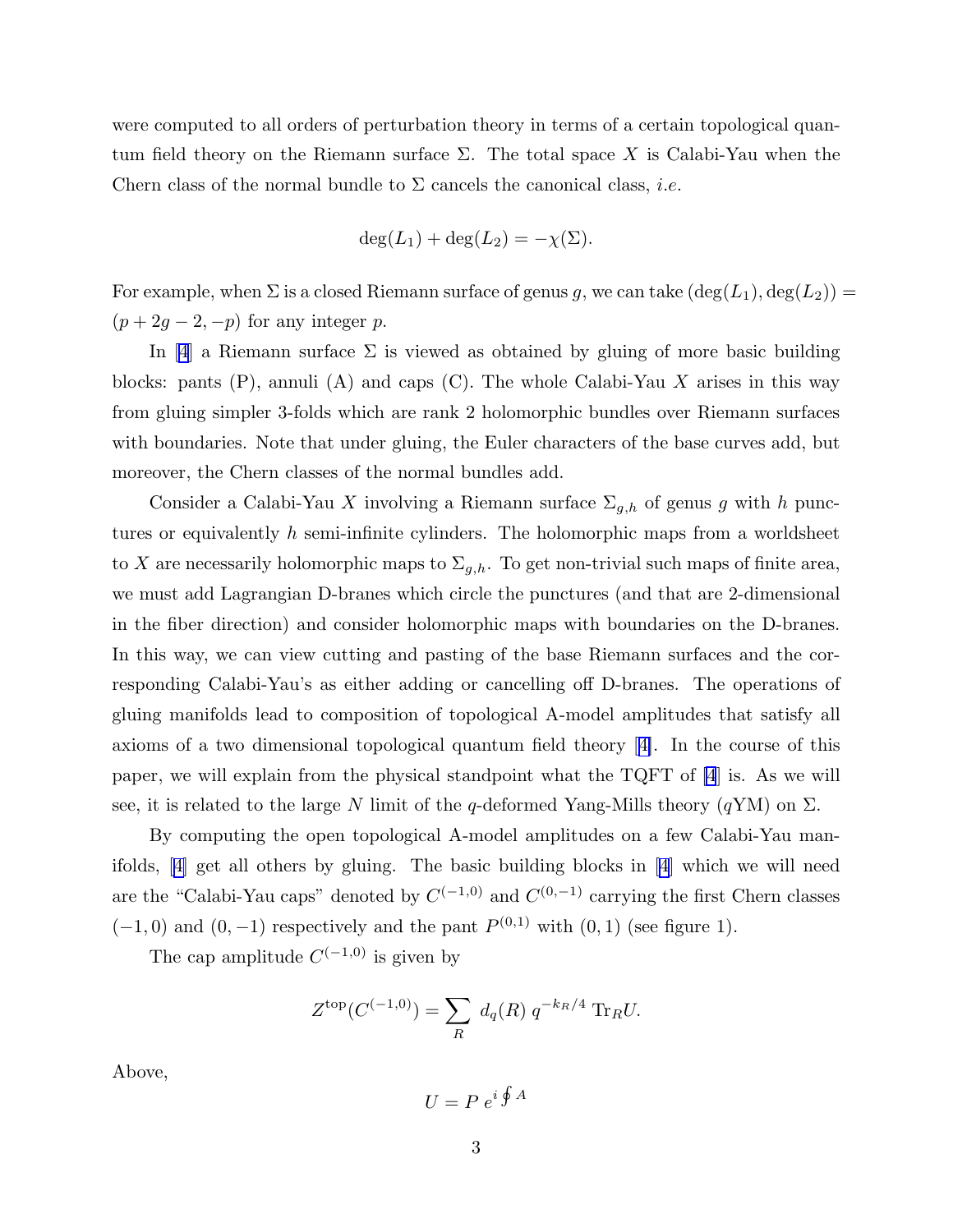is the holonomy of the gauge field on the D-branes around the circle where D-brane meets Σ. We take the number of D-branes to be infinite, so R labels a representation of  $SU(\infty)$ . The parameter  $q$  is related to the string coupling constant  $g_s$  by

$$
q=e^{-g_s}.
$$

The coefficient  $d_q(R)$  is the quantum dimension of the symmetric group representation corresponding to the Young-Tableaux of  $R$ , defined by:

$$
d_q(R) = \prod_{\square \in R} \frac{1}{[h(\square)]_q},
$$

where the product runs over all the boxes in the Young tableaux of  $R$  and  $h$  is the hooklength of the corresponding box. The q-analogue  $[x]_q$  of x appearing in the formula is defined by

$$
[x]_q = q^{x/2} - q^{-x/2}.
$$

The exponent  $k_R$  is given by

$$
k_R = 2\sum_{\square \in R} (i(\square) - j(\square)),
$$

where  $i, j(\mathbf{u})$  label the location of the box in the tableaux. Note that  $d_q(R)q^{k(R)/4}$  is the same as the topological vertex amplitude  $C_{R,0,0}$  [[5\]](#page-55-0) with all but one representation set to be trivial<sup>1</sup>:

$$
d_q(R)q^{k(R)/4} = C_{R,0,0} = W_{R0}.
$$

This is a consistency check, since in this case we are considering the A-model corresponding tostack of D-branes on Calabi-Yau  $X = \mathbb{C}^3$ . This theory is considered in [[5\]](#page-55-0) and shown to compute  $C_{R,0,0}$ .

Similarly,using the technology of [[4](#page-55-0)], we can compute the Calabi-Yau "pant"  $P^{(1,0)}$ (see fig. 1). This now carries 3 sets of representations corresponding to three stacks of D-branes at the 3 semi-infinite tubes with holonomies  $U_i$ ,  $i = 1, 2, 3$ :

$$
Z^{\text{top}}(P^{(1,0)}) = \sum_{R} \frac{1}{d_q(R)} q^{k_R/4} \operatorname{Tr}_R U_1 \operatorname{Tr}_R U_2 \operatorname{Tr}_R U_3.
$$

<sup>1</sup> Our conventions differ here from [\[5\]](#page-55-0) by  $q \to q^{-1}$ .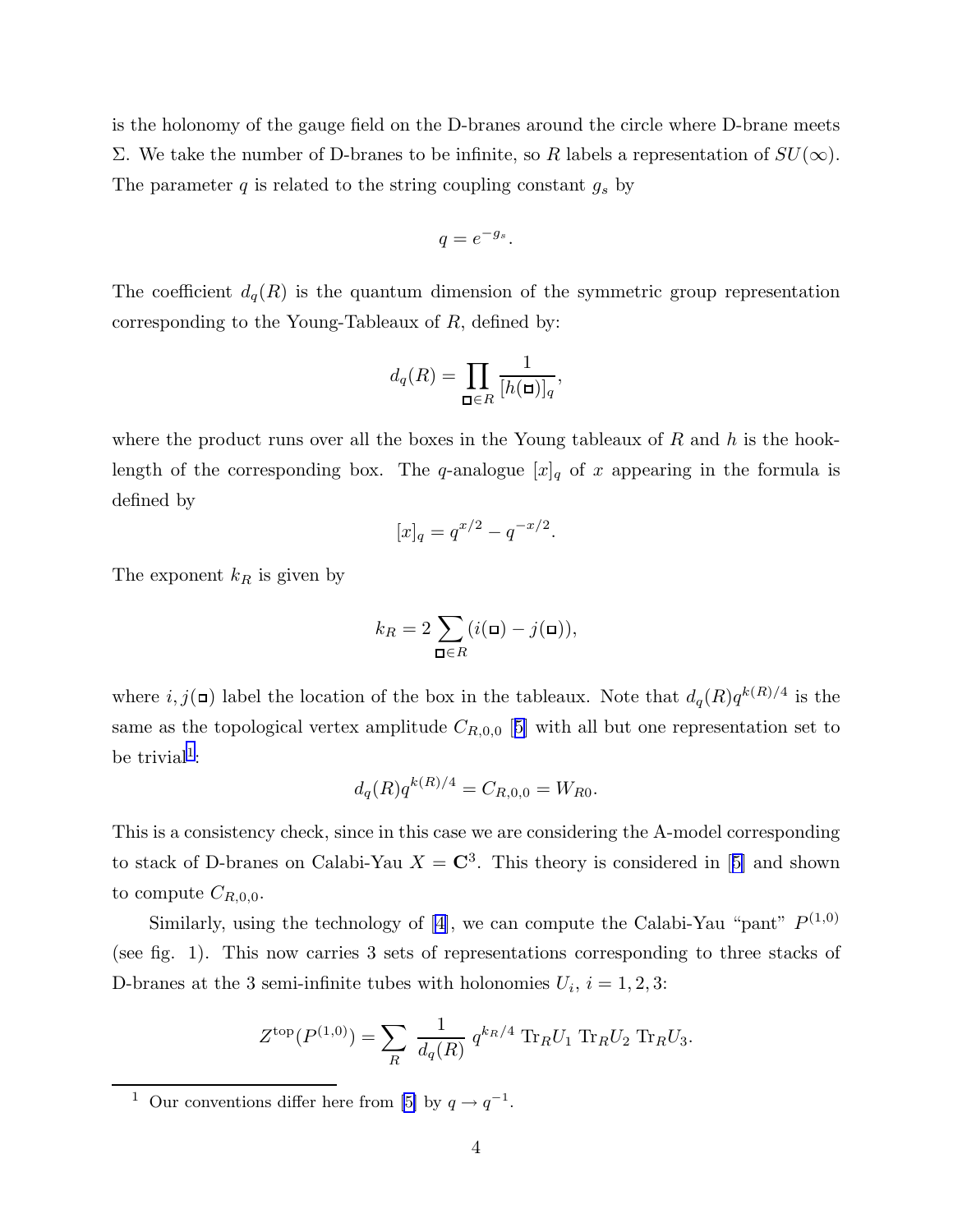

<span id="page-5-0"></span>**Fig.1** The Riemann surfaces corresponding to the cap amplitude  $C^{(-1,0)}$  of the first Chern class  $(-1,0)$  and pant  $P^{(1,0)}$  with  $(1,0)$ .

These, together with the  $C^{(0,-1)}$  cap and  $P^{(0,1)}$  pant,

$$
Z^{\text{top}}(C^{(0,-1)}) = \sum_{R} d_q(R) q^{k_R/4} \text{Tr}_R U,
$$
  

$$
Z^{\text{top}}(P^{(0,1)}) = \sum_{R} \frac{1}{d_q(R)} q^{-k_R/4} \text{Tr}_R U_1 \text{Tr}_R U_2 \text{Tr}_R U_3,
$$

suffice to compute any Calabi-Yau amplitude with or without D-branes by sewing.

Sewing  $\Sigma_L$  and  $\Sigma_R$  over their common boundary we get  $\Sigma_{L\cup R}$ . For this, the orientations of the corresponding boundary circles must be opposite. The operation of reversing the orientation of the boundary acts on the holonomy by  $U \rightarrow U^{-1}$ , and the corresponding path integrals are sewed together by

$$
Z^{\text{top}}(\Sigma_{L\cup R}) = \int dU \; Z^{\text{top}}(\Sigma_L)(U) \; Z^{\text{top}}(\Sigma_R)(U^{-1}). \tag{2.1}
$$

In the representation basis

$$
Z^{\text{top}}(\Sigma)(U) = \sum_{R} Z^{\text{top}}_{R}(\Sigma) \operatorname{Tr}_{R}(U),
$$

because of the orthogonality of characters

$$
\int dU \, \text{Tr}_{R_1} U \, \text{Tr}_{R_2} U^{-1} = \delta_{R_1 R_2},\tag{2.2}
$$

the sewing in (2.1) corresponds to identifying the left and the right representation  $R$  and summing over  $R$ ,

$$
Z^{\text{top}}(\Sigma_{L\cup R}) = \sum_{P} Z^{\text{top}}(\Sigma_{L})_{P} Z^{\text{top}}(\Sigma_{R})_{P}.
$$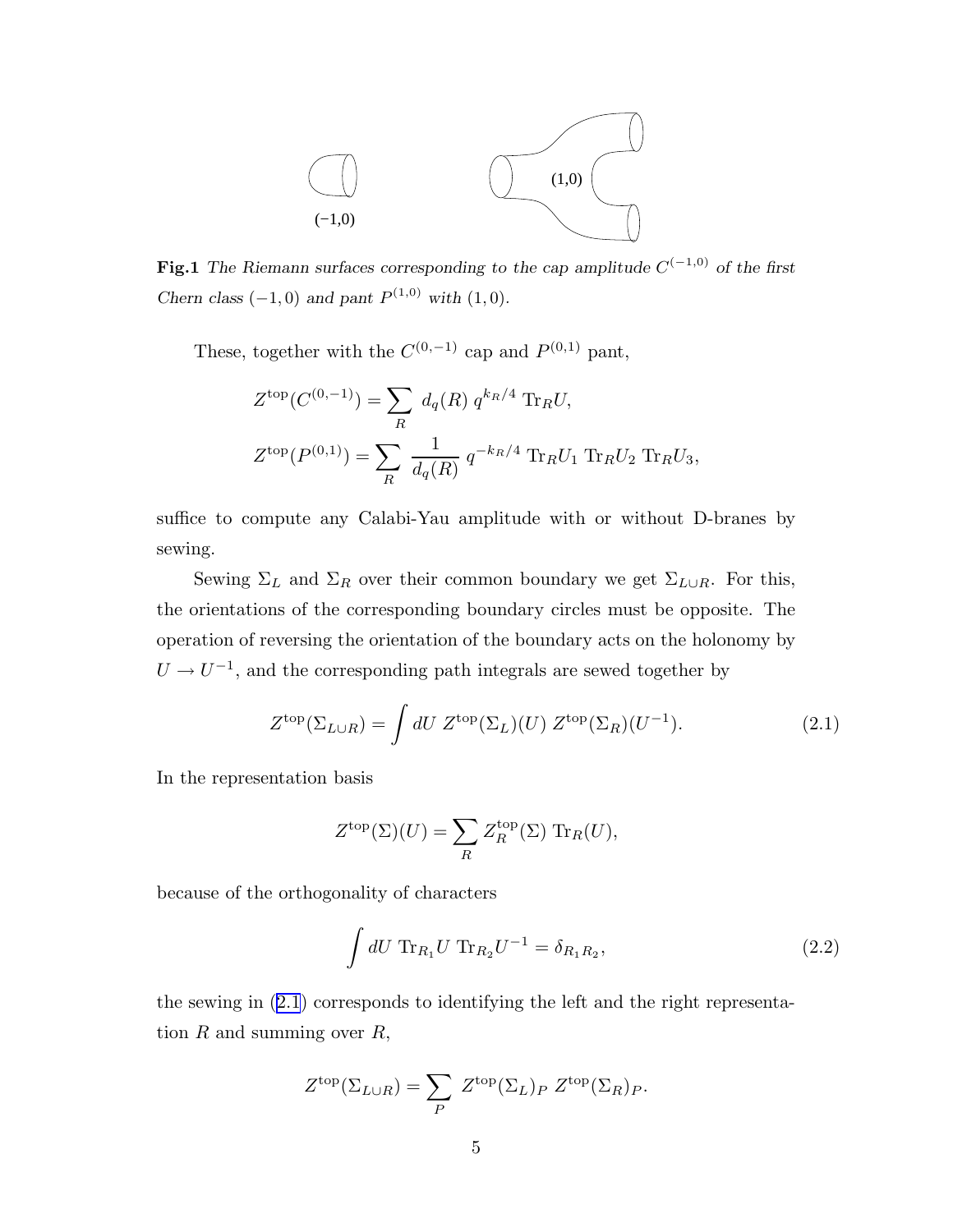<span id="page-6-0"></span>Note that, because the pant and the annulus are all diagonal in representations, the complex structure moduli of the Riemann surface one builds by cutting and pasting do not enter in the resulting topological string amplitudes. This is as it should be, since these correspond to the complex structure moduli of Calabi-Yau, and perturbative A-model topological string amplitudes better not depend on them.

For example, consider the A-model amplitude corresponding to a Calabi-Yau manifold fibered over a genus g Riemann surface and bundle with the first Chern class  $(2g - 2 + p, -p)$ . A quick counting shows that we need  $(2g - 2)$ pants to get a closed genus g Riemann surface, by thinking of it as composed of a necklace of  $(g-1)$  handle adding operators. We can take  $(2g-2)$  pants of type  $P^{(1,0)}$ , and to get the bundle right, insert between them p annuli  $A^{(1,-1)}$ obtained by contracting  $C^{(0,-1)}$  and  $P^{(1,0)}$ . This gives

$$
Z^{\text{top}}(\Sigma_g) = \sum_R \left(\frac{1}{d_q(R)}\right)^{2g-2} q^{(p+g-1)k_R/2} e^{-t|R|}.
$$
 (2.3)

Note that in the above formula for  $Z^{\text{top}}$ ,  $d_q(R)$  is the  $N \to \infty$  limit of the quantum dimension  $\dim_q(R)$  of  $U(N)$  representation with the same Youngtableaux. This is suggestive of the relation with Chern-Simons theory, which we will discuss in section 5.

This answer captures all the non-trivial contributions to perturbative topological string amplitudes, but does not include contributions from constant maps. As is well known, these modify the amplitude by

$$
Z^{\text{top}}(q,t) \to Z_0(q,t) \; Z^{\text{top}}(q,t),\tag{2.4}
$$

,

$$
Z_0(q,t) = M(q)^{\chi(X)/2} \exp\left(a \frac{t^3}{6g_s^2} + b \frac{t}{24}\right),\tag{2.5}
$$

where  $M(q) = \prod_{n=1}^{\infty} (1 - q^n)^{-n}$  is the McMahon function,  $\chi(X)$  is the Euler characteristic,  $a$  is the triple intersection of the Kähler class, and  $b$  is related to  $c_2$  of the Calabi-Yau X. In the non-compact model under discussion these are a little ambiguous, but we will find that the black hole counting agrees with the above if we take

$$
\chi(X) = 2 - 2g
$$
,  $a = -\frac{1}{p(p+2g-2)}$ ,  $b = \frac{p+2g-2}{p}$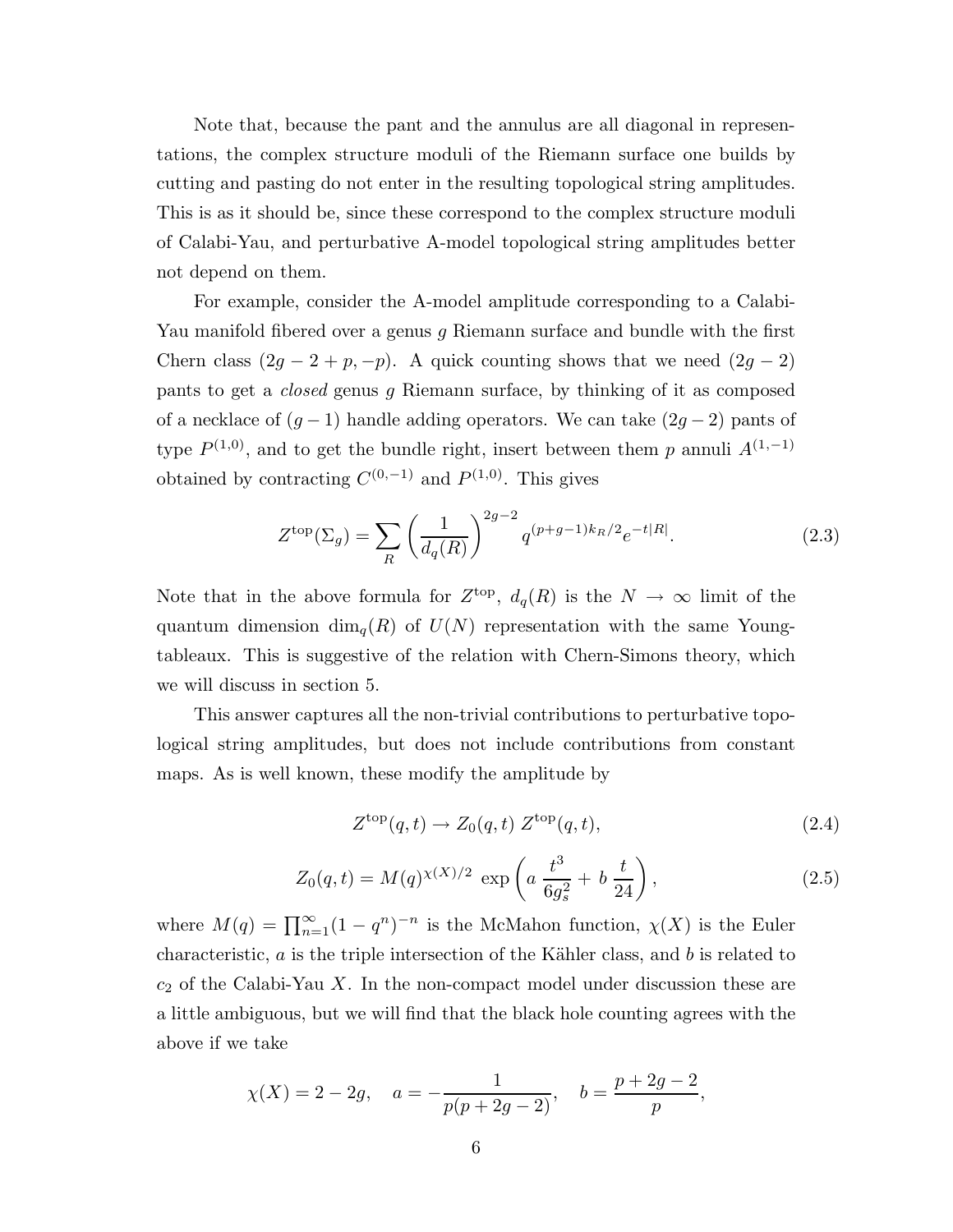which we will adopt as our definition of perturbative topological string amplitude in this geometry. For simplicity of notation we will drop  $Z_0(q,t)$  from the expressions below, but they should be included when comparing with the black hole prediction.

As another example, consider again a genus g Riemann surface, but with  $h$ punctures. This corresponds to insertion of h additional pant diagrams. Choosing  $(h - r)$  to be of type  $P^{(1,0)}$  and r of type  $P^{(0,1)}$  we get a new Calabi-Yau manifold with fibers of degrees

$$
(\deg(L_1), \deg(L_2)) = (2g - 2 + h + p', -p'),
$$

where  $p' = p - r$  and the topological string amplitude corresponding to it is

$$
Z^{\text{top}}(\Sigma_{g,h}) = \sum_{R} \left(\frac{1}{d_q(R)}\right)^{2g-2+h} q^{\frac{\deg(L_1)-\deg(L_2)}{4}k_R} e^{-|R|t} \operatorname{Tr}_R U_1 \cdots \operatorname{Tr}_R U_h.
$$

#### 2.1. D-branes in the Fiber

So far we have considered Lagrangian D-branes wrapping 1-cycles on  $\Sigma$ , *i.e.* D-branes of topology  $S^1 \times C$  with the  $S^1$  corresponding to a 1-cycle on  $\Sigma$ and  $C$  is the 2-dimensional subspace in the fiber. There is another class of Dbranes which will be relevant for us – these are Lagrangian D-branes wrapping 1-cycles in the fiber.



**Fig.2** The figure depicts a D-bane wrapping Lagrangian cycle  $\gamma$  in fiber over a point P on the Riemann surface. Note that the D-brane need not touch the Riemann surface, rather there is a modulus corresponding to its position in the fiber.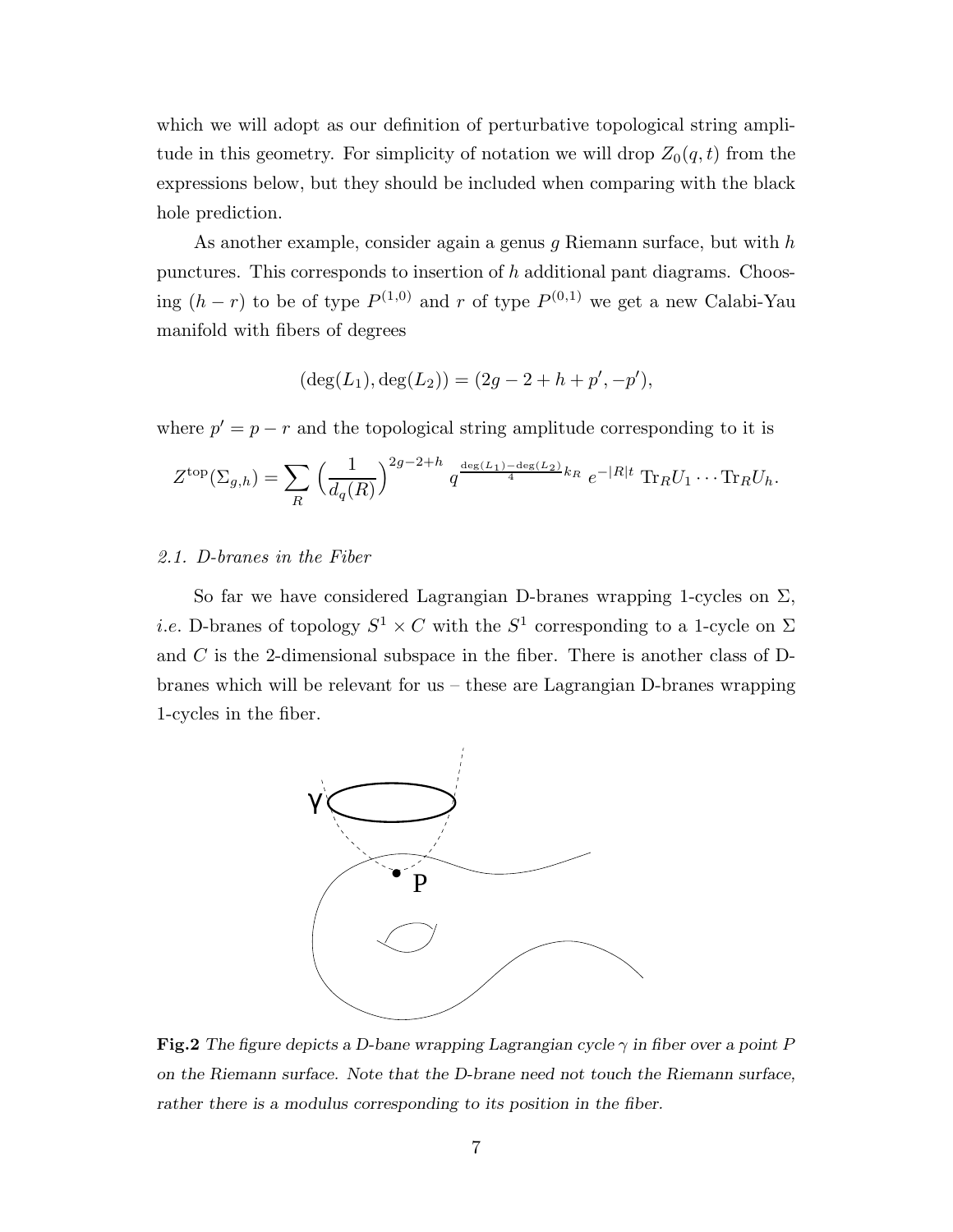<span id="page-8-0"></span>Consider as before  $X = L_1 \oplus L_2 \rightarrow \Sigma$  for a fixed Riemann surface  $\Sigma$ . Pick a point P on  $\Sigma$ , and let the D-brane lie in the fiber above this point. Let z be a local coordinate centered at P. If  $(u_1, u_2)$  are coordinates on the fiber  $L_1 \oplus L_2$ over P, then  $(z, u_1, u_2)$  parameterizes a local  $\mathbb{C}^3$  patch on X. In this patch there are Lagrangian D-branes of topology  $C \times S^1$  where the  $S^1$  corresponds to  $|u_1|^2 = const$ , for example. These are in fact the same D-branes considered in[[5\]](#page-55-0), and combining the results of [\[4](#page-55-0)] with that of[[5\]](#page-55-0), we can also obtain topological string amplitudes corresponding to them. The prescription is as follows.

We cut  $\Sigma$  into two pieces, a cap  $C_P$  containing P and  $\Sigma - C_P$ . Correspondingly, cut X into two pieces, one corresponding to  $\mathbb{C}^3$  that fibers over  $C_P$ , the other to the fibration over  $\Sigma - C_P$ . We have

$$
Z(\Sigma) = \sum_{R} Z(C_{P})_{R} Z(\Sigma - C_{P})_{R}.
$$

Now, adding a D-brane in fiber over P on  $\Sigma$ , will replace  $Z(C_P)_R$  by

$$
\sum_{Q} Z^{top}(C_P)_{RQ} \operatorname{Tr}_Q V,
$$

where V is the holonomy on this D-brane around the fiber  $S^1$ . Moreover, this should have a local effect that can be understood purely in the  $\mathbb{C}^3$  patch we have cut out, and be independent of the rest of  $X$ . But, all the amplitudes withD-branes on  $\mathbb{C}^3$  were computed in [[5\]](#page-55-0). Adding a D-brane in the fiber must correspond, up to framing, to the topological vertex with one of the partitions trivial, i.e,

$$
Z^{top}(C_P)_{RQ} = W_{RQ},
$$

where  $W_{RQ}(q)$  is the  $N \to \infty$  limit of the S-matrix of WZW- model and Chern-Simons theory

$$
W_{RQ}(q) = \lim_{N \to \infty} q^{\frac{N(|R| + |Q|)}{2}} \frac{S_{RQ}(q, N)}{S_{00}(q, N)}, \quad q = e^{-g_s}.
$$

For example, the amplitude on a genus  $g$  Riemann surface with  $h$  marked points and D-branes in the fiber over them is

$$
Z^{top}(\Sigma_{g,h}) = \sum_{R} \frac{W_{RR_1} \dots W_{R,R_h}}{W_{R,0}^{2g-2+h}} q^{\frac{\deg(L_1) - \deg(L_2)}{4} k_R} \operatorname{Tr}_{R_1} V_1 \dots \operatorname{Tr}_{R_h} V_h, \qquad (2.6)
$$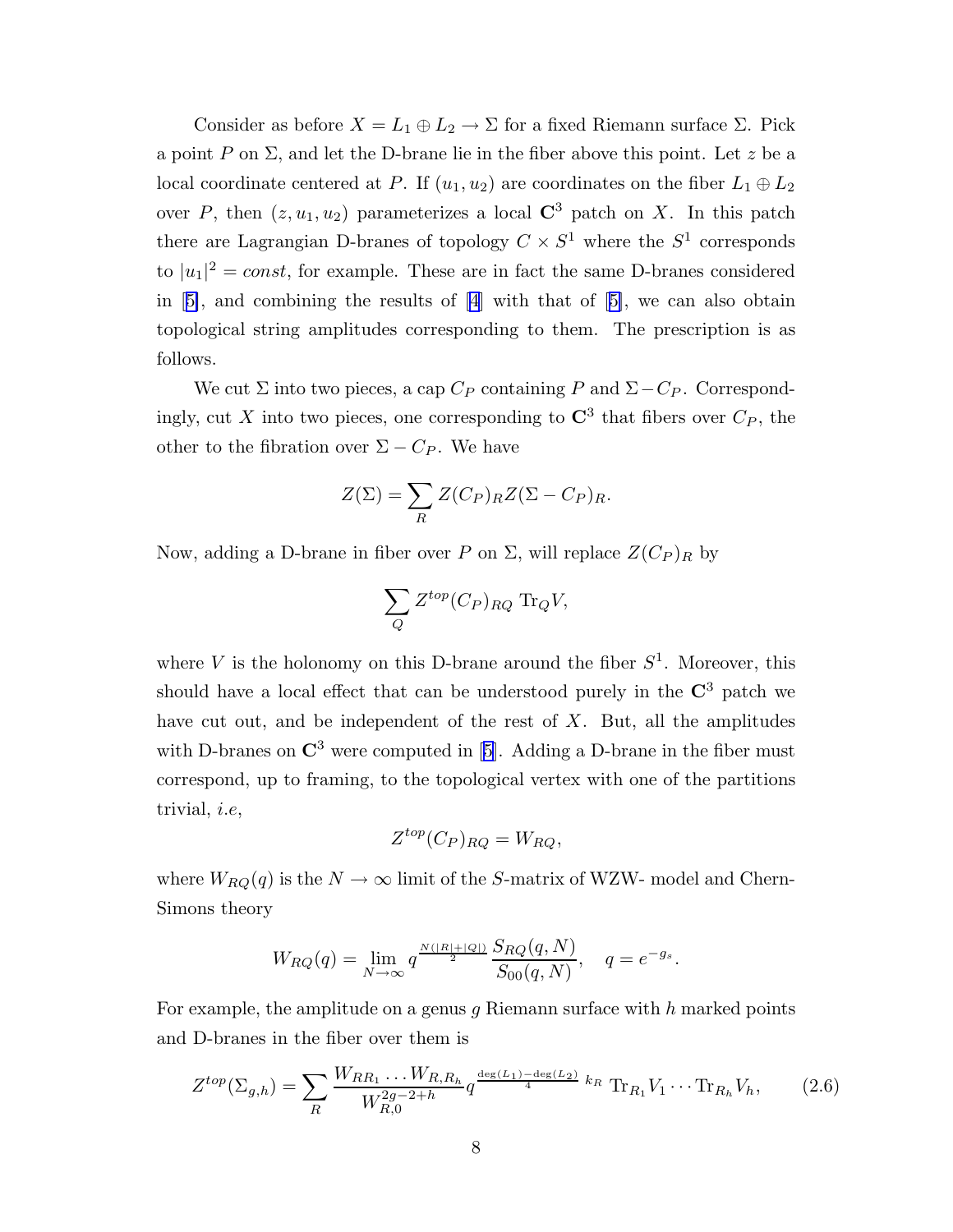where we used the fact that  $W_{R,0} = d_R q^{\frac{k_R}{4}}$ . Note that D-branes need not be touching the Riemann surface, but they can be displaced some distance in the fiber. The modulus corresponding to where the D-brane is enters replacing

$$
\text{Tr}_R V \to e^{-s|R|} \text{Tr}_R V,
$$

where s is an arbitrary complex parameter. In this case it would correspond to the area of the disk that attaches the D-brane to the Riemann surface.

#### 2.2. An Alternative Derivation

In this subsection we give a short alternative derivation of the topological string amplitudes in these backgrounds, analogous to the derivation of 2d Yang-Mills on a Riemann surface [\[6](#page-55-0)]. The idea is that by gluing rules all we need to determine are the cap, the annulus and the pant diagrams. The cap and the annulus diagram have been derived before[[5\]](#page-55-0)(as this is part of the standard topological vertex construction). For the pant diagram we would first argue that  $Z^{top}(P)_{R_1,R_2,R_3}$  is zero unless all three representations are the same. As already noted the fact that the amplitudes of the A-model do not depend on the complex structure of the Riemann surface implies that  $Z^{top}(P)_{R_1,R_2,R_3}$  vanishes unless all three representations have the same number of boxes. We can also argue that, more strongly, all three representations have to be the same for the vertex not to vanish. From the quantum foam picture[[7\]](#page-55-0) this is obvious because we cannot blow up the three different legs of the pant differently. We can only blow up all of the pant the same way, and this implies all representations are the same. Another way to show this, without using the quantum foam picture, is to consider a D-brane in the fiber above a point on the pant near one of the boundaries and study how the amplitude gets modified. Let us take the fiber D-brane representation to be Q.

First let us consider the topological amplitude for the annulus with representations  $R_1, R_2$  on the annulus and Q in the fiber  $Z^{top}(A)_{R_1, R_2, Q}$ . It is easy to see why this is zero unless  $R_1 = R_2$ . If this were not to be the case, there should be a particular 'time' along the annulus (viewed as a cylinder) where the representation changes. The only way this can be is at the time corresponding to where the image of the D-brane is located. However we can move the image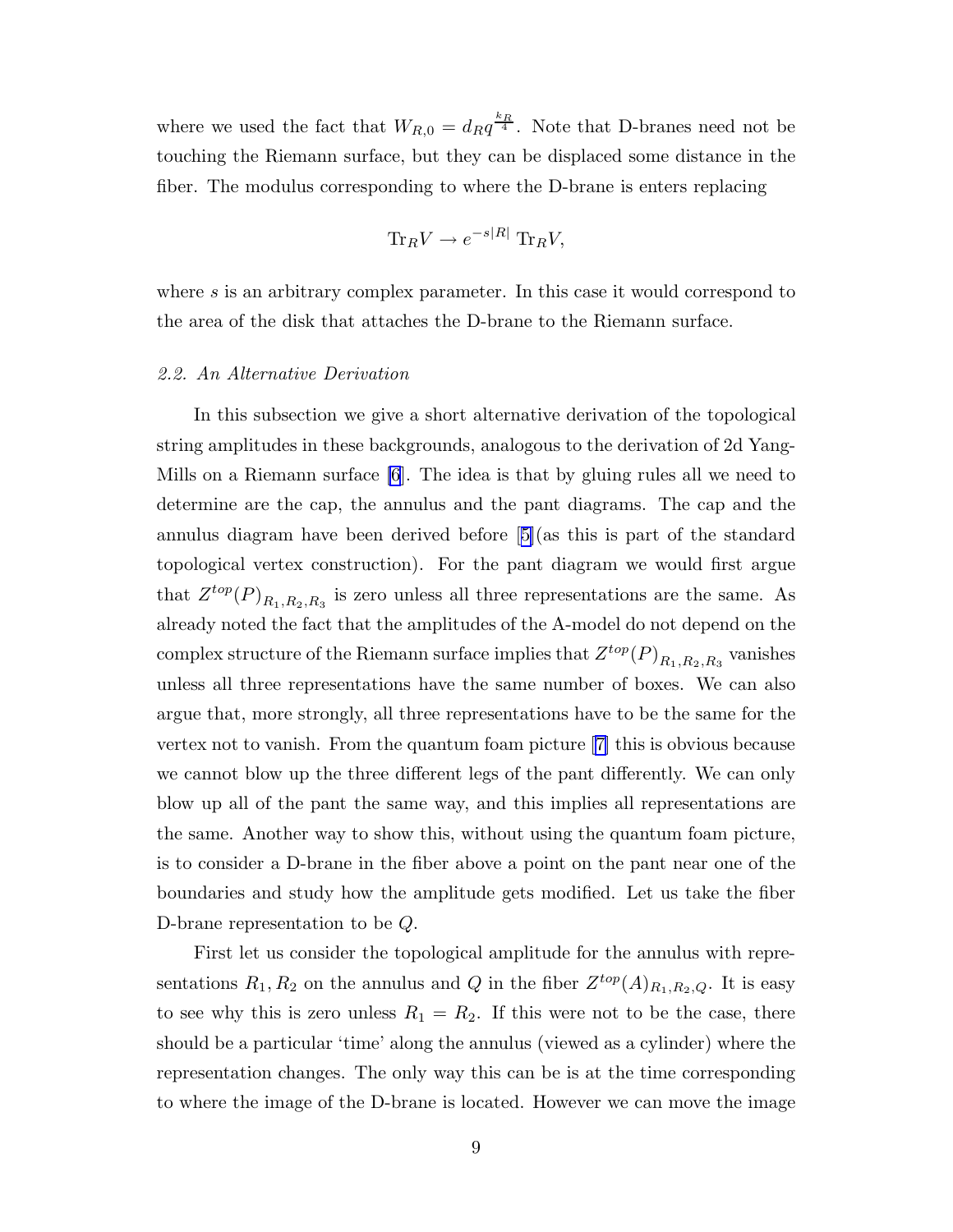of the fiber D-brane on the annulus without changing the amplitude because this is just a complex structure deformation. We thus see that there is no point where  $R_1$  can change to a different representation  $R_2$ . Therefore  $R_1 = R_2$ . Now by putting a cap on one end we obtain

$$
Z^{top}(C)_R Z^{top}(A)_{R,R,Q} = W_{QR}
$$

where the right side is obtained by noting that the new geometry is exactly what one has in the topological vertex. Thus we find, using  $Z^{top}(C)_R = W_{0R}$ ,

$$
Z^{top}(A)_{R_1,R_2,Q} = \delta_{R_1,R_2} \frac{W_{QR_1}}{W_{0R_1}}.
$$

Armed with this result let us now consider the amplitude for the pant with three representations  $R_i$ ,  $i = 1, 2, 3$  together with the fiber representation  $Q$ ,  $Z^{top}(P)_{R_1,R_2,R_3,Q}$ . Again we exploit the crucial point that moving the projection of the fiber D-brane on the pant is a change in complex structure and does not affect the A-model amplitudes. Moving the fiber brane towards the  $i$ -th boundary and using the gluing rule and the above result for the annulus we see that

$$
Z^{top}(P)_{R_1,R_2,R_3,Q} = \frac{W_{QR_i}}{W_{OR_i}} Z^{top}(P)_{R_1,R_2,R_3}
$$

In other words, putting the fiber D-brane in representation Q multiplies the amplitude by  $W_{QR_i}/W_{QR_i}$  if we are near the *i*-th boundary of the pant. However, we can also move the fiber D-brane to the other boundaries of the pant without changing the amplitude. Thus  $W_{QR_i}/W_{OR_i}$  should be the same for all  $i$ , and arbitrary  $Q$  which implies that the  $R_i$  are all equal. Thus all we have to find then is the representation dependence of the  $Z^{top}(P)_{R,R,R}$ . But this is easy, because gluing the cap should give the annulus, which implies  $Z^{top}(C)_{R}Z^{top}(P)_{R,R,R} = 1$  and leads to  $Z^{top}(C)_{R,R,R} = 1/Z^{top}(C)_{R} = 1/W_{0R}$ . Here we have suppressed the framing dependence of the vertex which can be easily restored.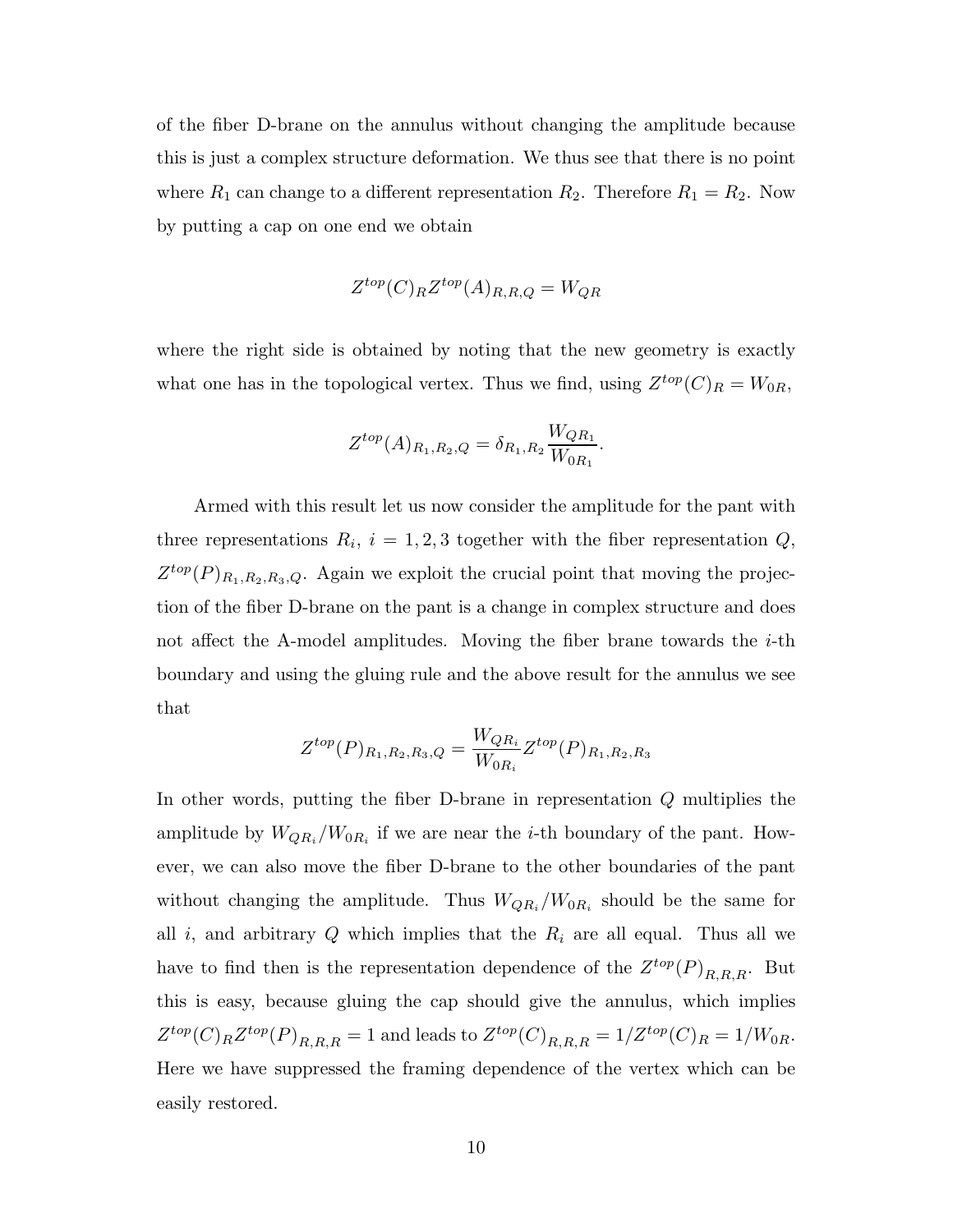### <span id="page-11-0"></span>3. Black Hole and Calabi-Yau  $L_1 \oplus L_2 \rightarrow \Sigma_g$ .

In this section we consider IIA string theory compactified on Calabi-Yau manifold  $X$ ,

$$
X = L_1 \oplus L_2 \to \Sigma_g,
$$

of the type studied in the previous section in the context of the topological string theory. We will take  $\Sigma_g$  to be a genus g Riemann surface, and

$$
deg(L_1) = p + 2g - 2
$$
,  $deg(L_2) = -p$ .

We are interested in counting bound states of D4, D2 and D0 branes, where the D4-branes wrap

$$
C_4 = L_2 \rightarrow \Sigma_g,
$$

and D2 branes wrap  $\Sigma_q$ . We fix the number of D4 branes to be N and would like to count the ensemble of bound states on it. This can be done by studying the field theory on the brane and introducing certain interactions on it, which correspond to turning on chemical potentials for D2 and D0 branes.

The relevant quantum field theory has been studied in[[2\]](#page-55-0). The case of interestin [[2\]](#page-55-0) was  $\Sigma = T^2$  where the  $\mathcal{N} = 4$  topologically twisted gauge theory on  $C_4$  was reduced to 2d Yang-Mills gauge theory on  $T^2$ . The construction in [\[2](#page-55-0)] goes through for any genus Riemann surface, and we find that the theory reduces to a gauge theory on  $\Sigma$ , with one subtlety: The measure on field space in this reduction leads to a q-deformed 2d Yang-Mills theory on  $\Sigma$ . This measure doesnot affect the  $T^2$  case studied in [[2\]](#page-55-0) and affects the partition function only for  $g \neq 1$ . We will therefore briefly review the construction in [\[2](#page-55-0)] and take into account the non-trivial measure factor for  $q \neq 1$ .

The world-volume gauge theory on the N D4-branes is the  $\mathcal{N}=4$  topological  $U(N)$  YM on  $C_4$ . Turning on chemical potentials for D0 brane and D2 brane correspond to introducing the observables

$$
S_{4d} = \frac{1}{2g_s} \int_{C_4} \text{tr} F \wedge F + \frac{\theta}{g_s} \int_{C_4} \text{tr} F \wedge K. \tag{3.1}
$$

where K is the unit volume form of  $\Sigma$ . The parameters  $g_s$  and  $\theta$  are related to the chemical potentials  $\phi^0$  and  $\phi^1$  for D0 and D2 branes respectively as

$$
\varphi^0 = \frac{4\pi^2}{g_s}, \quad \varphi^1 = \frac{2\pi\theta}{g_s}.
$$
\n(3.2)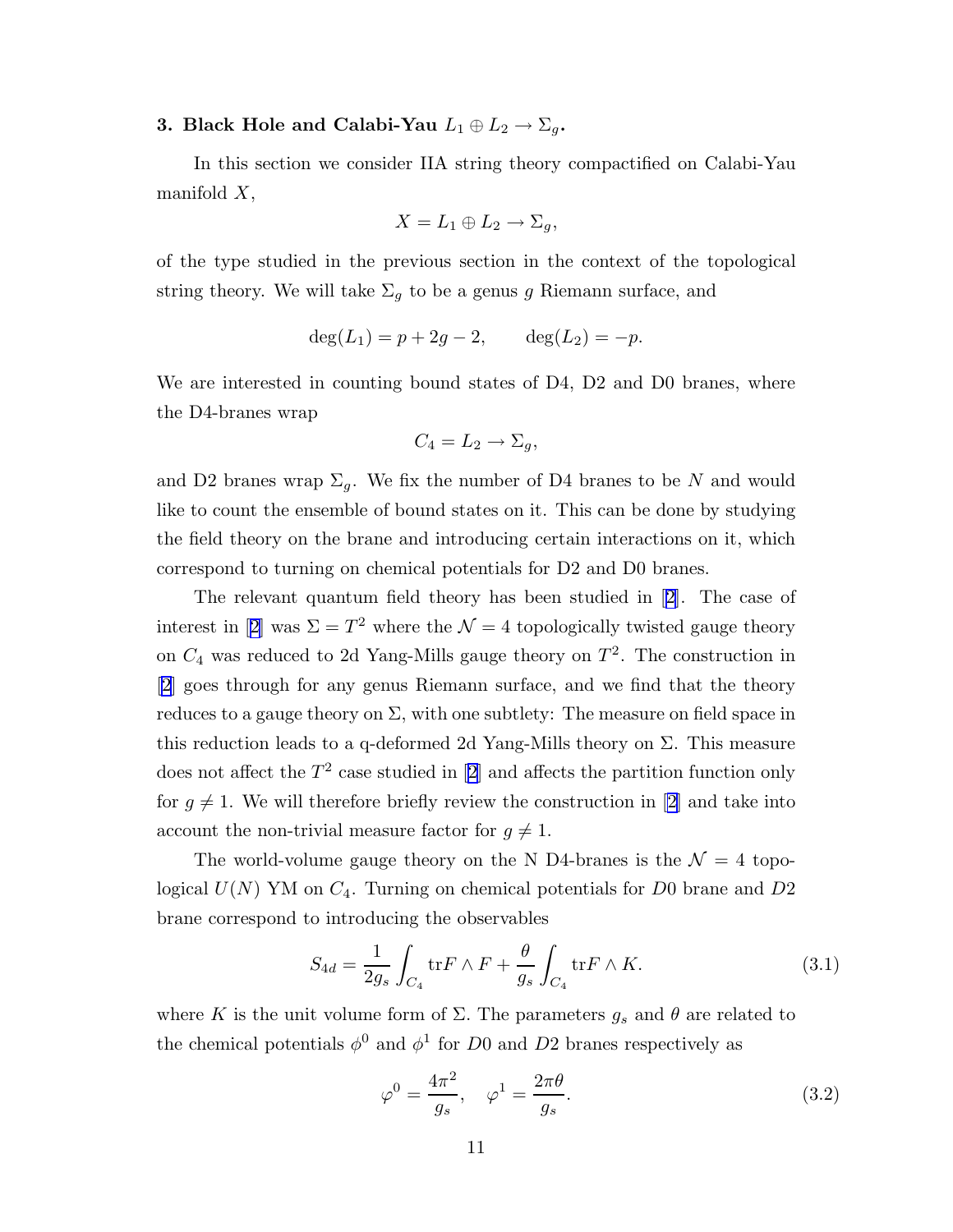The topological theory is invariant under turning on a certain massive deformation which simplifies the theory. By using further deformation which correspond to a  $U(1)$  rotation on the fiber,<sup>2</sup> the theory localizes to modes which are invariant under the  $U(1)$  and effectively reduces the theory to a gauge theory on Σ. Let z and u be coordinates on  $C_4$  corresponding to the Riemann surface and the fiber respectively, and let

$$
\Phi(z) = \int_{S^1_{z,|u|=\infty}} A.
$$
\n(3.3)

Here  $S^1_{z,|u|=\infty}$  is the circle at infinity in the fiber over the point z on  $\Sigma$  and A is the gauge field on the world-volume of the D4-branes, so the field  $\Phi$  parameterizes the holonomy of the gauge field at infinity.

Inreducing  $(3.1)$  $(3.1)$  $(3.1)$  to 2d theory we should take into account two impor-tanteffects. First, as shown in [[2\]](#page-55-0), the non-triviality of the fibration  $L_2 \rightarrow \Sigma$ generates the following term in the effective 2d action:

$$
\delta S = -\frac{p}{2g_s} \int_{\Sigma} \text{tr}\Phi^2,\tag{3.4}
$$

where  $-p$  corresponds to the degree of  $L_2$ . The action becomes the action of  $U(N)$  2d YM theory

$$
S = \frac{1}{g_s} \int_{\Sigma} \text{tr}\Phi \wedge F + \frac{\theta}{g_s} \int_{\Sigma} \text{tr}\Phi \wedge K - \frac{p}{2g_s} \int_{\Sigma} \text{tr}\Phi^2. \tag{3.5}
$$

There is however an important subtlety: the field  $\Phi$  comes from the holonomy of the gauge field at infinity, so it is periodic. More precisely, it is not  $\Phi$ but  $e^{i\Phi}$  which is a good variable. This does not affect the action, but it does affect the measure of the path integral. As a consequence, our theory is a certain deformation of 2d YM, which can be naturally interpreted as a q-deformed version of the Yang-Mills theory as we shall see below. In the following we will provide two complementary ways to understand this theory. The first relies on localization and computes the path integral directly. The second uses an operatorial approach, where we cut  $\Sigma$  into pieces on which we can solve the theory.

<sup>&</sup>lt;sup>2</sup> As discussed in [\[8\]](#page-55-0) such equivariant deformations do not affect  $\mathcal{N}=4$  Yang-Mills amplitudes, due to the high supersymmetry.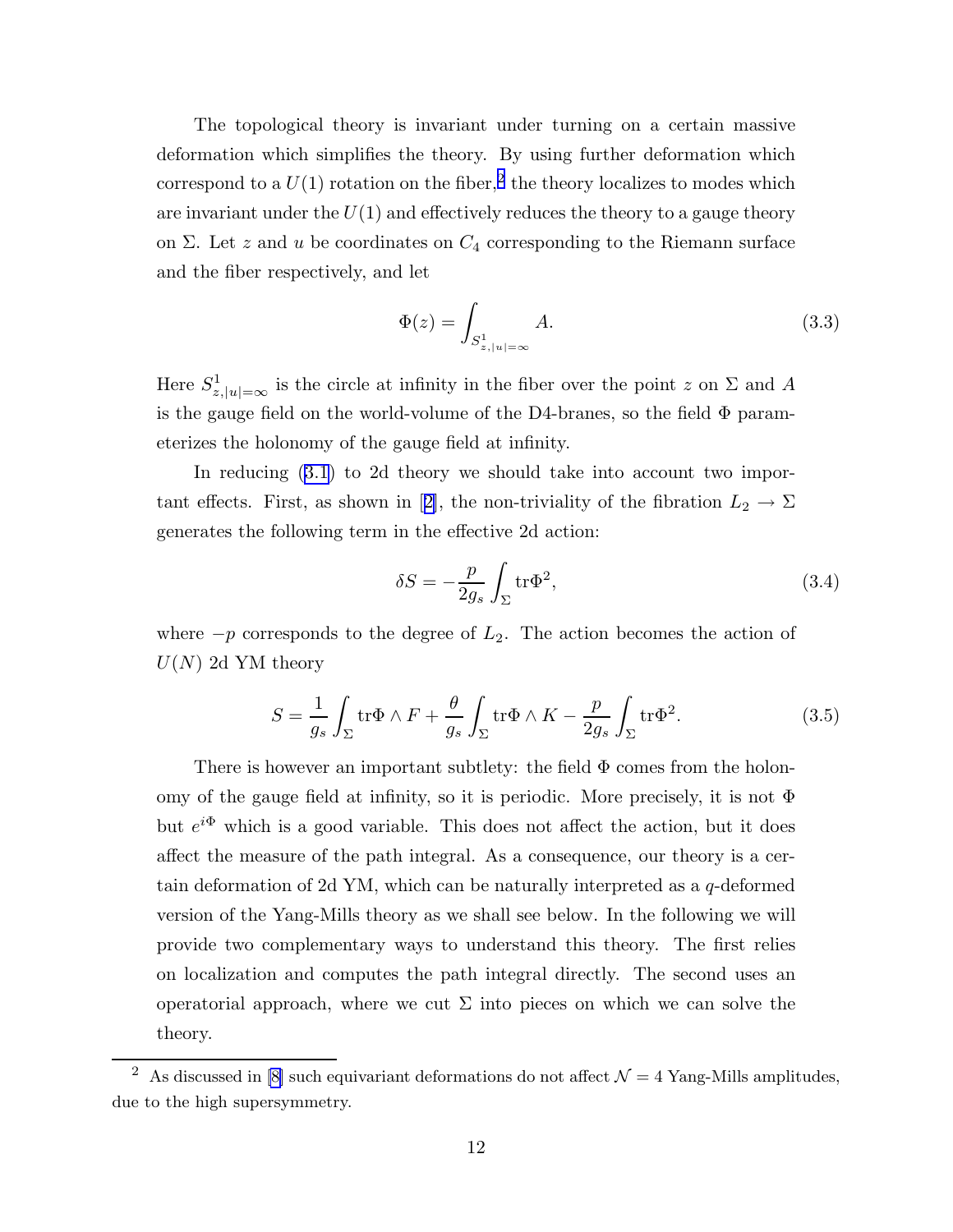#### 3.1. The q-Deformed 2d YM Theory I

In this section we use topological invariance and localization to compute the path integral directly. We will begin by considering the ordinary 2d YM, and then show how this gets modified in our case. We call our theory a  $q$ -deformed 2d YM, for the reason which will soon be apparent<sup>3</sup>.

Underlying the physical 2d YM theory at finite  $p$  and  $\theta$  is a topological YM theory [\[6](#page-55-0)] which is in fact the version of the 2d YM theory arising naturally for us in the reduction of  $\mathcal{N} = 4$  topologically twisted Yang-Mills theory on  $C_4$ . To solve the 2d YM theory it is convenient to use this topological formulation, as wasdone in [[6\]](#page-55-0) and [\[11](#page-55-0)] in two different approaches. We will briefly review both approaches below, only emphasizing how the change in measure for  $\Phi$  affects the result. We first follow the approach in [\[11](#page-55-0)] and in the following subsection that of[[6\]](#page-55-0).

This topological YM theory has a BRST multiplet  $(A, \psi, \phi)$  with the path integral

$$
\int \mathcal{D}A \mathcal{D}\phi \mathcal{D}\psi \exp\left[-\frac{1}{g_s} \int_{\Sigma} \text{tr}\left(\phi F + \psi \wedge \psi\right)\right]
$$

and transformation laws

$$
\delta A = \epsilon \psi,
$$
  
\n
$$
\delta \psi = \epsilon D\phi,
$$
  
\n
$$
\delta \phi = 0.
$$
\n(3.6)

The field  $\psi$  is an anti-commuting, Lie-algebra valued one form on  $\Sigma$ . Since it is appears quadratically in the action, it is usually neglected. The transformation laws imply that path-integral localizes on configurations with  $\phi$  covariantly constant  $D\phi = 0$ , where  $\phi$  and A can be simultaneously diagonalized. We will use this to find an Abelianization of the 2d YM, and then of our deformation of it. This has been done in[[11\]](#page-55-0), and we will sketch the main steps.

Write

$$
\phi = \phi_i T_i + \phi_\alpha T_\alpha, \qquad A = A_i T_i + A_\alpha T_\alpha,
$$

<sup>3</sup> After completing this paper we became aware that q-deformed YM theory was studied previouslyin  $[9]$  $[9]$  $[9]$ ,  $[10]$  $[10]$ .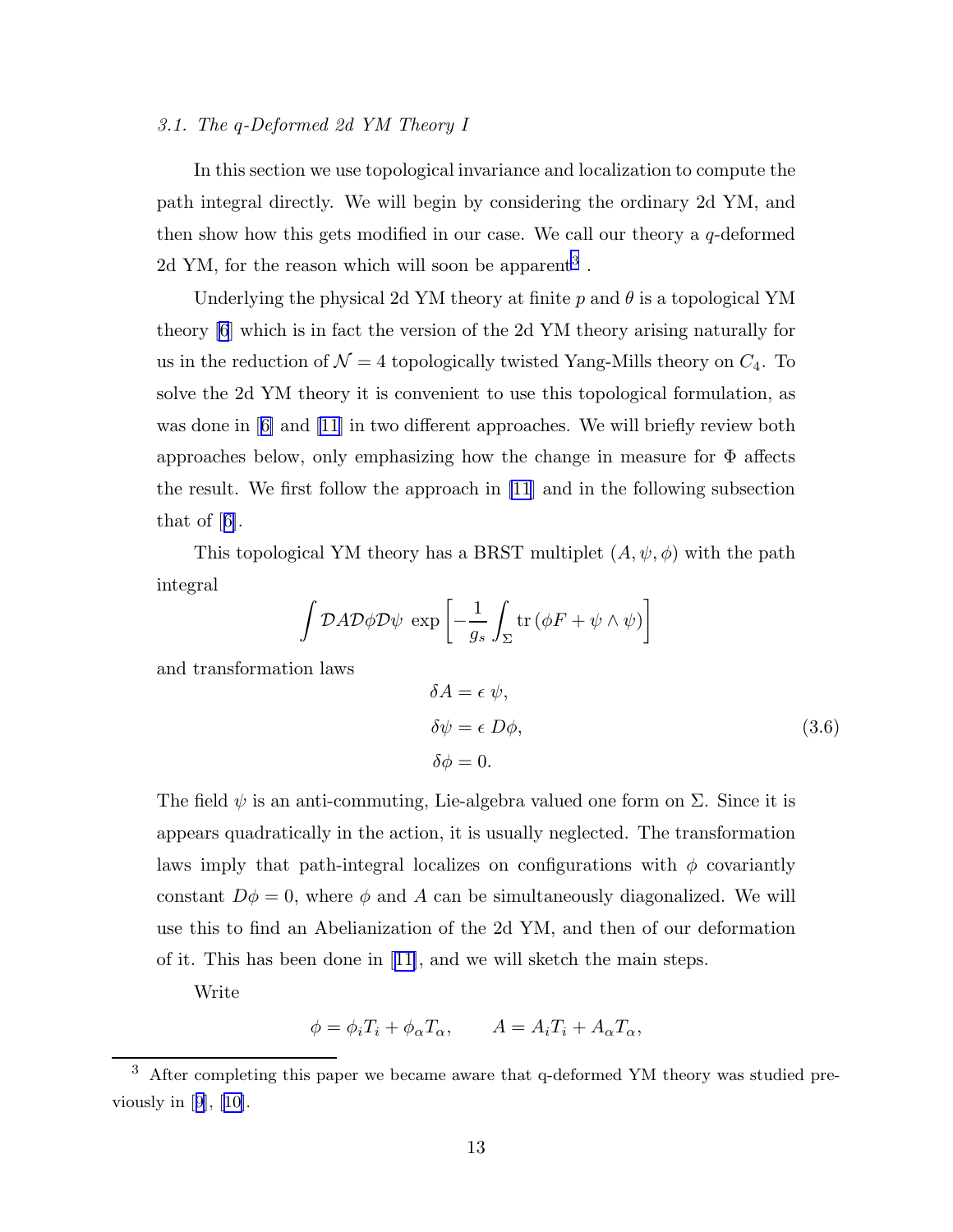<span id="page-14-0"></span>where  $T_i$  are Cartan sub-algebra generators and  $T_\alpha$  correspond to roots. We go to the gauge where  $\phi$  is diagonal by setting  $\phi_{\alpha}$  to zero. This gives Abelian 2d YM with an additional coupling to off-diagonal modes of A:

$$
\delta S_0 = \int_{\Sigma} \sum_{\alpha} \alpha(\phi) A_{\alpha} A_{-\alpha}.
$$

Moreover, to fix the gauge properly, we must also take care of the path integral measure. This is done by introducing a pair of ghosts  $(c_{\alpha}, \bar{c}_{\alpha})$  with coupling

$$
\delta S_1 = \int_{\Sigma} \sum_{\alpha} \alpha(\phi) \bar{c}_{-\alpha} c_{\alpha}.
$$

Integrating over the  $c$ 's and the  $A$ 's gives a ratio of one-loop determinants of a complex scalar of fermionic statistics and commuting one-form which is hermitian. The non-zero modes cancel between them [\[11](#page-55-0)], and the zero modes give:

$$
\frac{\Delta(\phi)^{2b_0(\Sigma)}}{\Delta(\phi)^{b_1(\Sigma)}} = \Delta(\phi)^{\chi(\Sigma)},
$$

where

$$
\Delta(\phi) = \prod_{1 \le i < j \le N} (\phi_i - \phi_j). \tag{3.7}
$$

Note that for  $g > 1$  this appears singular at places where  $\Delta_H(\phi)$  vanishes. When  $\Delta(\phi)$  vanishes the gauge group becomes non-Abelian, so we have integrated out a massless field, and the singularity is a consequence of it. In fact [\[11](#page-55-0)] the singular points give no contribution to the path integral. By giving a bare mass term to  $A_{\alpha}$  we can regularize the path integral  $\sum_{\alpha>0} \mu A_{\alpha} A_{-\alpha}$  it is easy to see that the problematic points give a vanishing contribution for any non-zero value of  $\mu$ , and by continuity for  $\mu$  zero as well.

It is now simple to turn p and  $\theta$  back on, to the physical theory, viewing it as inserting a Q-closed (but not exact) observable to the path integral of the topological theory. Now, exactly the same discussion would go through in our case where  $\phi$  is compact, however we have to make sure that the terms we add in  $\delta S$  respect this. The easiest way to do this is by the method of images, more precisely by adding an infinite sequence of multiplets  $(c_{\vec{n}}, \bar{c}_{\vec{n}})$ , which couple to  $\vec{\phi} + 2\pi \vec{n}$ . The effect of this is to replace  $\Delta(\phi)$  by

$$
\Delta_H(\phi) = \prod_{1 \le i < j \le N} 2\sin\left(\frac{\phi_i - \phi_j}{2}\right). \tag{3.8}
$$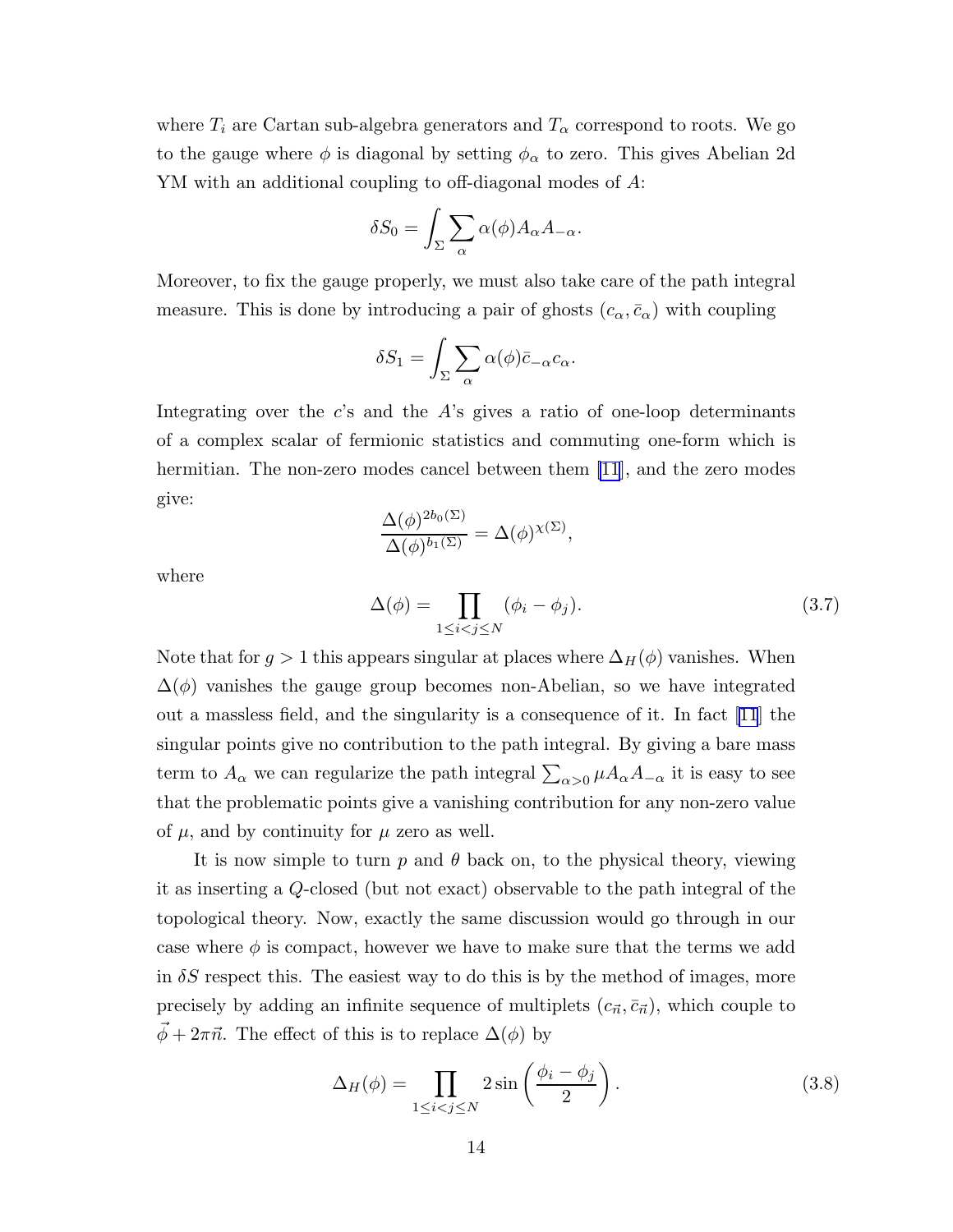<span id="page-15-0"></span>To summarize, we end up with an Abelian gauge theory:

$$
Z^{qYM}(\Sigma) = \frac{1}{N!} \int' \prod_i d\phi_i \Big[ \Delta_H(\phi) \Big]^{\chi(\Sigma)} \exp \left[ \int_{\Sigma} \frac{p}{2g_s} \sum_i \phi_i^2 - \frac{\theta}{g_s} \sum_i \phi_i - \frac{1}{g_s} \sum_i F_i \phi_i \right],
$$

where  $\int' \prod_i d\phi_i$  denotes the path integral with points with  $\Delta_H(\phi) = 0$  omitted. The  $\frac{1}{N!}$  factor corresponds to dividing by the volume of the Weyl group, as a discrete permutation symmetry inherited from  $U(N)$ . The normalization of the path integral has ambiguities coming in part from the choice of regularization. As explained in [\[6](#page-55-0)], for the theory at hand, which is essentially topological or more precisely invariant under area preserving diffeomorphisms of  $\Sigma$ , the different regularizations differ by additions of terms of the form

$$
a\int_{\Sigma} R + b \int_{\Sigma} K = a\chi(\Sigma) + b,\tag{3.9}
$$

to the action. For us, the constants  $a$  and  $b$  will be fixed by the black hole physics. In the following, we will not worry about the normalizations until the end of the subsection.

Note that above coincides, at  $p = 0 = \theta$  with the partition function of Chern-Simonstheory on  $S^1 \times \Sigma$  derived in [[11\]](#page-55-0) by a different, but related method. At more general values of  $p$ , this should correspond to the Chern-Simons theory<sup>4</sup> on  $S^1$  bundle over  $\Sigma$  with the first Chern class  $-p$ . It should be clear why the Chern-Simons theory appears: The non-compact four-cycle  $C_4$  wrapped by the D4 branes has this as a boundary. The action  $(3.1)$  should be viewed as providing a definition of the Chern-Simons theory for non-integer values of k in  $g_s = 2\pi/(k+N)$ , taking  $g_s$  to be in principle arbitrary. We will discuss the relation of the D4 brane theory on  $X$  to the topological string theory on X in section 5.

We can in fact give a completely explicit expression for the above path integral. Integrating over the gauge fields reduces[[11\]](#page-55-0) to a sum over nontrivial  $U(1)^N$  bundles on  $\Sigma$ . These are classified by their first Chern classes,

$$
F_i = 2\pi r_i K, \quad r_i \in \mathbf{Z}.
$$

 $4$  This theory has been recently studied in [\[12](#page-55-0)] with a different motivation.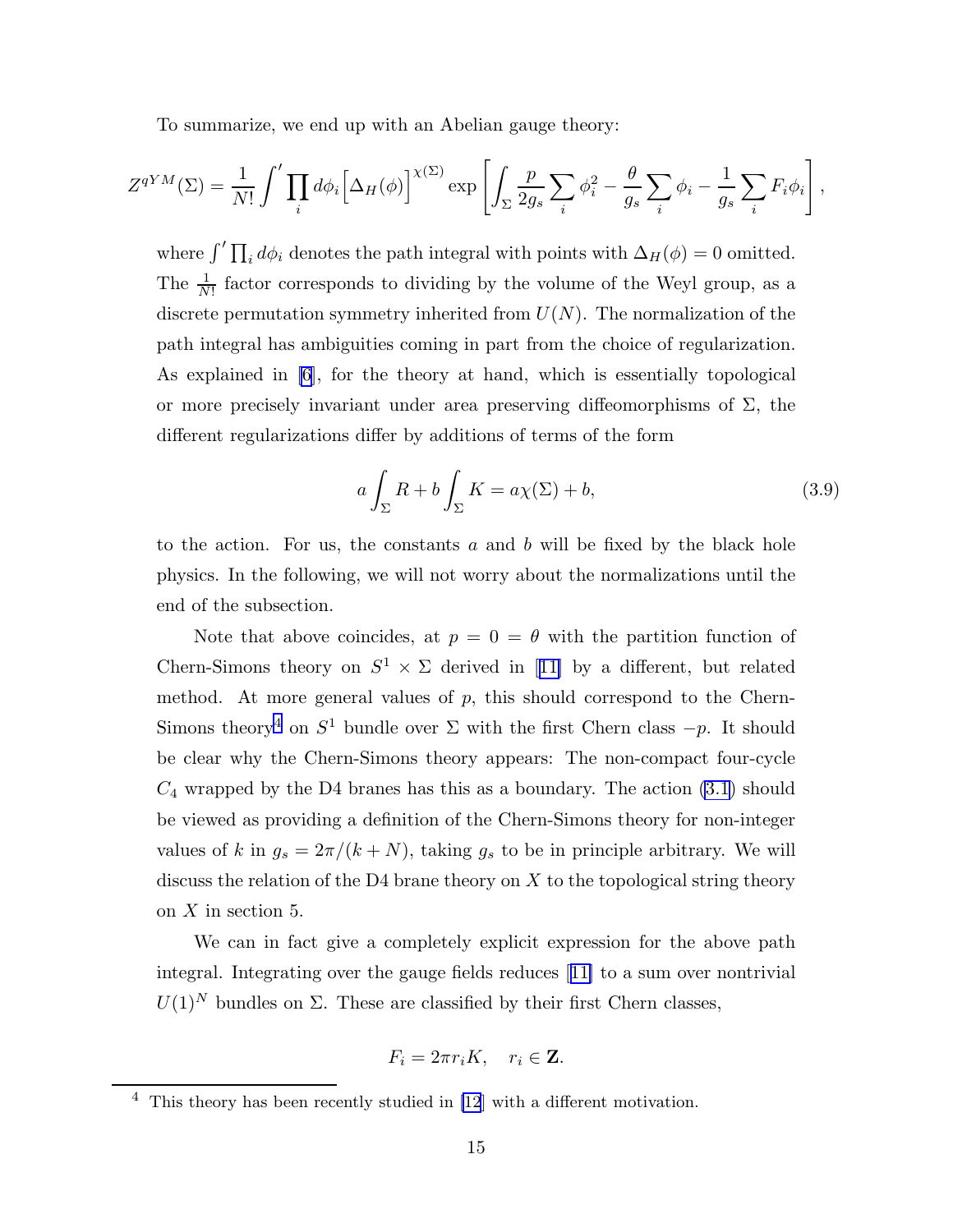<span id="page-16-0"></span>Summing over all flux configurations, we find that integral over  $\phi_i$  gets contribution from

$$
\phi_i = ig_s n_i, \quad n_i \in \mathbf{Z},
$$

so that partition function is given by  $5$ 

$$
Z^{qYM}(\Sigma) = \frac{1}{N!} \sum_{n_i \in \mathbf{Z}}' \left( \prod_{1 \le i < j \le N} [n_i - n_j]_q \right)^{2-2g} q^{\frac{p}{2}C_2(\vec{n})} e^{i\theta C_1(\vec{n})}, \tag{3.10}
$$

where

$$
q = e^{-g_s},
$$
  

$$
C_2(\vec{n}) = \sum_{i=1}^{N} n_i^2, \quad C_1(\vec{n}) = \sum_{i=1}^{N} n_i,
$$

and  $[x]_q$  is the q-analogue of x defined as usual by  $[x]_q = q^{\frac{x}{2}} - q^{-\frac{x}{2}}$ . We must recall that points where  $\Delta_H(\phi) = 0$  are omitted from the path integral, and correspondingly we omit terms in the sum where  $n_i = n_j$ . We used  $\sum'_{n_i \in \mathbb{Z}}$  to denote this modified sum.

In fact, we can rewrite the above as a sum over representations  $\mathcal R$  of  $U(N)$ . By using the Weyl invariance to restrict the fundamental Weyl chamber,  $n_1$  $n_2 > \cdots > n_N \geq 0$ , and then letting  $n_i = \mathcal{R}_i$  where  $\mathcal{R}_i$ 's label the lengths of rows of R. Finally it is convenient to shift the  $\mathcal{R}_i$  by  $\rho_i = \frac{1}{2}$  $\frac{1}{2}(N-2i+1), i.e.$ we shift by the Weyl vector.<sup>6</sup> Then,  $C_{1,2}$  become the corresponding Casimir's of  $U(N)$ 

$$
C_2(\mathcal{R}) = k_{\mathcal{R}} + N|\mathcal{R}|, \quad k_{\mathcal{R}} := \sum_{i=1}^N \mathcal{R}_i(\mathcal{R}_i - 2i + 1),
$$
  

$$
C_1(\mathcal{R}) = |\mathcal{R}|, \qquad |\mathcal{R}| := \sum_{i=1}^N \mathcal{R}_i,
$$

and the partition sum is expressed as

$$
Z^{qYM}(\Sigma) = \sum_{\mathcal{R}} S_{0\mathcal{R}}^{2-2g} q^{\frac{p}{2}C_2(\mathcal{R})} e^{i\theta C_1(\mathcal{R})},
$$

<sup>5</sup> Note that the sign of theta is not meaningful, the theories at  $\theta$  and  $-\theta$  are equivalent.

<sup>&</sup>lt;sup>6</sup> More precisely, this is valid only when N is odd, otherwise we shift  $n_j = \mathcal{R}_j + \frac{N}{2} - j$  and also introduce a shift of  $\theta$  angle.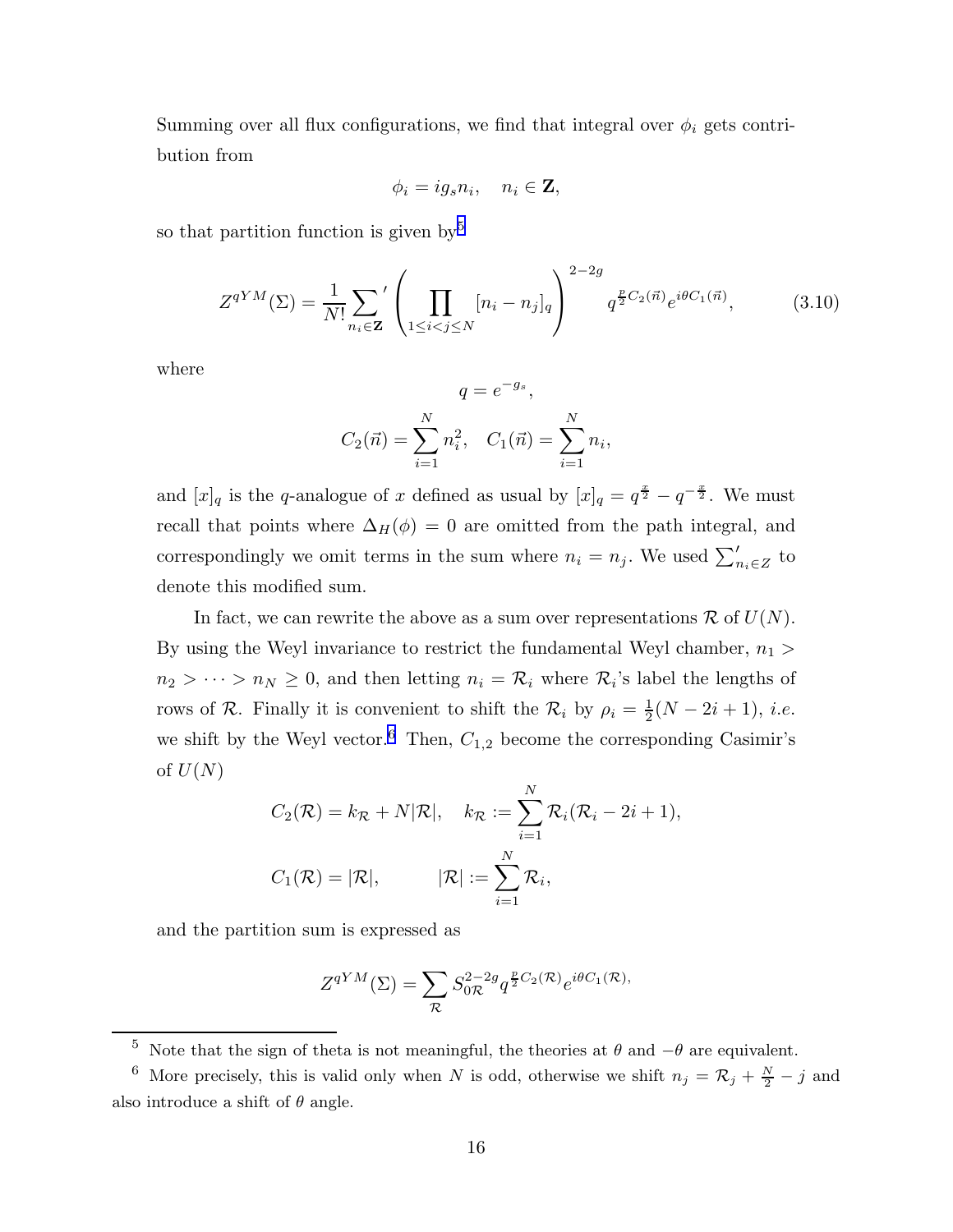<span id="page-17-0"></span>where  $S_{0R} = S_{00} \dim_q(R)$  and the quantum dimension of representation R is given by

$$
\dim_q(\mathcal{R}) = \prod_{1 \le i < j \le N} \frac{[\mathcal{R}_i - \mathcal{R}_j + j - i]_q}{[j - i]_q} \tag{3.11}
$$

(note that  $S_{00}$  is the denominator in the above expression). The reader should note here that we have deliberately distinguished the representations R of  $SU(N)$  from representations R of  $U(N)$  here. This somewhat technical point will be of crucial importance in section 5 where we consider the large  $N$  limit of the q-deformed YM theory.

One can recognize in the above the building blocks of the  $U(N)$  Chern-Simons theory:

$$
\dim_q(\mathcal{R})=S_{\mathcal{R}0}/S_{00},
$$

where  $S_{\mathcal{RQ}}$  correspond to entries of the S-matrix of  $U(N)_k$  WZW model, albeit at non-integer value of level  $k$ . In fact  $k$  here is a pure imaginary number. In particular we do not have any truncation of the representations, which is usually associated to integer k.

We finish this subsection by giving the normalized  $q$ -deformed YM partition function. As we mentioned above, the normalization is ambiguous due terms of the form([3.9](#page-15-0)), but fixed for us by black hole physics to be discussed in section  $5$  to be<sup>7</sup>

$$
Z^{qYM}(\Sigma) = \alpha(g_s, \theta) \sum_{\mathcal{R}} S_{0\mathcal{R}}^{2-2g} q^{\frac{p}{2}C_2(\mathcal{R})} e^{i\theta C_1(\mathcal{R})}, \qquad (3.12)
$$

where

$$
\alpha(g_s, \theta) = q^{\frac{\rho^2 (p+2g-2)}{2p}} e^{\frac{N\theta^2}{2p g_s}} q^{(2-2g)(\rho^2 + \frac{N}{24})}.
$$
\n(3.13)

### 3.2. The q-Deformed 2d YM Theory II

We now give an operatorial approach for computing the partition function whose advantage is that it will make a similarity to the topological theory of section 2 apparent. We will follow closely the approach of[[6\]](#page-55-0): we first solve the theory on a sphere with three holes, and then get the rest by sewing.

To begin with note that, just as in the case of ordinary 2d YM, Φ and A are canonically conjugate variables. In quantizing the theory on a cylinder,

<sup>&</sup>lt;sup>7</sup> See  $(5.9)$ - $(5.14)$  in section 5.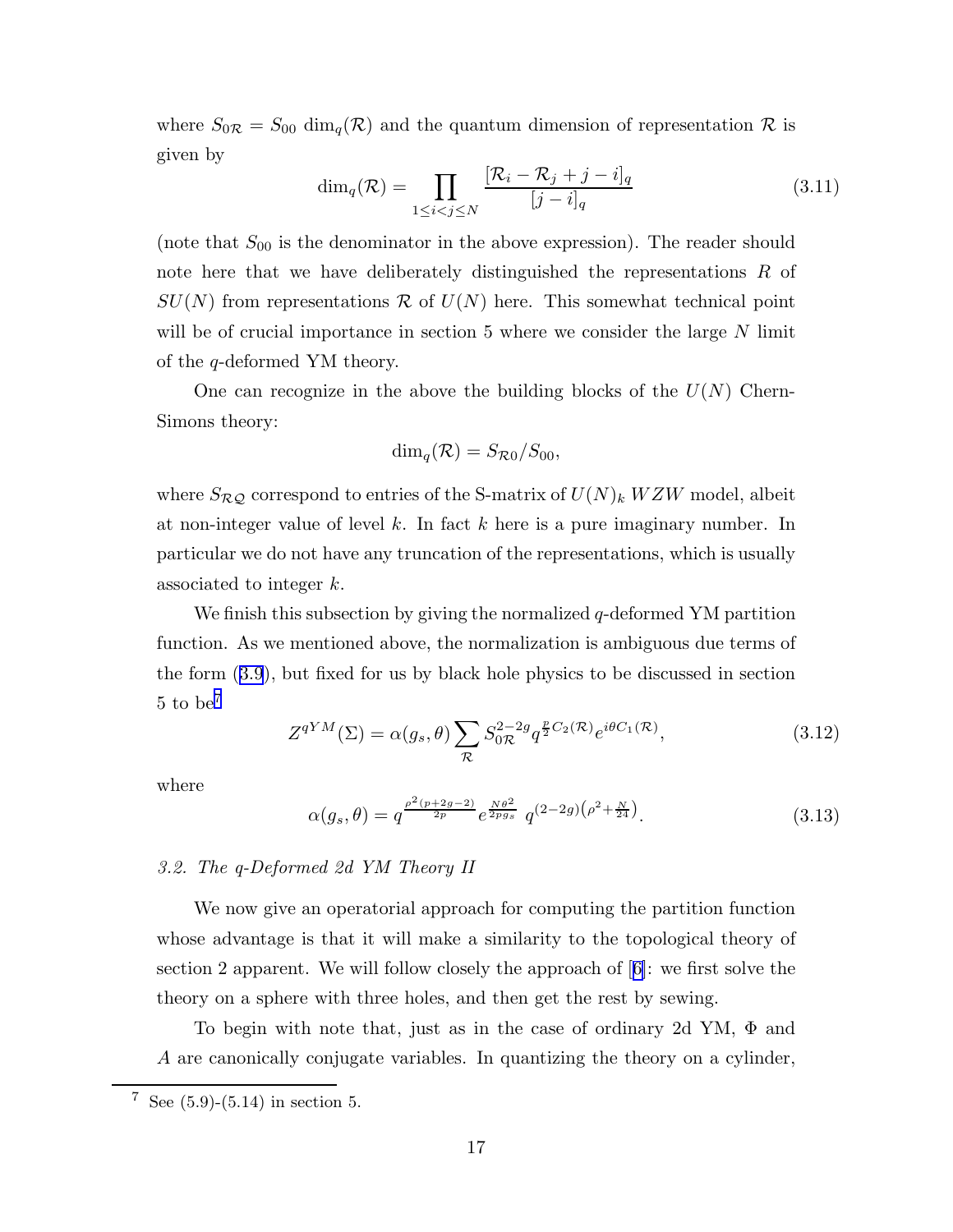we can take as basis of the Hilbert space to be gauge invariant functions of A. These are given by  $\chi_{\mathcal{R}}(U) = \text{Tr}_{\mathcal{R}}U$  where

$$
U=P{\rm exp}~i\oint A.
$$

On these  $\Phi(x)$  acts as  $\Phi(x) = g_s \frac{\partial}{\partial A(x)}$  $\frac{\partial}{\partial A(x)}$  or

$$
\Phi_a(x) \chi_{\mathcal{R}}(U) = i \chi_{\mathcal{R}}(T_a U),
$$

where  $T_a$  are generators of the lie algebra  $\Phi(x) = \sum_a \Phi_a(x) T_a$ . Recall that, since we are studying a  $U(N)$  gauge theory, U is unitary and R labels representation of  $U(N)$ .

We will first solve the theory in the topological limit, obtained by setting  $p = 0$  and then study the consequences of turning on p. For simplicity, we will also turn off the theta angle and restore it back later.

Consider the path integral on a pant  $P$  i.e. a sphere with three punctures with holonomies  $U_i$ ,  $i = 1, 2, 3$  around them. This is of the form

$$
Z(P)(U_1, U_2, U_3) = \sum_{\mathcal{R}_1, \mathcal{R}_2, \mathcal{R}_3} Z(P)_{\mathcal{R}_1, \mathcal{R}_2, \mathcal{R}_3} \operatorname{Tr}_{\mathcal{R}_1} U_1 \operatorname{Tr}_{\mathcal{R}_2} U_2 \operatorname{Tr}_{\mathcal{R}_3} U_3.
$$

Wewill now follow [[6\]](#page-55-0) to argue that  $Z(P)_{\mathcal{R}_1,\mathcal{R}_2,\mathcal{R}_3}$  vanishes unless  $\mathcal{R}_1 = \mathcal{R}_2 =$  $\mathcal{R}_3 = \mathcal{R}$ . Inserting an arbitrary operator  $\mathcal{O}(\Phi(x))$  at any one of the punctures picks out the corresponding Casimir of the representation at that puncture. Using the invariance of the observable on the point of insertion, we can move the operator  $\mathcal{O}(\Phi)$  to any other puncture.

By similar argument, the path integral on an annulus  $\tilde{A}$  of length  $T$  is given by

$$
Z(A)(U_1, U_2) = \sum_{\mathcal{R}} \operatorname{Tr}_{\mathcal{R}} U_1 \operatorname{Tr}_{\mathcal{R}} U_2.
$$

As annulus amplitude is the propagator, we would usually have representation R weighted by  $e^{-H(\mathcal{R})T}$ , where H is the Hamiltonian and T is the length of the propagator. However H vanishes in the topological theory: at  $p = 0 = \theta$ .

Finally, consider the path integral on a cap C

$$
Z(C)(U) = \sum_{\mathcal{R}} Z(C)_{\mathcal{R}} \operatorname{Tr}_{\mathcal{R}} U.
$$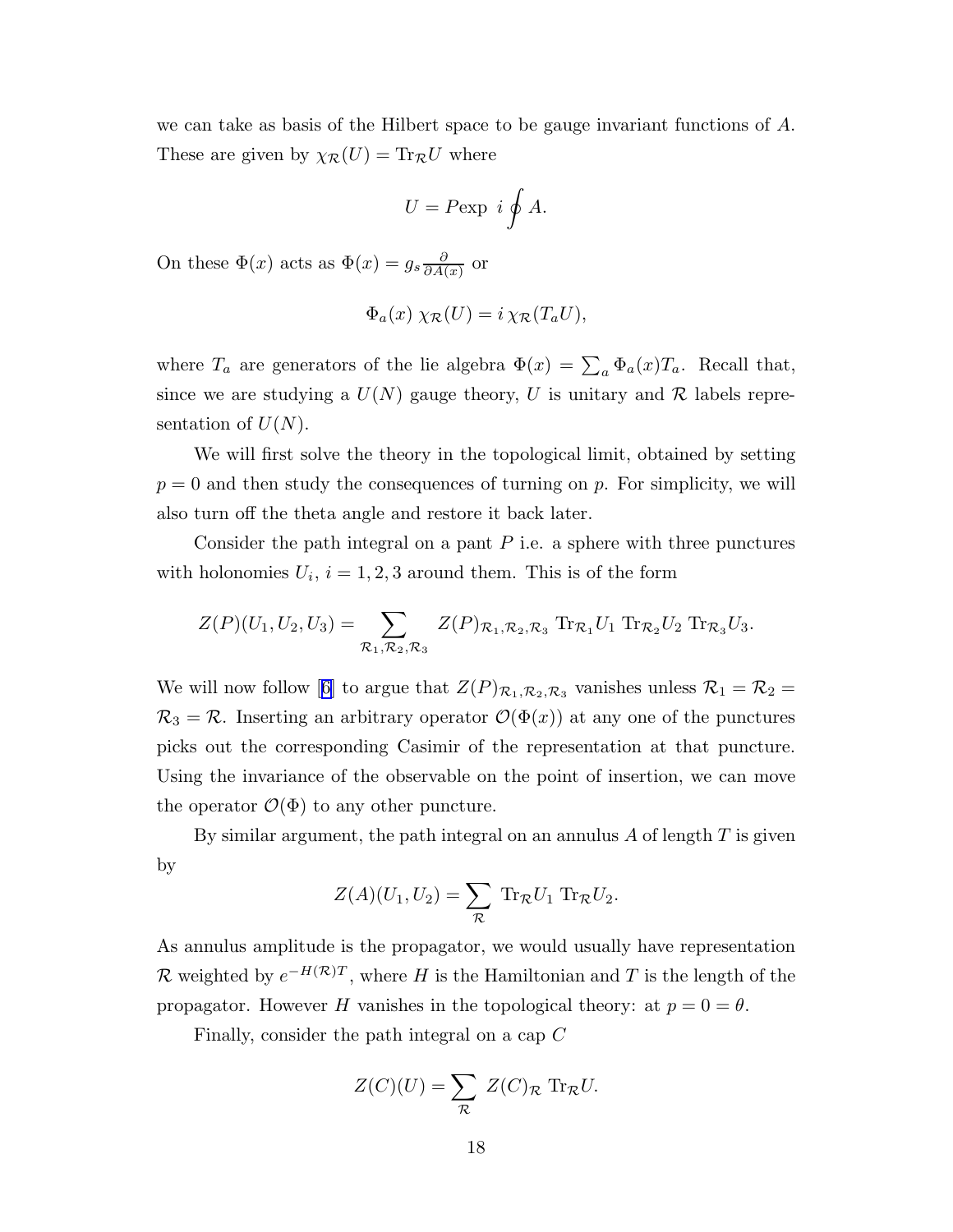First, note that the cap and the pant amplitudes are not independent. Gluing the cap  $C$  to the pant  $P$  we must recover the annulus amplitude:

$$
\int dU Z(C)(U^{-1}) Z(P)(U, U_1, U_2) = Z(A)(U_1, U_2).
$$

This implies

$$
Z(C)_{\mathcal{R}} = \frac{1}{Z(P)_{\mathcal{R}}},
$$

wherewe used a  $U(N)$  analogue of the  $SU(N)$  orthogonality relation ([2.2](#page-5-0))

$$
\int dU \,\mathrm{Tr}_{\mathcal{R}}U \,\mathrm{Tr}_{\mathcal{Q}}U^{-1} = \delta_{\mathcal{R},\mathcal{Q}}.
$$

Now we come to the main point of the discussion, which is the computation of the cap amplitude of the deformed 2d YM.

To begin with, recall what happens in ordinary the 2d YM. Computing a path integral with fixed holonomy  $U$  on the boundary simply gives a delta function on the holonomy  $\delta(U - 1) = \sum_{\mathcal{R}} \dim(\mathcal{R}) \operatorname{Tr}_{\mathcal{R}}(U)$ , so that

$$
Z^{2\mathrm{dYM}}(U)(C) = \sum_{\mathcal{R}} \dim(\mathcal{R}) \operatorname{Tr}_{\mathcal{R}} U.
$$

Now, we could have also computed this in the basis where we fix  $\Phi(x)$  on the boundary and not U. Since  $\Phi(x)$  and A are canonically conjugate, this is related to the above by a simple Fourier transform,

$$
Z^{2d \mathrm{YM}}(C)(\Phi) = \int DU \; e^{\frac{1}{g_s} \oint_{\partial C} \mathrm{Tr} \Phi A} \; Z^{2d \mathrm{YM}}(C)(U),
$$

where the path integral is taken on the boundary of the disk. We will show in the appendix A that the integral is simply given by

$$
Z^{2d\text{YM}}(C)(\phi) = \prod_{1 \le i < j \le N} (\phi_j - \phi_i) = \Delta(\phi),\tag{3.14}
$$

where  $\phi_i$  ( $i = 1, \ldots N$ ) are eigenvalues of  $\Phi$ . Note that  $\Delta(\phi)$  is the same function [\(3.7\)](#page-14-0) we met in the previous subsection.

Now, let us return to the deformed YM theory. In this case  $\phi_i$ 's are periodic, so the wave function (3.14) is not well defined. One can make it well defined by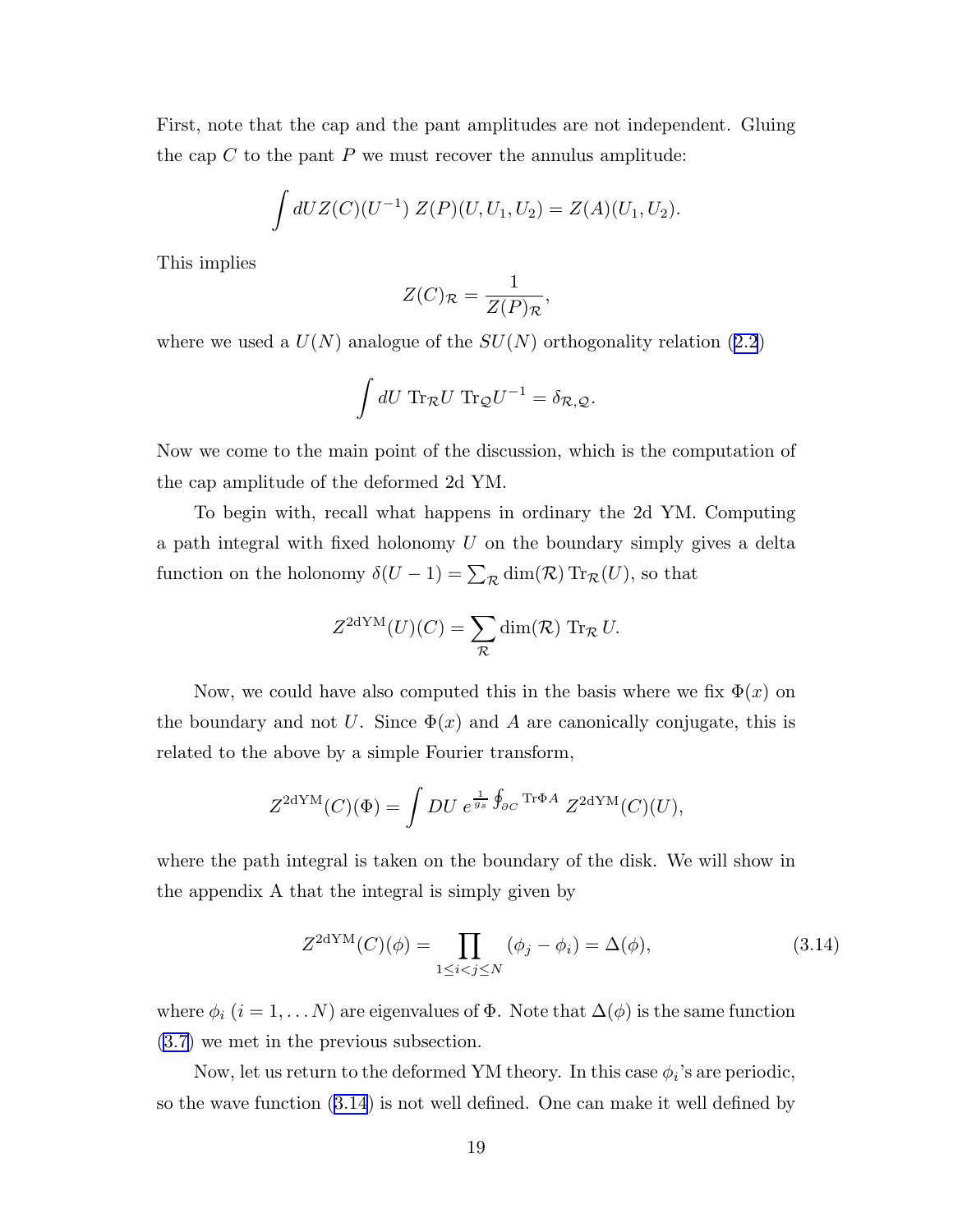adding images under  $\phi_i \to \phi_i + 2\pi$ . This, as in the previous subsection, replaces  $\Delta(\phi) = \prod_{1 \leq i < j \leq N} (\phi_j - \phi_i)$  with

$$
\Delta_H(\phi) = \prod_{1 \leq i < j \leq N} 2 \sin \left( \frac{\phi_i - \phi_j}{2} \right).
$$

Alternatively, we can express the wave function in terms of the holonomy basis, by undoing the Fourier transform. This gives:

$$
Z^{qYM}(C)(U) = \sum_{\mathcal{R}} \dim_q(\mathcal{R}) \operatorname{Tr}_{\mathcal{R}} U.
$$

wherethe quantum dimension of representation  $\mathcal R$  is given by ([3.11](#page-17-0)). Note that  $\dim_q(\mathcal{R})$  becomes  $\dim(\mathcal{R})$  in the limit  $g_s \to 0$ .

Finally, to get back to the physical theory by turning on p and  $\theta$ . As explained in [\[6](#page-55-0)], the difference between the physical and the topological theory is only that the Hamiltonian of the former is not vanishing, and it is given by  $8$ 

$$
H = \frac{1}{2} g_s p C_2 - i\theta C_1.
$$

This gives the area dependence to the amplitudes. For example, the amplitude for an annulus of length  $T = 1$  is

$$
Z^{qYM}(A)(U_1,U_2)=\sum_{\mathcal{R}} q^{pC_2(\mathcal{R})/2} e^{i\theta \mathcal{R}} \operatorname{Tr}_{\mathcal{R}}U_1 \operatorname{Tr}_{\mathcal{R}}U_2.
$$

Since we can change the area of the pant  $P$  and the cap  $C$  by adding annuli, the corresponding amplitudes of the physical theory are:

$$
Z^{qYM}(P)(U_1,U_2,U_3)=f\sum_{\mathcal{R}}\frac{1}{\dim_q(\mathcal{R})}\,q^{pC_2(\mathcal{R})/2}\,e^{i\theta\mathcal{R}}\,\operatorname{Tr}_{\mathcal{R}}U_1\,\operatorname{Tr}_{\mathcal{R}}U_2\,\operatorname{Tr}_{\mathcal{R}}U_3,
$$

and

$$
Z^{qYM}(C)(U) = \frac{1}{f} \sum_{\mathcal{R}} \dim_q(\mathcal{R}) q^{pC_2(\mathcal{R})/2} e^{i\theta \mathcal{R}} \operatorname{Tr}_{\mathcal{R}} U,
$$

where we have normalized the area of the resulting surface to one. The normalization factor  $f$ , which is independent of the  $U_i$ 's, cannot be fixed by this argument and depends on the normalization of the path-integral. Consistency

<sup>8</sup> See footnote 4, on page 15.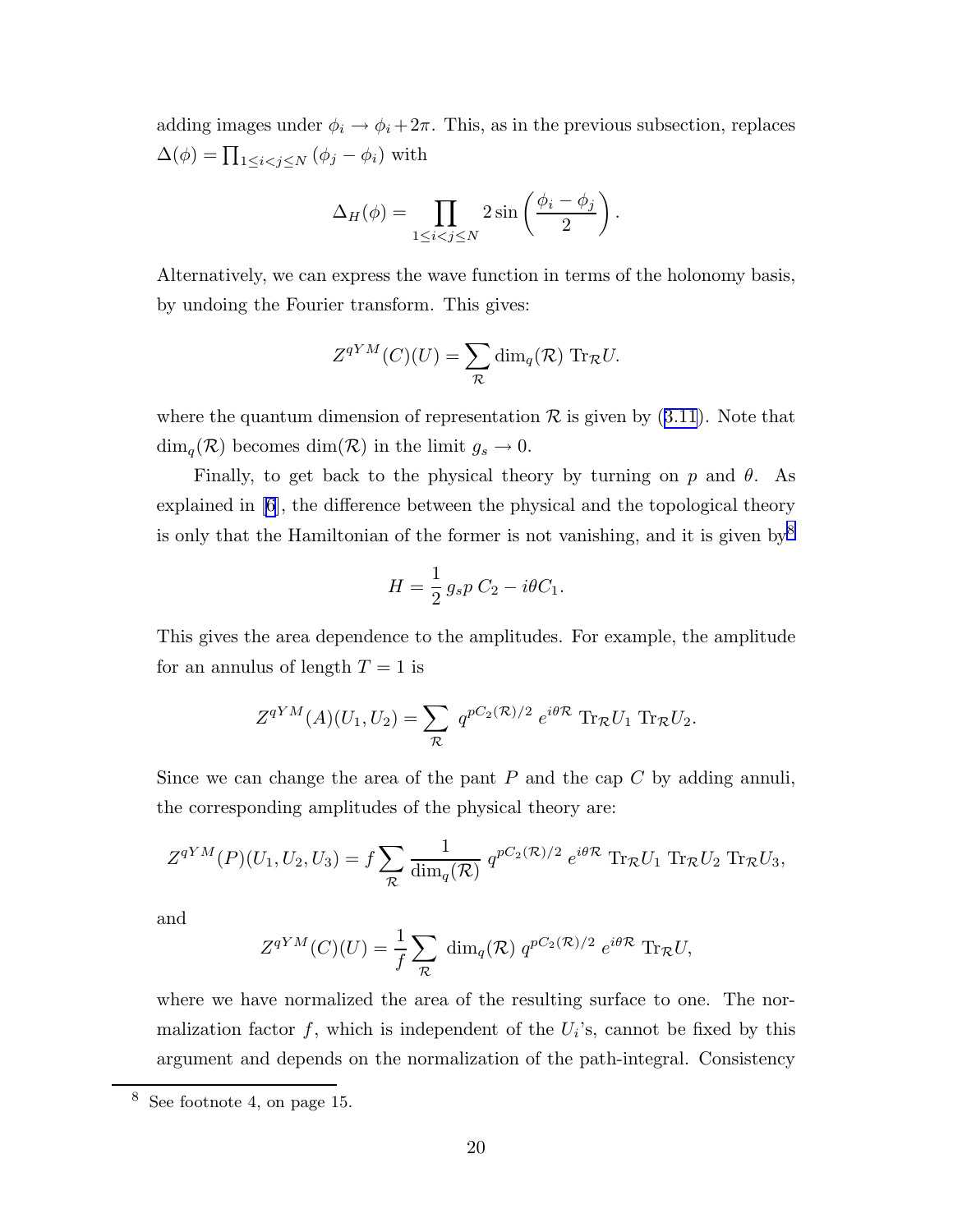with the previous discussion leads to  $f = 1/S_{00}$ . From these we can get arbitrary amplitudes of our deformed 2d YM theory on any Riemann surface by sewing.

For example, we can finally compute the partition function on a genus g Riemann surface. We do so by sewing  $(2g - 2)$  pant amplitudes and find

$$
Z^{qYM}(\Sigma_g) = S_{00}^{2-2g} \sum_{\mathcal{R}} \left(\frac{1}{\dim_q(\mathcal{R})}\right)^{2g-2} q^{pC_2(\mathcal{R})/2} e^{i\theta \mathcal{R}},
$$

where we have set the area of the surface to 1 (we also need the prefactor  $\alpha(g_s, \theta)$ , discussed before, in comparing with black-hole physics). Note that this amplitude, at  $p = 0 = \theta$ , is identical to that of the Chern-Simons theory on  $\Sigma_g \times S^1$ . For general p but  $\theta = 0$  this is equivalent to the result for the Chern-Simons theory on a circle bundle over  $\Sigma$  where the circle bundle is identified with the circles of fixed norm of the  $L_2$  bundle over  $\Sigma$ . The only difference being that here  $k$  is not an integer and we do not have the usual truncation of representations which occurs for integer k.

Finally, in the above, we have mainly been considering wave-functions in the polarization where we specify  $A$  on the boundary. We can rewrite all the amplitudes corresponding to manifolds with boundaries in terms of keeping  $\Phi = -ig_s \frac{\partial}{\partial A}$  fixed on the boundary. For example, consider the pant amplitude.

$$
Z^{qYM}(P)(V_1,V_2,V_3)=\sum_{\mathcal{R}_1,\mathcal{R}_2,\mathcal{R}_3}Z^V(P)_{\mathcal{R}_1,\mathcal{R}_2,\mathcal{R}_3} \operatorname{Tr}_{\mathcal{R}_1}V_1 \operatorname{Tr}_{\mathcal{R}_2}V_2 \operatorname{Tr}_{\mathcal{R}_3}V_3,
$$

where, since only  $e^{i\Phi}$  is well defined,

$$
V_i = e^{i\Phi_i} \quad (i = 1, 2, 3).
$$

Now, viewed from the three-dimensional perspective, we have a three-manifold with three  $T^2$  torus boundaries. Fixing  $V = e^{i\Phi}$  on the boundary, fixes the holonomy around a-cycle of the  $T^2$  say (corresponding to the  $S^1$  fiber over the pant P), whereas fixing  $U = Pe^{i \oint A}$  fixes holonomy around the b cycle. Now we've derived the amplitude corresponding to fixing  $U$ . We could compute from it the amplitude with  $V$  fixed if we could exchange the  $a$  and the  $b$  cycle.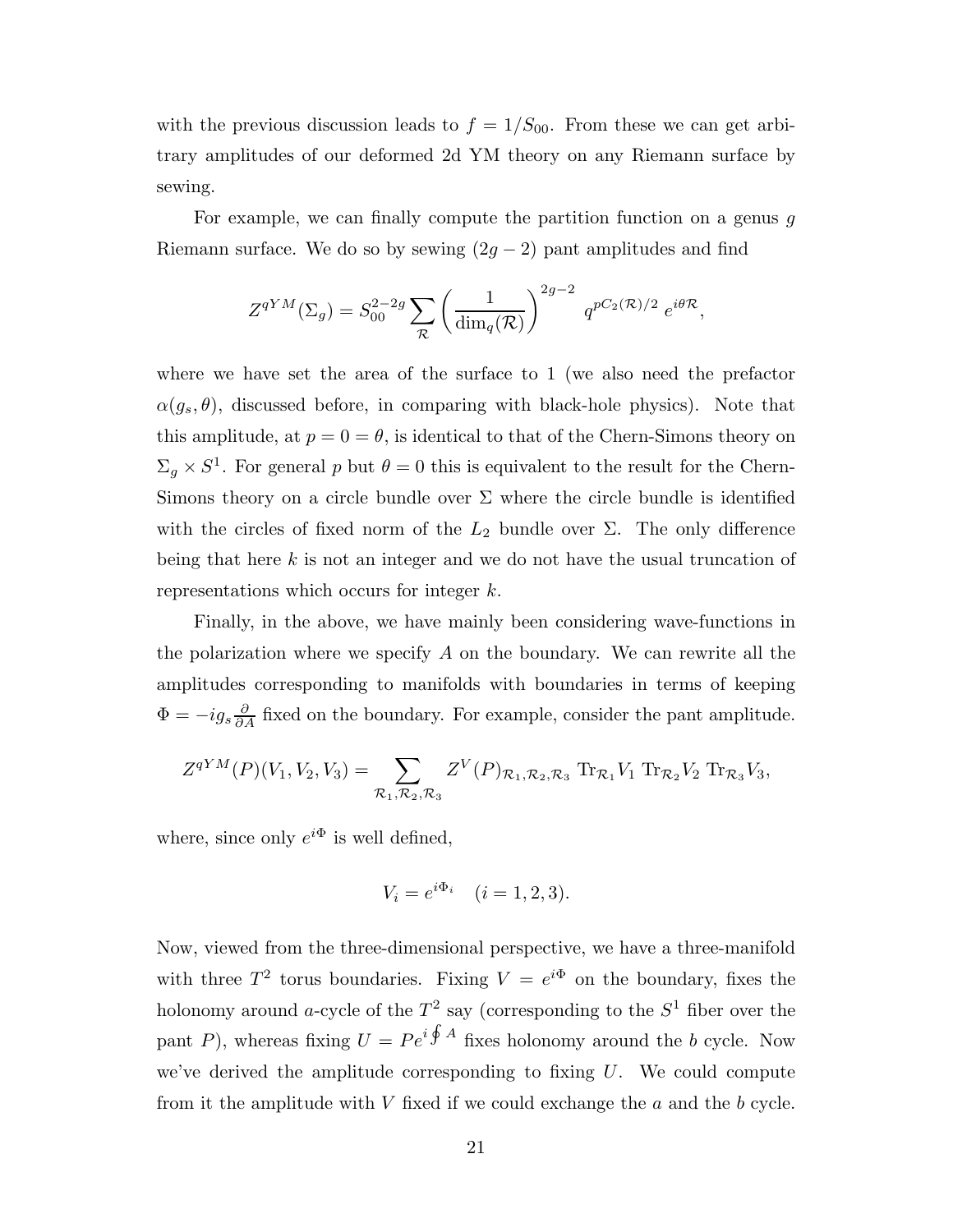<span id="page-22-0"></span>Fortunately, in the Chern-Simon theory, such operation is well known and is implemented by the S matrix

 $S_{\mathcal{R}_1\mathcal{R}_2}$ 

of the WZW model. So we have:

$$
Z_{\mathcal{R}_1,\mathcal{R}_2,\mathcal{R}_3}^V = \sum_{\mathcal{R}} \frac{S_{\mathcal{R}_1\mathcal{R}} S_{\mathcal{R}_2\mathcal{R}} S_{\mathcal{R}_3\mathcal{R}}}{S_{0\mathcal{R}}} q^{pC_2(\mathcal{R})/2} e^{i\theta C_1(\mathcal{R})}.
$$
 (3.15)

The right hand side, at  $p = 0 = \theta$  is simply the Verlinde formula, for non-integer k. This of course is not a surprise: in that case, we are effectively computing a Chern-Simons amplitude on  $S^1 \times S^2$  with Wilson-lines on  $S^1$  in representation  $\mathcal{R}_1, \mathcal{R}_2, \mathcal{R}_3$  over three points in the  $S^2$ , and the results are the fusion coefficients, analyticallycontinued to arbitrary  $k$  using the Verlinde formula [[13\]](#page-55-0).

#### 4. Black Hole Entropy

In this section we will count the number of BPS states of the black hole that arises from  $N$  D4-branes on  $C_4$  with any number of D0-branes and D2-branes wrapping  $\Sigma$ . As we will note below, in order to do this we have to perform a modular transformation on the partition function evaluated in the previous section.

In the topologically twisted  $\mathcal{N} = 4$  YM theory discussed in the last section we turned on observable corresponding to D-brane charges

$$
S_{4d} = \frac{1}{2g_s} \int_{C_4} \text{tr} F \wedge F + \frac{\theta}{g_s} \int_{C_4} \text{tr} F \wedge K,
$$

where K is Kähler class of  $\Sigma_g$ . The  $D_0$  and  $D_2$  brane charges  $q_0, q_1$  are measured by

$$
q_0 = \frac{1}{8\pi^2} \int_{C_4} \text{tr} F \wedge F, \quad q_1 = \frac{1}{2\pi} \int_{C_4} \text{tr} F \wedge K. \tag{4.1}
$$

It was shown in [\[14](#page-55-0)] that the functional integral

$$
Z^{q{\rm YM}} = \int {\cal D} A \exp \left( -\frac{1}{2g_s} \int_{C_4} {\rm tr} F \wedge F - \frac{\theta}{g_s} \int_{C_4} {\rm tr} F \wedge K \right)
$$

with an appropriate gauge fixing has an expansion of the form,

$$
Z^{q{\rm YM}} = \sum_{q_0, q_1} \Omega(q_0, q_1; N) \exp\left[ -\frac{4\pi^2}{g_s} q_0 - \frac{2\pi\theta}{g_s} q_1 \right],
$$
 (4.2)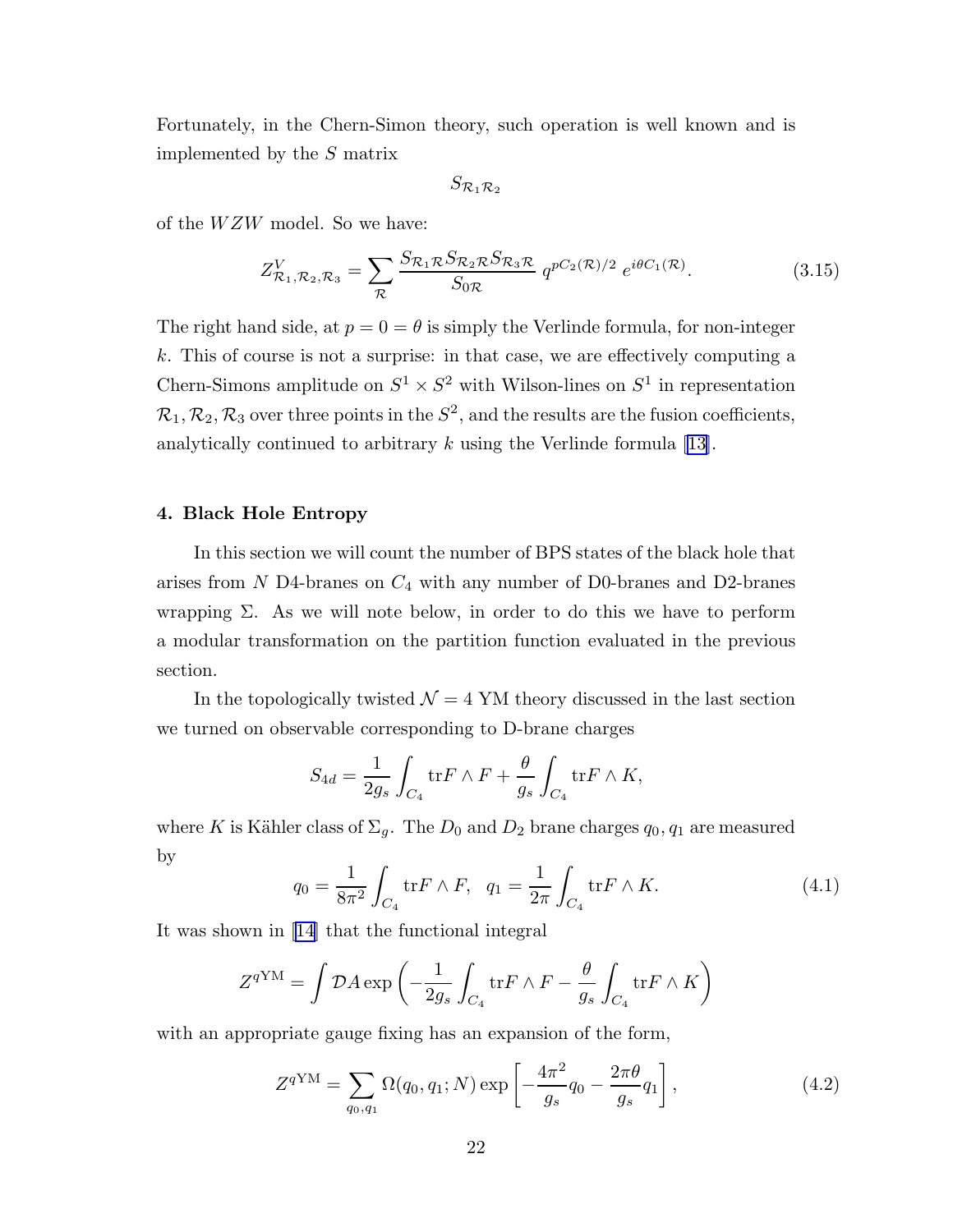<span id="page-23-0"></span>where  $\Omega(q_0, q_1; N)$  is the Euler characteristic of the moduli space of  $U(N)$  instantons in the topological sector set by [\(4.1\)](#page-22-0) and it can also be regarded as the Witten index for the black hole with the given D-brane charges. By setting

$$
\varphi^0 = \frac{4\pi^2}{g_s}, \quad \varphi^1 = \frac{2\pi\theta}{g_s},
$$

the instanton expansion of  $Z^{q{\text{YM}}}$  can be expressed as

$$
Z^{q{\rm YM}} = \sum_{q_0, q_1} \Omega(q_0, q_1; N) \exp \left[ -q_0 \varphi^0 - q_1 \varphi^1 \right]. \tag{4.3}
$$

For the non-compact manifold  $C_4$ , the charges  $q_0, q_1$  can be fractional. We will find below that  $q_0 \in \frac{1}{2p}$  $\frac{1}{2p} \mathbf{Z}$  and  $q_1 \in \frac{1}{p}$  $\frac{1}{p}{\bf Z}.$ 

The expressions we gave for  $Z^{q \text{YM}}$  in the previous section, however, are expansionsin  $q = e^{-g_s}$  as in  $(3.10)^9$  $(3.10)^9$  $(3.10)^9$ 

$$
Z^{q \text{YM}}(\Sigma_g) = \alpha(g_s, \theta) q^{-\frac{p\rho^2}{2}} \times \frac{1}{N!} \sum_{\vec{n} \in \mathbf{Z}^N} \left( \prod_{i < j} [n_j - n_i]_q \right)^{2 - 2g} q^{\frac{p}{2}\vec{n} \cdot \vec{n}} e^{i\theta \vec{n} \cdot \vec{e}}, \tag{4.4}
$$

where  $\sum'_{\vec{n}}$  the modified sum omitting  $n_i = n_j$  for  $i \neq j$ ,  $\alpha(g_s, \theta)$  is defined in [\(3.13\)](#page-17-0), and  $\vec{e} = (1, 1, \ldots, 1)$ . Fortunately, the beautiful fact that  $\mathcal{N} = 4$  YM theory has S-duality saves the day. The S-duality implies that  $Z^{q \text{YM}}(g_s, N)$  is a modular form, which turns the expression (4.4) into the form (4.3). We will now demonstrate this.

Letus first review the genus  $g = 1$  case studied in [[2\]](#page-55-0). For  $g = 1$ , the partition sum can be expressed in terms of elliptic functions[[15\]](#page-55-0) as in

$$
Z^{q{\rm YM}}(T^2) = \frac{q^{\frac{N\theta^2}{2p_{gs}} + \frac{(1-p)}{2}\rho^2}}{N!} \left[ \vartheta(z,\tau)^N - \frac{N!}{2!(N-2)!} \vartheta(z,\tau)^{N-2} \vartheta(2z,2\tau) - \cdots \right], \qquad (4.5)
$$

where  $\vartheta(z,\tau) = \sum_{n \in \mathbb{Z}} e^{\pi i \tau n^2 + 2i\pi zn}$  and

$$
z = \frac{\theta}{2\pi}, \qquad \tau = \frac{i}{2\pi}pg_s.
$$

<sup>&</sup>lt;sup>9</sup> We have chosen the normalization of the  $qYM$  path integral to include the prefactor  $\alpha(g_s, \theta) \, q^{-\frac{p\rho^2}{2}}$ . This choice is required for the factorization into chiral blocks in section 5.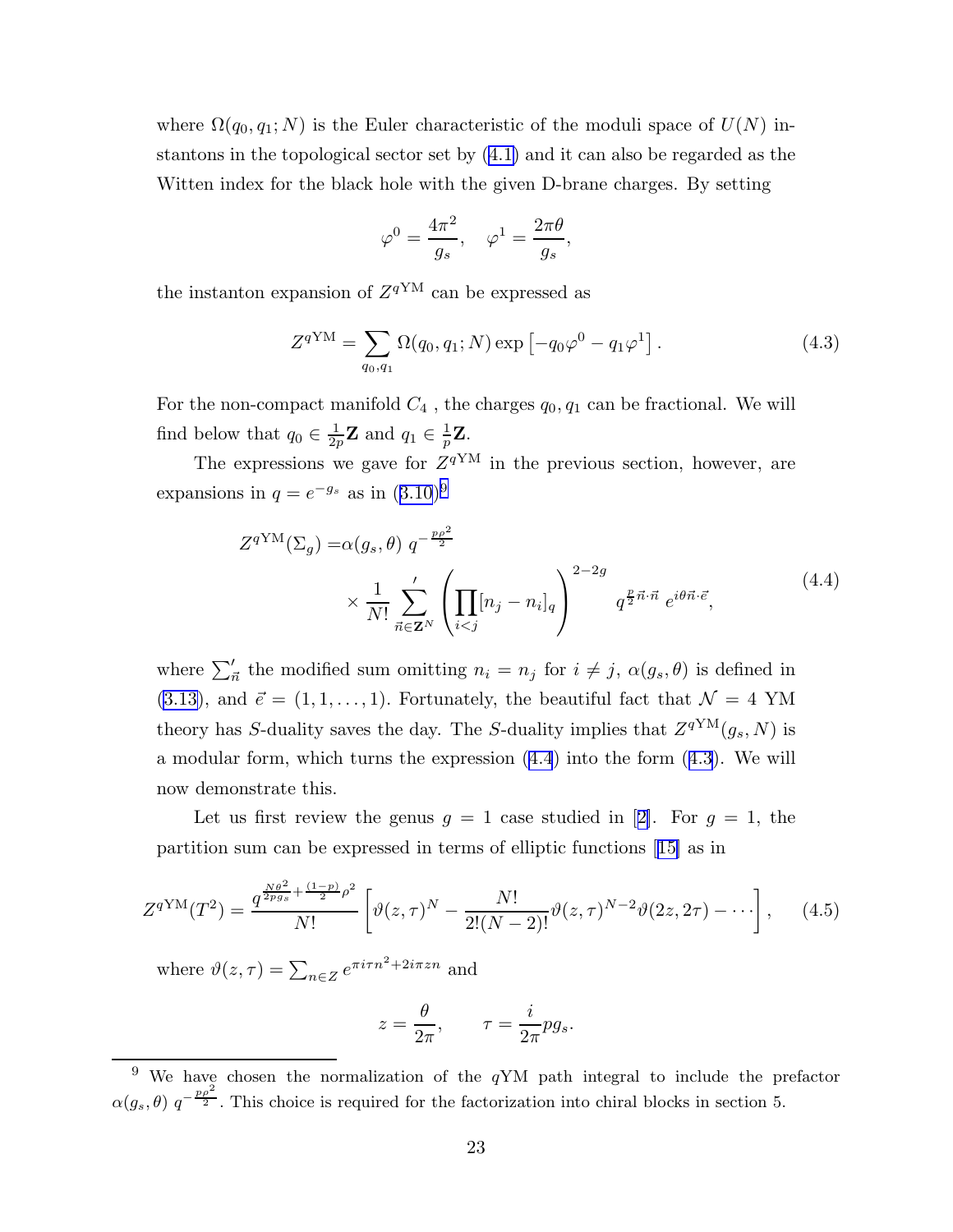<span id="page-24-0"></span>Note that the first term  $\vartheta(\zeta, \tau)^N$  in the right-hand side of [\(4.5\)](#page-23-0) is obtained from [\(4.4\)](#page-23-0) by ignoring the constraints  $n_i \neq n_j$  for  $i \neq j$ , and the other terms  $\vartheta(z,\tau)^{N-2}\vartheta(2z,2\tau)+\cdots$  are corrections to incorporate these constraints. Applying the modular transformation,

$$
\vartheta(z,\tau) = \frac{1}{\sqrt{-i\tau}} e^{-i\pi \frac{z^2}{\tau}} \vartheta\left(\frac{z}{\tau}, -\frac{1}{\tau}\right),\tag{4.6}
$$

to the first term([4.5](#page-23-0)), we find

$$
Z^{q \text{YM}}(T^2) = \frac{q^{\frac{(1-p)}{2}\rho^2}}{N!} \left(\frac{2\pi}{pg_s}\right)^{\frac{N}{2}} \sum_{\vec{m}\in\mathbf{Z}} e^{-\frac{1}{2p}\vec{m}^2\varphi^0 + \frac{1}{p}\vec{m}\cdot\vec{e}\varphi^1} + \cdots. \tag{4.7}
$$

The other terms can be transformed similarly. Comparing this with (4.7), we find that  $q_0, q_2$  are fractions  $q_0 \in \frac{1}{2p}$  $\frac{1}{2p}{\bf Z},q_1\in\frac{1}{p}$  $\frac{1}{p}$ **Z** and that the Witten index of black hole states is given by

$$
\Omega(q_0, q_1; N) = \#\left| \{ \ \vec{m} \in \mathbf{Z}^N \ | \ q_0 = \frac{1}{2p} \vec{m}^2, \ q_1 = \frac{1}{p} \vec{e} \cdot \vec{m} \} \right| + \cdots.
$$

For  $g = 0$ , things are simpler since the factor  $\prod_{i < j} [n_i - n_j]_q^2$  automatically takes into account the constraints  $n_i \neq n_j$   $(i \neq j)$  and we may extend summation over unrestricted  $n_i \in \mathbb{Z}$  without any subtractions. It is useful to expand this factor as a sum over the Weyl group W of  $U(N)$  as in

$$
\prod_{1 \le i < j \le N} [n_i - n_j]_q = \sum_{w \in W} \epsilon(w) q^{-w(\rho) \cdot n},\tag{4.8}
$$

where  $\epsilon(w) = \pm 1$  is the parity of the Weyl group element w. We can then express the partition sum as

$$
Z^{q \text{YM}}(S^2) = \frac{q^{\frac{N\theta^2}{2p g_s} + \frac{N}{12} - \frac{(p^2 - 5p + 2)}{2p} \rho^2}}{N!} \sum_{w, w' \in W} \epsilon(w) \epsilon(w') \prod_{k=1}^N \vartheta(z_k(w, w'), \tau) \qquad (4.9)
$$

where

$$
\tau = \frac{i}{2\pi}pg_s, \quad z_k(w, w') = \frac{1}{2\pi} \left(\theta - ig_s a_k(w, w')\right), \tag{4.10}
$$

and

$$
a_k(w, w') = w(\rho)_k + w'(\rho)_k.
$$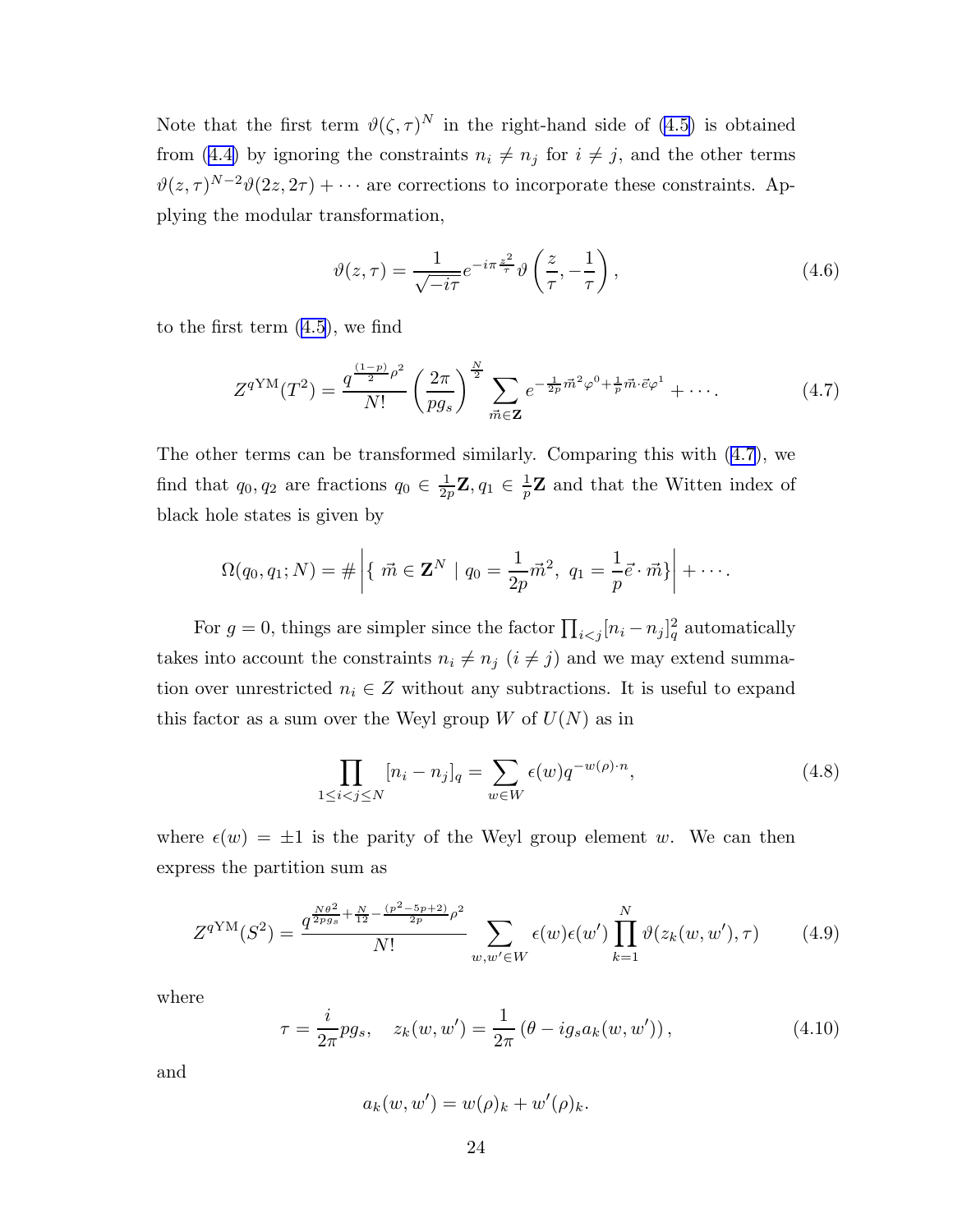<span id="page-25-0"></span>Now we use the modular transformation [\(4.6](#page-24-0)) of  $\vartheta(z, \tau)$  to recast  $Z^{q \text{YM}}(S^2)$  in the form:

$$
Z^{q \text{YM}}(S^2) = \frac{q^{\frac{N}{12} - \frac{(p^2 - 5p + 2)}{2p} \rho^2}}{N!} \left(\frac{2\pi}{pg_s}\right)^{N/2} \sum_{w, w' \in W} \epsilon(w) \epsilon(w')
$$
  
 
$$
\times \sum_{\vec{n} \in \mathbb{Z}^N} \exp\left[-\frac{2\pi^2}{pg_s} \left(\vec{n} + \frac{ig_s}{2\pi}\vec{a}(w, w')\right)^2 + \frac{2\pi\theta}{pg_s}\vec{n} \cdot \vec{e}\right].
$$
 (4.11)

It is instructive to compare this with mathematical results on the Euler characteristic of the moduli space of instantons on the four-manifold  $C_4$  =  $\mathcal{O}(-p) \rightarrow \mathbf{P}^1$ .

When  $p = 1$ , the partition function (4.11) can be expressed as

$$
Z^{q \text{YM}} = f(\varphi^0) \left[ \sum_n e^{-\frac{1}{2}n^2 \varphi^0 - n\varphi^1} \right]^N, \tag{4.12}
$$

for some  $\varphi^0$  dependent factor  $f(\varphi^0)$ . The prefactor would be related to the bound state of the D0 brane to the D4 brane which is ambiguous in the present context due to the non-compactness of the D4 brane. (In the compact case it would have been  $\eta^{-N\chi(C_4)}(\varphi_0)$ .) However the D2 branes bound to D0 and D4 branes are unambiguous because they are frozen on the compact part of the geometry, which is the Riemann surface. In this case,  $C_4$  is the total space of  $\mathcal{O}(-1)$  over  $\mathbf{P}^1$ , which is a blowup of  $\mathbf{C}^2$  at one point, and (4.12) exactly reproduces the  $\varphi^1$  dependence of the blow-up formula conjectured in [\[14](#page-55-0)] and proven in[[16\]](#page-55-0).

When  $p = 2$ , (4.11) becomes

$$
Z^{q \text{YM}} = \frac{q^{\frac{\rho^2 + N}{12}}}{2N!} \left( \frac{2\pi}{pg_s} \right)^{N/2} \sum_{w,w' \in W} \epsilon(w) \epsilon(w') q^{-\frac{1}{2p} a(w,w')^2} \times \sum_{\vec{n} \in \mathbf{Z}^N} (-1)^{\vec{n} \cdot \vec{a}(w,w')} e^{-\frac{1}{4} \vec{n}^2 \varphi^0 - \frac{1}{2} \vec{e} \cdot \vec{n} \varphi^1} = \frac{q^{\frac{\rho^2 + N}{12}}}{2N!} \left( \frac{2\pi}{pg_s} \right)^{N/2} \sum_{w,w' \in W} \epsilon(w) \epsilon(w') q^{\frac{1}{4\pi p} a(w,w')^2} \times \prod_{i=1}^N \left[ \sum_{r=0, \frac{1}{2}} (-1)^{2r a_i(w,w')} \sum_{n \in \mathbf{Z}} e^{-(n+r)^2 \varphi^0 - (n+r) \varphi^1} \right].
$$
\n(4.13)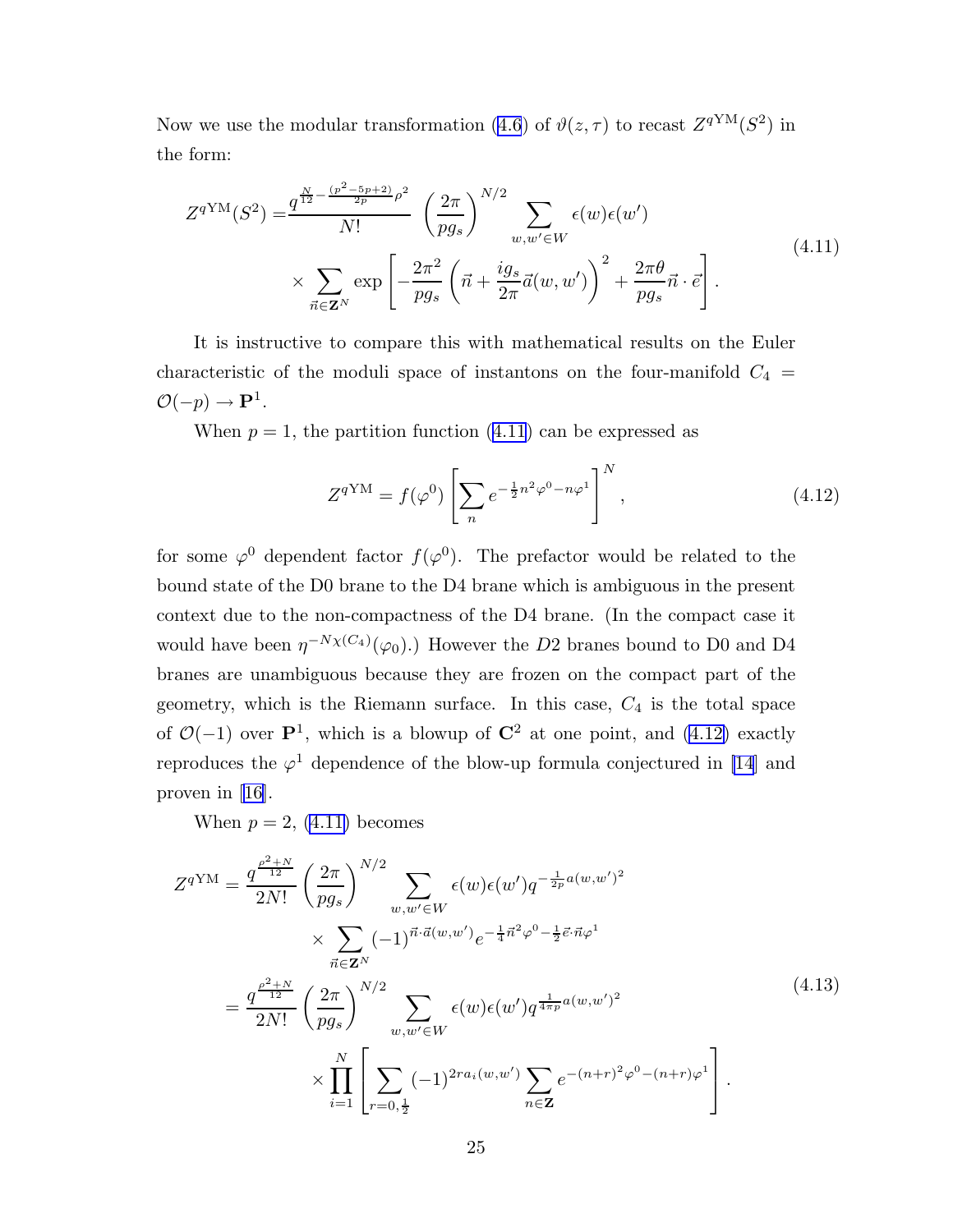<span id="page-26-0"></span>Note that the characters of the level  $1 SU(2)$  affine Lie algebra are given by

$$
\chi_r^{\text{level 1}}(\varphi^0, \varphi^1) = \frac{\sum_n e^{-(n+r)^2 \varphi^0 - (n+r)\varphi^1}}{\prod_{n=1}^{\infty} (1 - e^{-n\varphi^0})},
$$

where  $r = 0, \frac{1}{2}$  $\frac{1}{2}$  corresponds to the spin 0 and  $\frac{1}{2}$  representations respectively. Since [\(4.13\)](#page-25-0) shows that the  $\varphi^1$ -dependence of  $Z^{q \text{YM}}$  is given by a product of N of such characters, one can expanded  $Z^{q \text{YM}}$  as a sum over the characters of the  $SU(2)$  affine Lie algebra of level N with  $\varphi^0$  dependent coefficients. This agreeswith the result by Nakajima  $[17]$  $[17]$  that the level N affine algebra acts on the cohomologies of the moduli space of  $U(N)$  instantons on  $\mathcal{O}(-2) \to \mathbf{P}^1$ , which is our  $C_4$  in the case of  $p = 2$ . The choice of the  $SU(2)$  representation is determined by the boundary condition at the infinity. Since the S-duality transformation mixes up the boundary conditions, it is reasonable that  $Z^{q{\text{YM}}}$ computed in the previous section becomes a sum of the affine  $SU(2)$  characters after the S-dual transformation.

Thus, we have demonstrated for  $g = 0$  and 1 that our computation of  $Z^{q{\text{YM}}}$  based on the reduction to the q-deformed 2d YM on  $\Sigma_g$  agrees with the instanton expansion of the  $\mathcal{N} = 4$  YM on  $C_4$  and that  $Z^{q \text{YM}}$  is indeed the generating function of the BPS black hole that arises from wrapping D4 branes on  $C_4$ . It would be interesting to test this for  $q \geq 2$  also. Our next task, however, is to relate  $Z^{q{\text{YM}}}$  to *closed* topological string amplitudes on the Calabi-Yau manifold X.

# 5. Large N Limit of  $Z^{q{\rm YM}}$  and the Relation to Perturbative Topological Strings

The deep relation, conjectured in [\[1](#page-55-0)], between 4-dimensional black holes and topological strings predicts that the partition function of black holes on X  $Z_{BH} = Z^{q{\text{YM}}}$ , for large charges, is related to the perturbative topological string partition function  $Z^{\text{top}}$  on X as

$$
Z^{q{\rm YM}} \sim Z^{\rm top}\bar{Z}^{\rm top}.\tag{5.1}
$$

In this section we will aim to get a better understanding of this relation by considering the large N (*i.e.* large black hole charge) limit of the quantum  $2d$ YM theory on a Riemann surface  $\Sigma$  of genus g.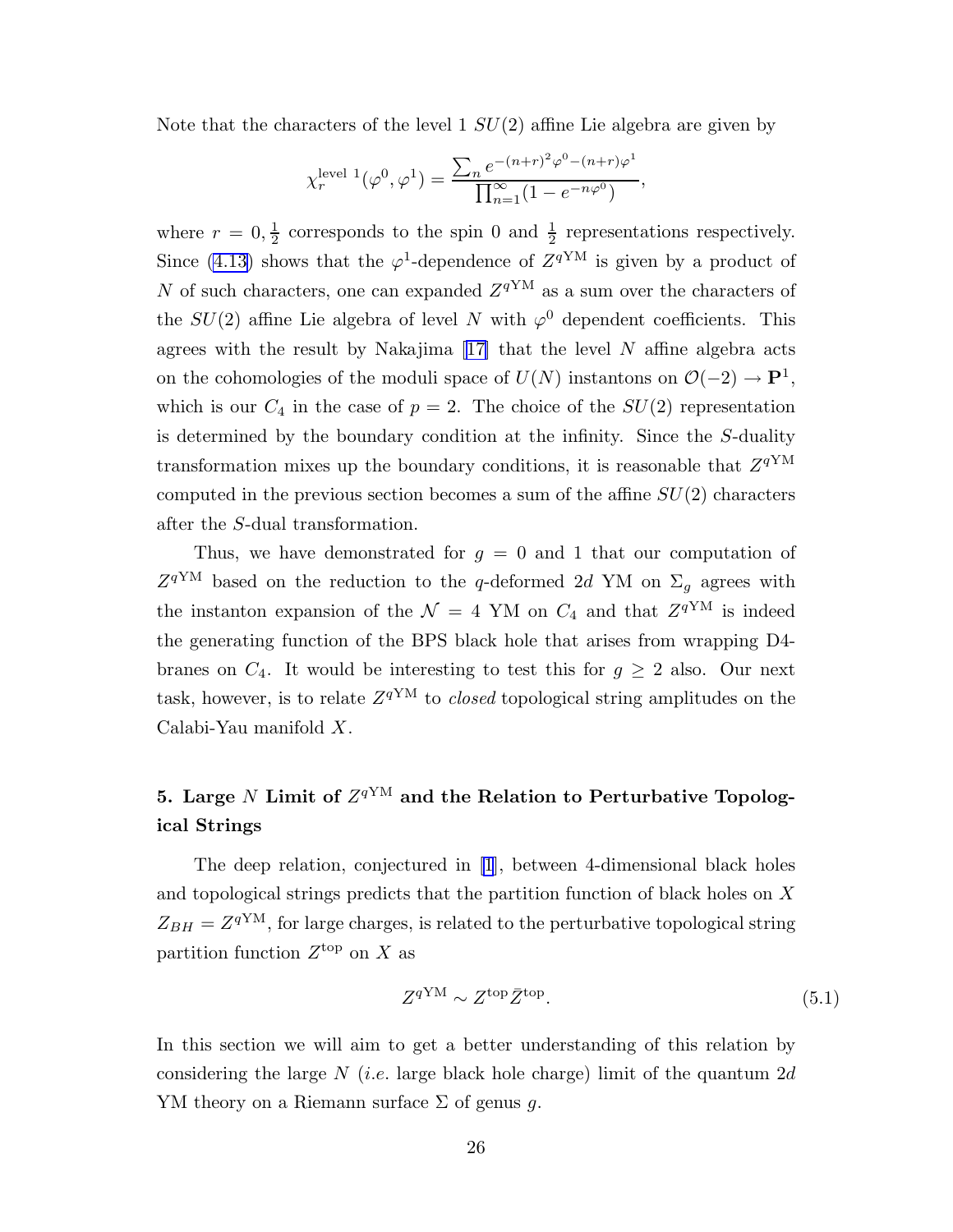<span id="page-27-0"></span>The conjecture of [\[1](#page-55-0)] predicts a precise relation of the parameters of the YM theory describing the black hole and the dual gravity, or topological string theory. According to the conjecture [\[1](#page-55-0)], when one relates the black hole to the topological string theory, the moduli of the Calabi-Yau manifold are fixed by the black hole attractor mechanism. This fixes the real parts of the projective coordinates  $(X^0, X^1)$  on Calabi-Yau moduli space to magnetic charges of D6 and D4 branes and their imaginary parts are the chemical potentials  $\varphi^0, \varphi^1$  for the electric D0 and D2 brane charges. In the current setup, there is no D6 brane magnetic charge, and we have  $N$  D4 branes. Now, the magnetic charge for a single D4 brane, if we measure in terms of electric units of D2 branes wrapping  $\Sigma$ , is given by the intersection number of  $\Sigma$  and the 4-cycle the D4 brane wraps. In the present case this is

$$
\#(\Sigma \cap C_4) = p + 2g - 2,
$$

as can easily be seen by deforming  $\Sigma$  away from  $C_4 = L_2 \rightarrow \Sigma$  using a generic section of  $L_1$ . Thus, in the black hole background, the projective moduli for the closed topological string are fixed to be

$$
X^{0} = i\frac{\varphi^{0}}{\pi}, \quad X^{1} = (p + 2g - 2)N - i\frac{\varphi^{1}}{\pi}.
$$
\n(5.2)

In the previous section, we saw that the chemical potentials are related to the qYM parameters as  $\varphi^0 = \frac{4\pi^2}{a}$  $\frac{q_s}{g_s}$ , and  $\varphi^1 = \frac{2\pi\theta}{g_s}$  $\frac{2\pi\theta}{g_s}$ , so that

$$
X^{0} = \frac{4\pi i}{g_{s}}, \quad X^{1} = (p + 2g - 2)N - 2i\frac{\theta}{g_{s}}.
$$

Since the Kähler modulus t corresponding to the base  $\Sigma$  of the Calabi-Yau manifold is given by

$$
t=2\pi i\frac{X^1}{X^0}
$$

in terms of projective coordinates, we expect that the topological closed string theory which is the gravity dual of the  $U(N)$  2d qYM theory has t fixed to be

$$
t = \frac{1}{2}(p + 2g - 2)Ng_s - i\theta.
$$
\n(5.3)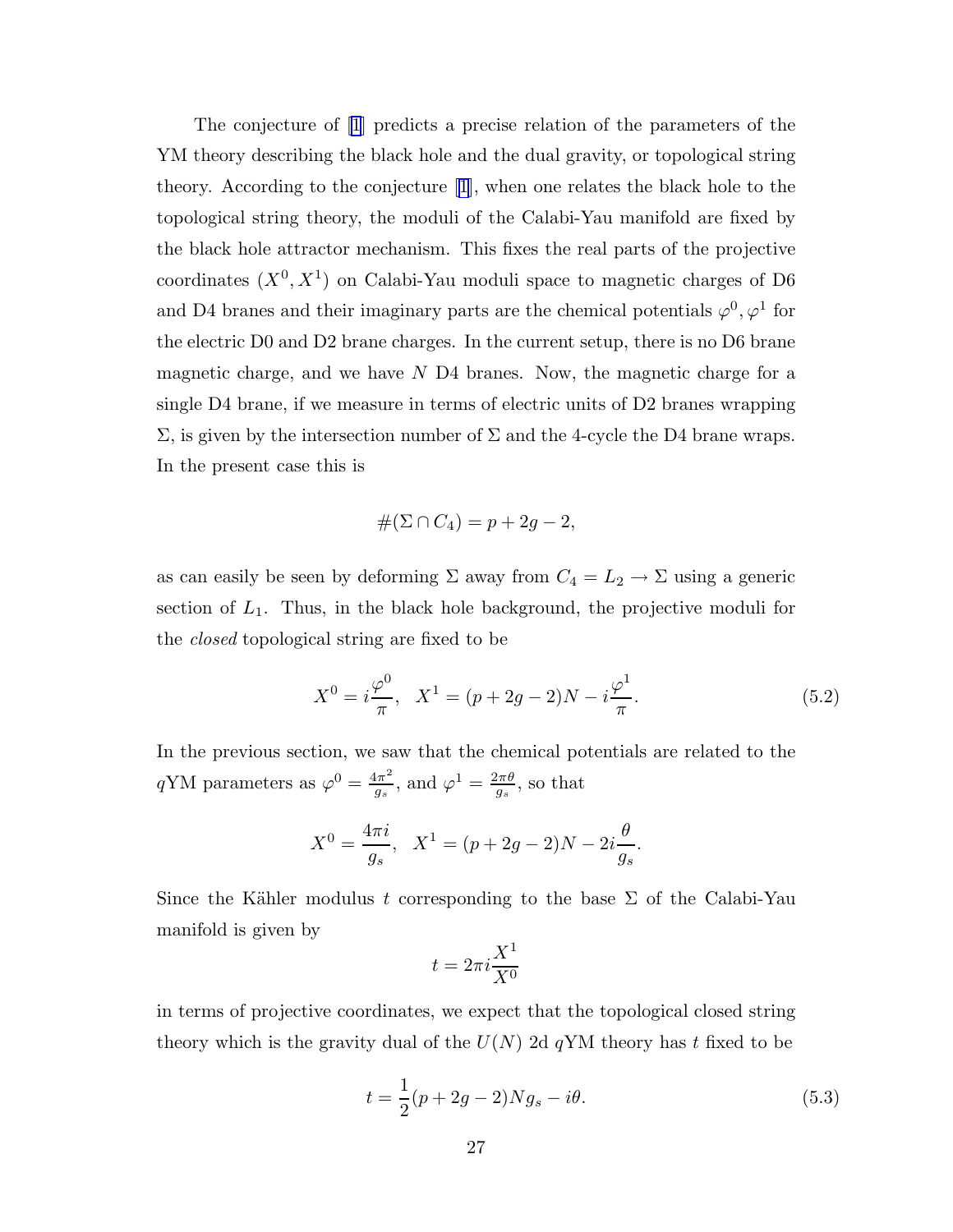The large N limit of the ordinary 2d YM theory, a cousin of our theory,  $10$ wasstudied in  $[3]$  $[3]$ . They find that, at large N, the Hilbert space of the YM theory factorizes as

## $\mathcal{H}_{\text{YM}} \to \mathcal{H}_{chiral} \otimes \mathcal{H}_{antichiral}$

with  $\mathcal{H}_{chiral}$  corresponding to representations  $\mathcal{R}_+$  with much less than N boxes, and  $\mathcal{H}_{antichiral}$  corresponding to representations  $\mathcal{R}_-$  of order N boxes. The same will apply to the  $q$ -deformed YM theory. Corresponding to this, the partition function  $Z^{q \text{YM}}$  should factorize as

$$
Z^{q{\rm YM}} \sim Z_{q{\rm YM}}^+ Z_{q{\rm YM}}^-.
$$
\n(5.4)

It is natural to expect that the two factorizations([5.1](#page-26-0)) and (5.4) are related. More precisely, one would expect that chiral  $q{\rm YM}$  partition function  $Z_{q{\rm YM}}^+$  can be written as a holomorphic function of  $t$ , and identified with the topological string amplitude  $Z^{\text{top}}(t)$ 

$$
Z_{q{\rm YM}}^+(N,\theta,g_s) \sim Z^{\rm top}(t,g_s).
$$

We will show that this is indeed the case in the class of Calabi-Yau manifolds at hand, with some important subtlety that we will describe in detail below.

The cases  $X = L_1 \oplus L_2 \rightarrow \Sigma_g$  for  $g \ge 1$  and  $g = 0$  work somewhat differently in their technical aspects, so we will consider them separately below.

### 5.1. Factorization into Chiral Blocks for Genus  $g > 1$  Case.

We consider the large N limit of the BH partition function  $(3.12)$  for  $g > 1$ 

$$
Z^{q \text{YM}}(\Sigma_g) = \alpha(g_s, \theta) \sum_{\mathcal{R}} S_{0\mathcal{R}}^{2-2g} q^{\frac{p}{2}C_2(\mathcal{R})} e^{i\theta C_1(\mathcal{R})}.
$$

As we will show below in this section the natural value of the normalization constant  $\alpha(g_s, \theta)$  is as defined in [\(3.13\)](#page-17-0). Here  $\mathcal R$  labels  $U(N)$  representations. It will be more convenient use the decomposition of  $\mathcal R$  in terms of  $SU(N)$ representation R and the  $U(1)$  charge m. First, we will have to recall how various quantities pertaining to  $U(N)$  relate to those of  $SU(N)$  and the  $U(1)$ .

<sup>&</sup>lt;sup>10</sup> Since  $q = e^{-g_s}$  and  $g_s \sim g_{\text{YM}}^2$ , the ordinary 2d YM theory with finite  $g_{\text{YM}}$  is not a limit of our q-deformed theory.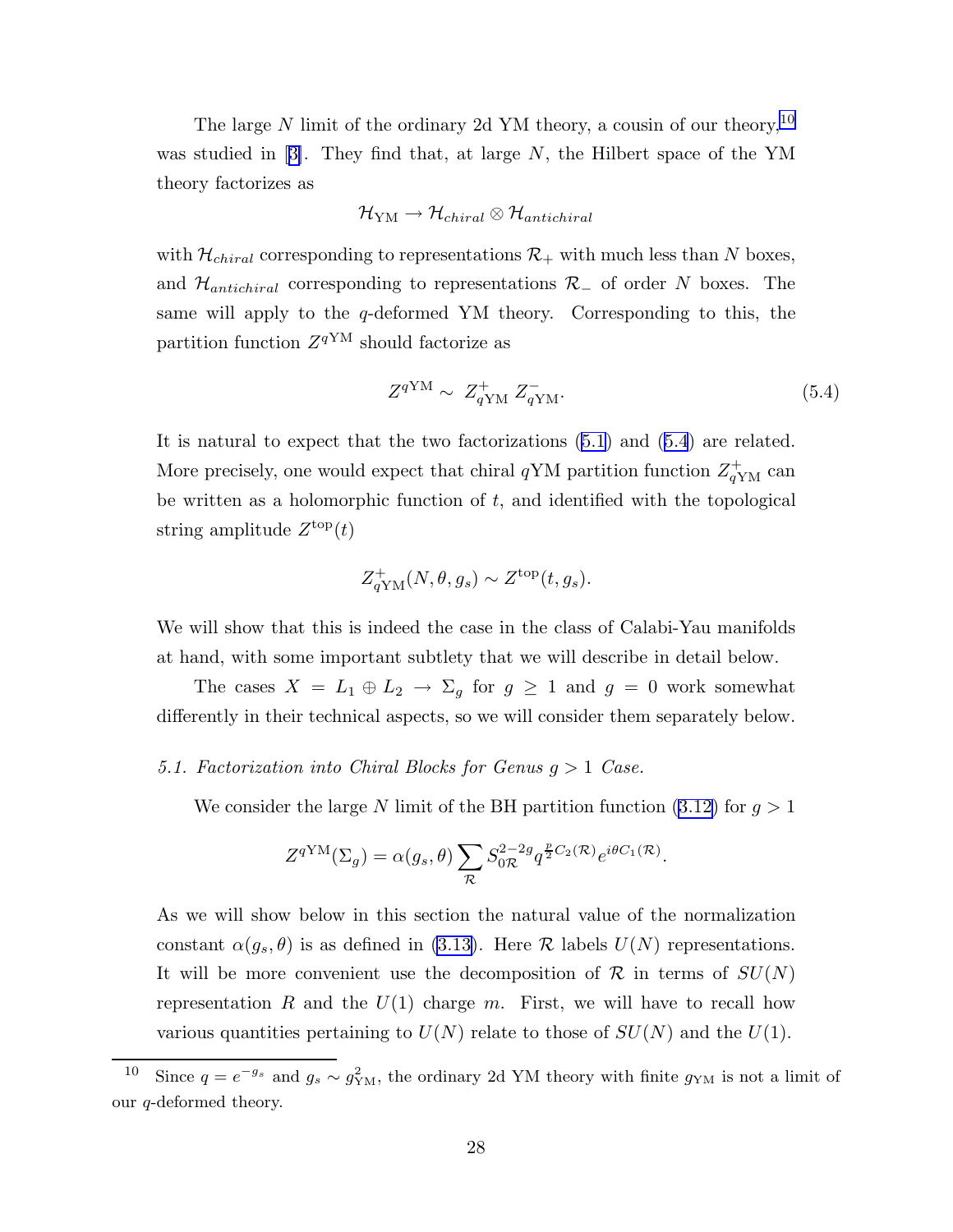<span id="page-29-0"></span>The Young-tableaux of  $R$  differs from that of  $R$  by having  $r$  columns of length N attached:

$$
\mathcal{R}_i = R_i + r, \quad i = 1, \dots, N - 1
$$
  

$$
\mathcal{R}_N = r.
$$
  
(5.5)

The  $U(1)$  charge is then given by

$$
m = |R| + Nr, \quad r \in \mathbf{Z}.
$$

The  $U(N)$  Casimir's are related to the  $SU(N)$  Casimir's as

$$
C_1(\mathcal{R}) = m
$$
,  $C_2(\mathcal{R}) = C_2(R) + \frac{m^2}{N}$ , (5.6)

where

$$
C_2(R) = k_R + N|R| - \frac{|R|^2}{N}, \quad k_R = \sum_{i=1}^{N-1} R_i(R_i - 2i + 1)
$$
\n(5.7)

Their quantum dimensions are equal

$$
\dim_q(\mathcal{R}) = \dim_q(R) = \prod_{1 \le i < j \le N} \frac{[R_i - R_j + j - i]_q}{[j - i]_q}.
$$

Justas for ordinary  $2d$  YM [[3\]](#page-55-0), the factorization of the Hilbert space at large N is captured by writing an irreducible  $SU(N)$  representation R in terms of the coupled representations  $R_+\bar{R}_-$  with  $R_+$  and  $R_-$  labelling states in  $\mathcal{H}_{chiral}$  and  $\mathcal{H}_{antichiral}$ , respectively. The Casimir's decompose as follows: the  $U(1)$  charge m of R becomes

$$
m = Nl + |R_+| - |R_-|,
$$

where  $l = r + R_{-,1}$ , and

$$
C_2(R_+\bar{R}_-) = C_2(R_+) + C_2(R_-) + 2\frac{|R_+||R_-|}{N}.
$$
\n(5.8)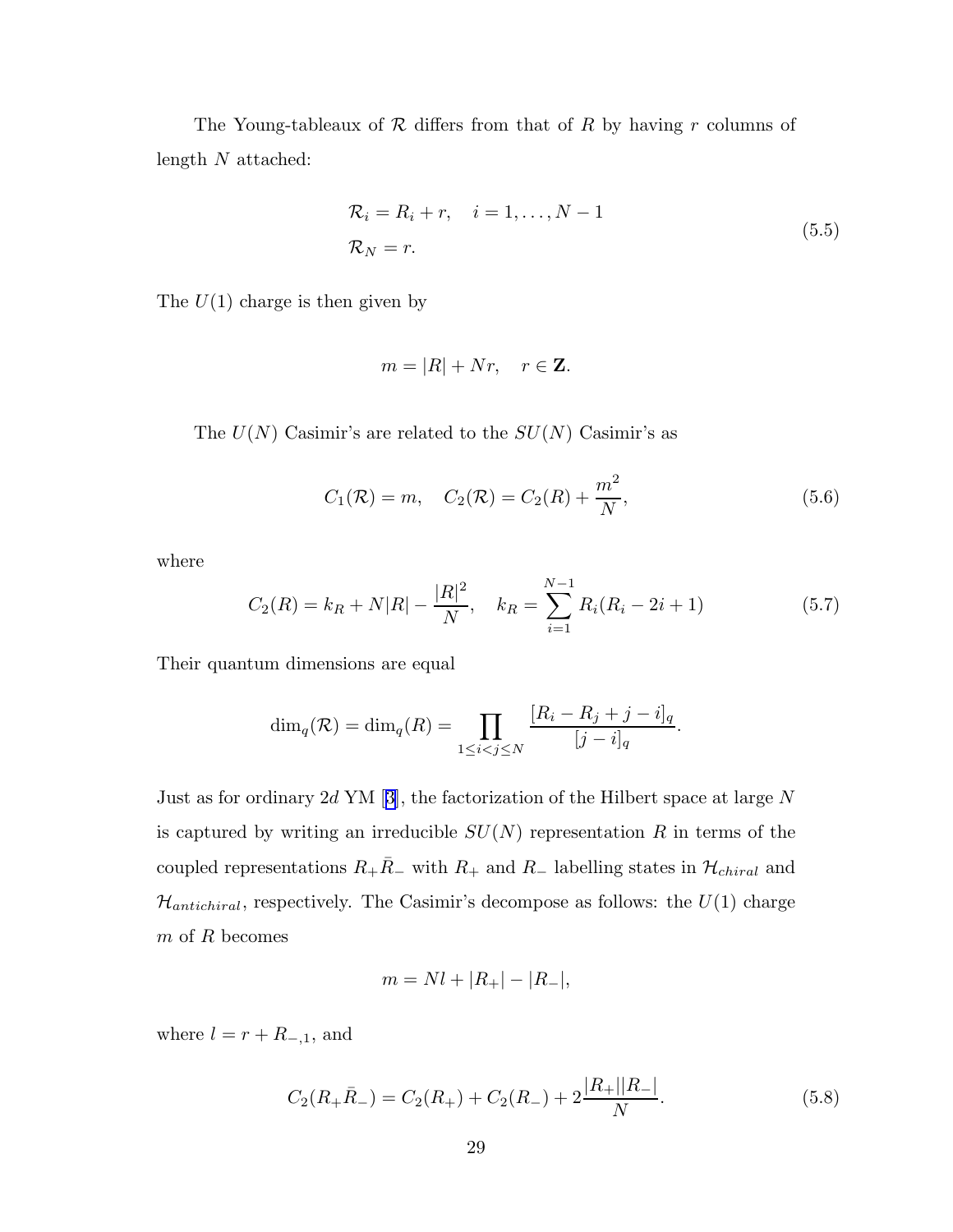<span id="page-30-0"></span>

**Fig.4** The figure depicts an  $SU(N)$  representation R as a coupled representation  $R_+\bar{R}_-$ . The representation  $\bar{R}_-$  is conjugate to representation  $R_-\$ .

Usingthis, and trading N and  $\theta$  for t and  $\bar{t}$  defined by ([5.3](#page-27-0)), the qYM partition function becomes

$$
Z^{q \text{YM}}(\Sigma_{g>1}) = \alpha(g_s, \theta) \sum_{l \in \mathbf{Z}} \sum_{R_+, R_-} \left( S_{00} \dim_q R_+ \bar{R}_- \right)^{2-2g} q^{\frac{p}{2}(k_{R_+} + k_{R_-})} e^{i\theta(|R_+| - |R_-|)} \times q^{\frac{pN}{2}(|R_+| + |R_-|)} e^{-\frac{(t^2 - t^2)l}{2(p + 2g - 2)gs}} e^{-\frac{p(t + \bar{t})l^2}{2(p - 2 + 2g)}} e^{-p g_s l(|R_+| - |R_-|)}.
$$
\n
$$
(5.9)
$$

So far, we have merely rewritten (5.9) and now we are ready to turn to its factorization at large  $N$ . The key fact, shown in Appendix B, is the following relation

$$
q^{\rho^2 + \frac{N}{24}} S_{00} \dim_q(R_+ \bar{R}_-) = \frac{M(q) \eta^N(q)}{K_{R_+ R_-}(Q, q)} W_{R_+}^2(q) W_{R_-}^2(q)
$$
  
 
$$
\times (-)^{|R_+|+|R_-|} q^{-\frac{1}{2}(k_{R_+} + k_{R_-})} Q^{-\frac{1}{2}(|R_+|+|R_-)}
$$
(5.10)

where  $M(q)$  is MacMahon function,  $\eta(q) = q^{\frac{1}{24}} \prod_{j=1}^{\infty} (1 - q^j)$  and

$$
K_{R+R-}(Q,q) := \sum_{P} Q^{|P|} W_{PR+}(q) W_{PR-}(q)
$$
\n(5.11)

Moreover,the normalization factor  $\alpha(g_s, \theta)$ , defined in ([3.13\)](#page-17-0), can be written as

$$
\alpha(g_s, \theta) = |\Upsilon(t, g_s)|^2 \left( q^{\rho^2 + \frac{N}{24}} \right)^{2-2g} \tag{5.12}
$$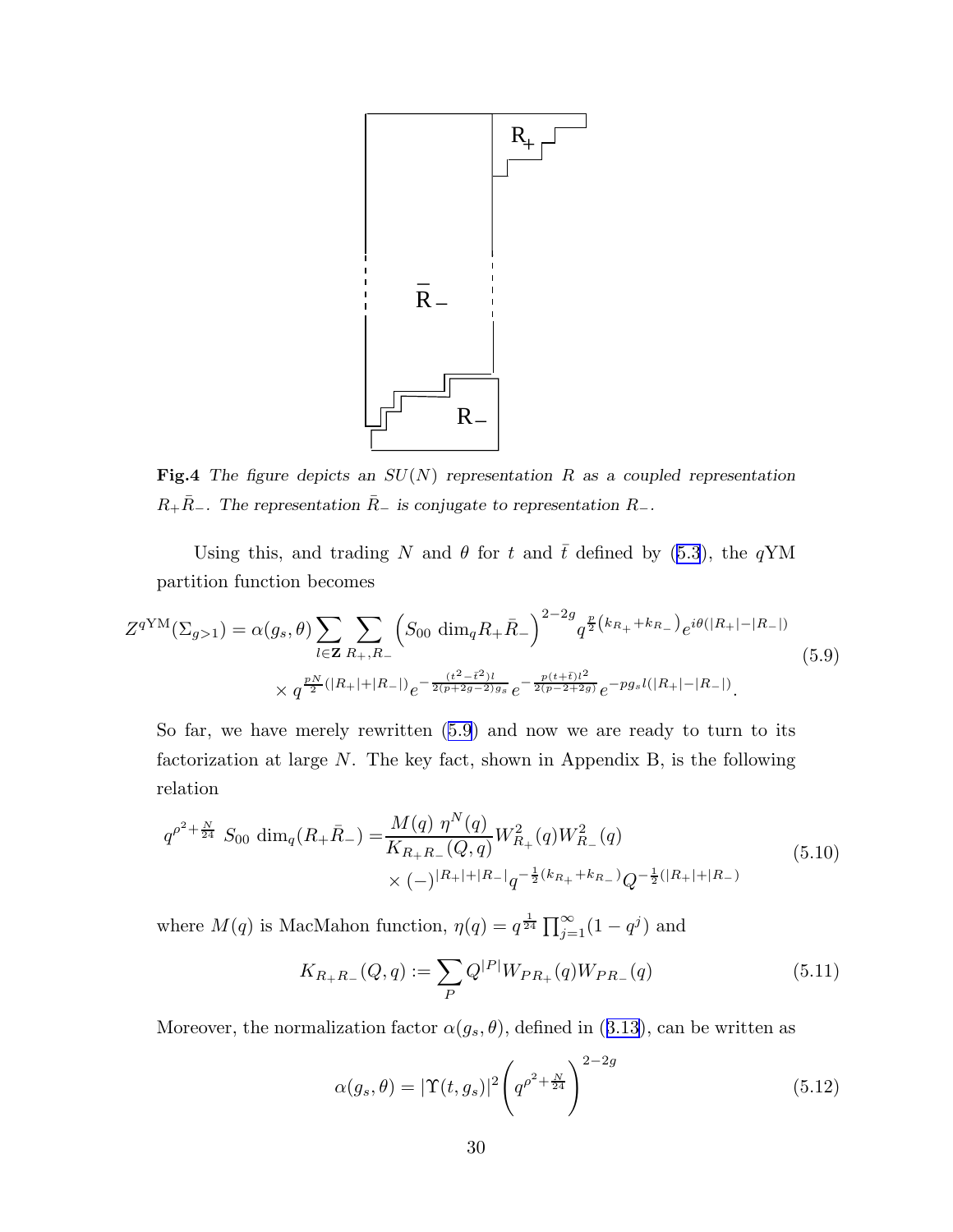<span id="page-31-0"></span>where

$$
\Upsilon(t, g_s) = \exp\left(-\frac{t^3}{6p(p+2g-2)g_s^2} + \frac{(p+2g-2)t}{24p}\right).
$$
\n(5.13)

Using([5.10\)](#page-30-0) and ([5.12\)](#page-30-0) we can recast  $Z_{q>1}^{q{\rm YM}}$  $q_{s>1}^{q_{tM}}$  in the large N limit as a sum of "chiral blocks":

$$
Z^{q{\rm YM}}(\Sigma_{g>1}) = \sum_{l \in \mathbf{Z}} \sum_{R_1, \dots, R_{2g-2}} Z^{q{\rm YM},+}_{R_1, \dots, R_{2g-2}} \Big( t + pg_s l \Big) Z^{q{\rm YM},+}_{R_1, \dots, R_{2g-2}} \Big( \bar{t} - pg_s l \Big). \tag{5.14}
$$

The chiral block  $Z_{R_1,...,R}^{q \text{YM},+}$  $R_1, \ldots, R_{2g-2}$  is defined by

$$
Z_{R_1,...,R_{2g-2}}^{q \text{YM},+}(t) = Z_0(t,g_s) \eta^{\frac{t \chi}{(p-\chi)g_s}} e^{-\frac{t(|R_1|+...|R_{2g-2}|)}{(p-2+2g)}} \times \sum_R q^{\frac{1}{2}(p+2g-2)k_R} e^{-t|R|} \frac{W_{R_1R}(q)...W_{R_{2g-2}R}(q)}{W_{0R}(q)^{4g-4}}
$$
(5.15)

which agrees, as we will discuss below, with the perturbative topological string amplitudes with  $(2g - 2)$  stacks of D-branes inserted in the fiber. The extra prefactor  $\eta^{\frac{t\chi}{(p-\chi)g_s}}$  needs to be explained. However this factor has only a genus 0 contribution perturbatively. Namely, by using the modular property of the Dedekind eta function, we find that this factor contributes as

$$
\eta^{\frac{t\chi}{(p-\chi)g_s}} \sim \exp\left(-\frac{ct}{g_s^2}\right) + (\text{non-perturbative}),
$$

where  $c = \frac{\pi^2 \chi}{6(n-1)}$  $\frac{\pi^{-\chi}}{6(p-\chi)}$ . It is reassuring that this can be viewed as a correction to the topological string amplitudes at genus zero. This is possible because the power of t is less than three and the fact that topological string partition function at genus 0 is ambiguous up to the addition of a quadratic polynomial in  $t$ . Thus we can redefine the degree 0 contributions([2.5](#page-6-0)) to be

$$
\widehat{Z}_0(t, g_s) = Z_0(t, g_s) \exp\left(-\frac{ct}{g_s^2}\right). \tag{5.16}
$$

We will come back to the interpretation of the blocks in the topological string context, after we have discussed the genus zero case.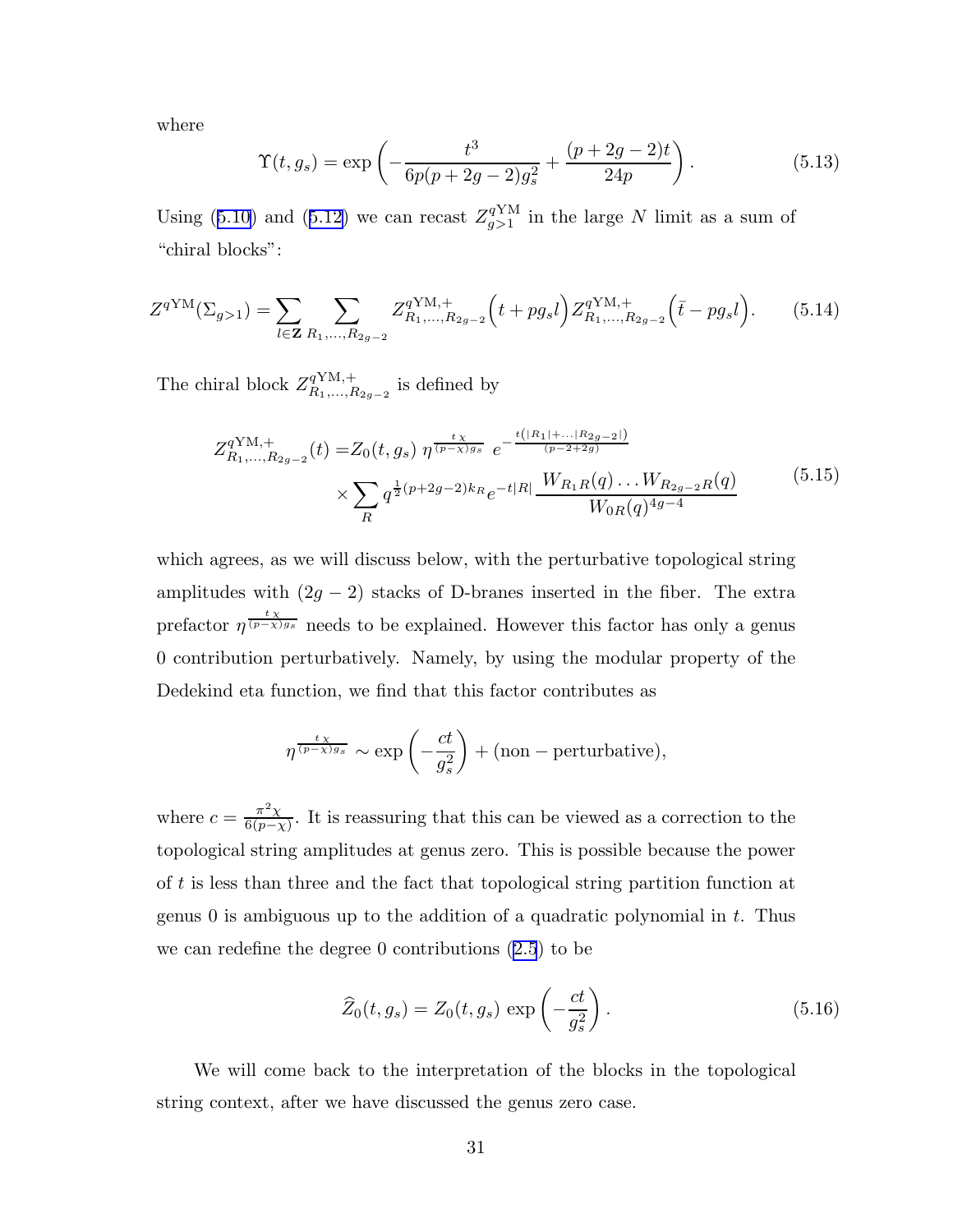#### 5.2. Factorization into Chiral Blocks for Genus  $q = 0$  Case.

To find the large N limit of the q-deformed YM partition function on a genus zero Riemann surface  $Z^{q \text{YM}}(S^2)$  we proceed in a similar way, except that we write the quantum dimension of the coupled representation  $R_+\overline{R}_-$  slightly differently: (see Appendix B)

$$
q^{\rho^2 + \frac{N}{24}} S_{00} \dim_q(R_+ \bar{R}_-) = M(q) \eta^N(q) N_{R_+ R_-}(Q, q) (-)^{|R_+|+|R_-|}
$$
  
 
$$
\times q^{-\frac{k_{R_+} + k_{R_-}}{2}} Q^{-\frac{|R_+|+|R_-|}{2}}, \qquad (5.17)
$$

where  $q = e^{-g_s}, Q = e^{-g_s N}$  as before, and

$$
N_{R_+R_-}(Q,q) := \sum_P (-)^{|P|} Q^{|P|} W_{PR_+}(q) W_{PTR_-}(q). \tag{5.18}
$$

Using (5.17) and (5.18) as well as [\(5.8](#page-29-0)), we find the large N limit of  $Z^{q \text{YM}}(S^2)$ given by  $(3.10)$  is

$$
Z^{q{\rm YM}}(S^2) = \sum_{l \in \mathbf{Z}} \sum_{R_1, R_2} Z^{q{\rm YM},+}_{R_1, R_2} \left( t + pg_s l \right) Z^{q{\rm YM},-}_{R_1, R_2} \left( \bar{t} - pg_s l \right),\tag{5.19}
$$

where the chiral block,  $Z_{R_1,R_2}^{q \text{YM},+}$  $R_1, R_2 \nvert t$ , is defined by

$$
Z_{R_1,R_2}^{q{\rm YM},+}(t) = \hat{Z}_0(t,g_s) \, q^{\frac{k_{R_1}+k_{R_2}}{2}} e^{-\frac{t(|R_1|+|R_2|)}{(p-2)}} \times \sum_R q^{\frac{(p-2)k_R}{2}} e^{-t|R|} \, W_{R_1R}(q) W_{RR_2^T}(q). \tag{5.20}
$$

and the 'anti-chiral block', unlike the higher genus case, is transposed:

$$
Z_{R_1,R_2}^{q{\rm YM},-}(\bar{t})=Z_{R_1^T,R_2^T}^{+}(\bar{t})(-)^{(|R_1|+|R_2|)}
$$

#### 5.3. Large N Expansion and Perturbative Topological String

To summarize the results of the previous two subsections, we have found that in the large  $N$  expansion the partition function of the  $q$ -deformed YM theory corresponding to  $N$  D4-branes on the zero section of  $L_1$  in

$$
X_{\Sigma} = L_1 \oplus L_2 \to \Sigma
$$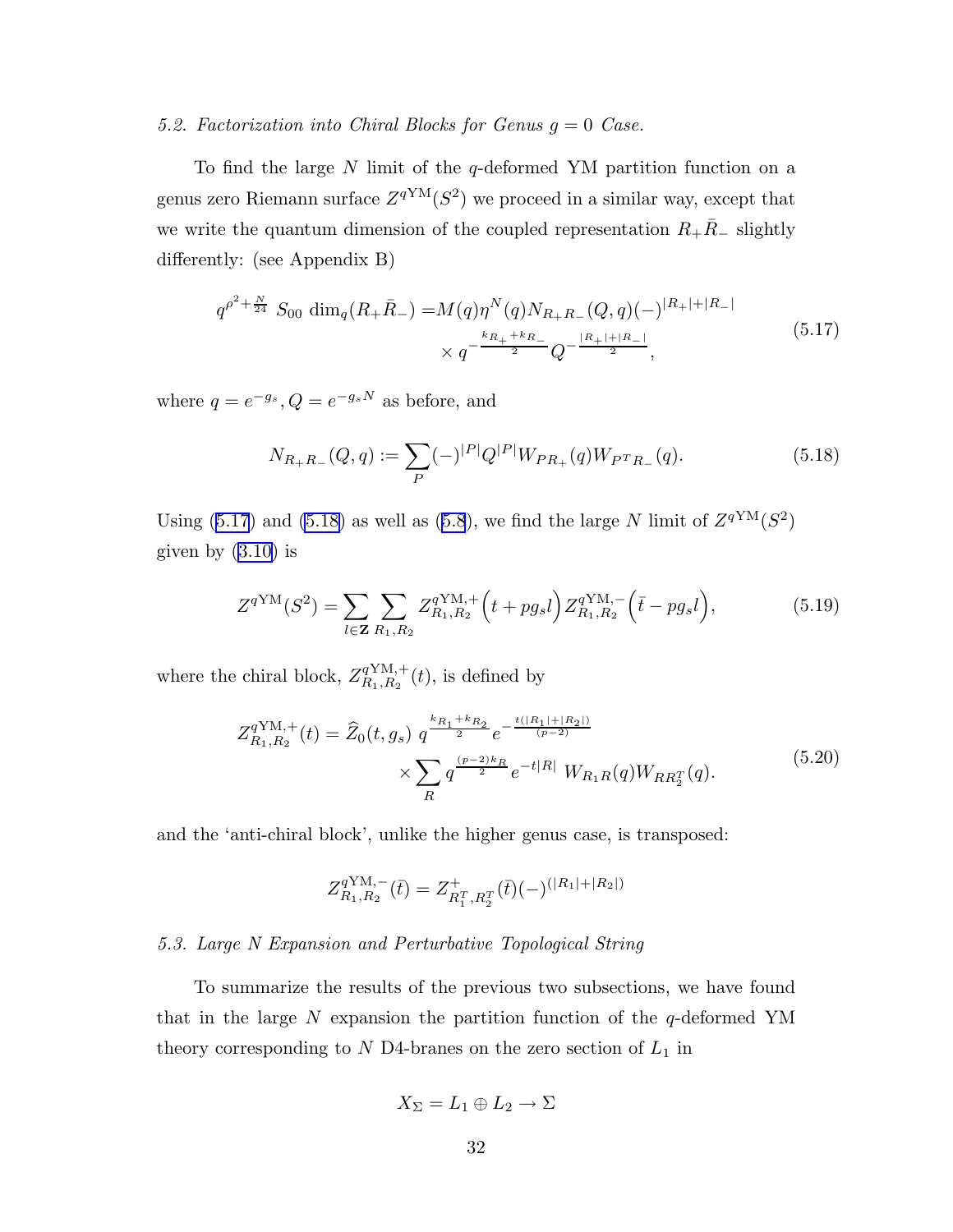factorizes as

$$
Z^{q{\rm YM}}(\Sigma) = \sum_{l \in \mathbf{Z}} \sum_{R_1, \dots, R_{|2g-2|}} Z^{q{\rm YM},+}_{R_1, \dots, R_{|2g-2|}}(t + lpg_s) Z^{q{\rm YM},+}_{R_1, \dots, R_{|2g-2|}}(\bar{t} - lpg_s), \tag{5.21}
$$

where p is related to the degree of  $L_1$  by  $deg(L_1) = -p$ . What is the interpretation of the chiral block in terms of the topological string theory on X?

Forconcreteness, let us focus on  $g \ge 1$  case. According to ([5.15](#page-31-0)), the chiral blocks are expressed as

$$
Z_{R_1,...,R_{|2g-2|}}^{q \text{YM},+}(t) = \widehat{Z}_0 e^{-\frac{t(|R_1|+...|R_{2g-2}|)}{(p-2+2g)}} \sum_R \frac{W_{R_1R}(q) \dots W_{R_{2g-2}R}(q)}{W_{0R}(q)^{4g-4}} q^{\frac{1}{2}(p+2g-2)k_R} e^{-t|R|},
$$

where $\widehat{Z}_0$  contains the classical pieces ([5.16\)](#page-31-0).

First notice that in the large  $N$  expansion of the q-deformed YM partition function, there is a limit where the anti-chiral theory decouples, namely taking  $\bar{t} \to \infty$ , at fixed t. Here we are treating t and  $\bar{t}$  as independent variables. In this limit only the trivial representation contributes in the sum over  $R_1, ..., R_{2g-2}$ in [\(5.14\)](#page-31-0) because of the factors  $e^{-\frac{\bar{t}(|R_1|+\ldots|R_{2g-2}|)}{(p-2+2g)}}$  in  $Z^{q \text{YM}-}$ . Thus, we find

$$
\lim_{\bar{t}\to\infty} Z^{q{\rm YM}}(t,\bar{t}) = Z_{0,\ldots,0}^{q{\rm YM},+}(t),
$$

up to a trivial anti-chiral piece. A look back at section 2 shows that this is exactly equal to the perturbative closed topological string partition function [\(2.3\)](#page-6-0) for the same Calabi-Yau:

$$
Z_{0,\ldots,0}^{q{\rm YM},+}(t) = Z^{\rm top}(X_{\Sigma_g})(t).
$$

Thus, in the limit where the anti-chiral part of the  $qYM$  theory decouples, we recover the perturbative topological string theory amplitude on X, at the value of Kähler parameter fixed by the attractor mechanism.

However, this is clearly not all, and  $|Z^{\text{top}}(X_{\Sigma_g})(t)|^2$  is but the first in the sum over chiral blocks in the large N expansion of  $q{\rm YM}$  on  $\Sigma_g$ . Amazingly, the other chiral blocks also have an interpretation in terms of theory on  $X_g$ , but now involving D-branes! Another look back at section 2 shows that the object which appears in the higher chiral blocks is also topological string amplitude on X, but with with  $(2g - 2)$  D-branes in the fiber over  $(2g - 2)$  points on  $\Sigma$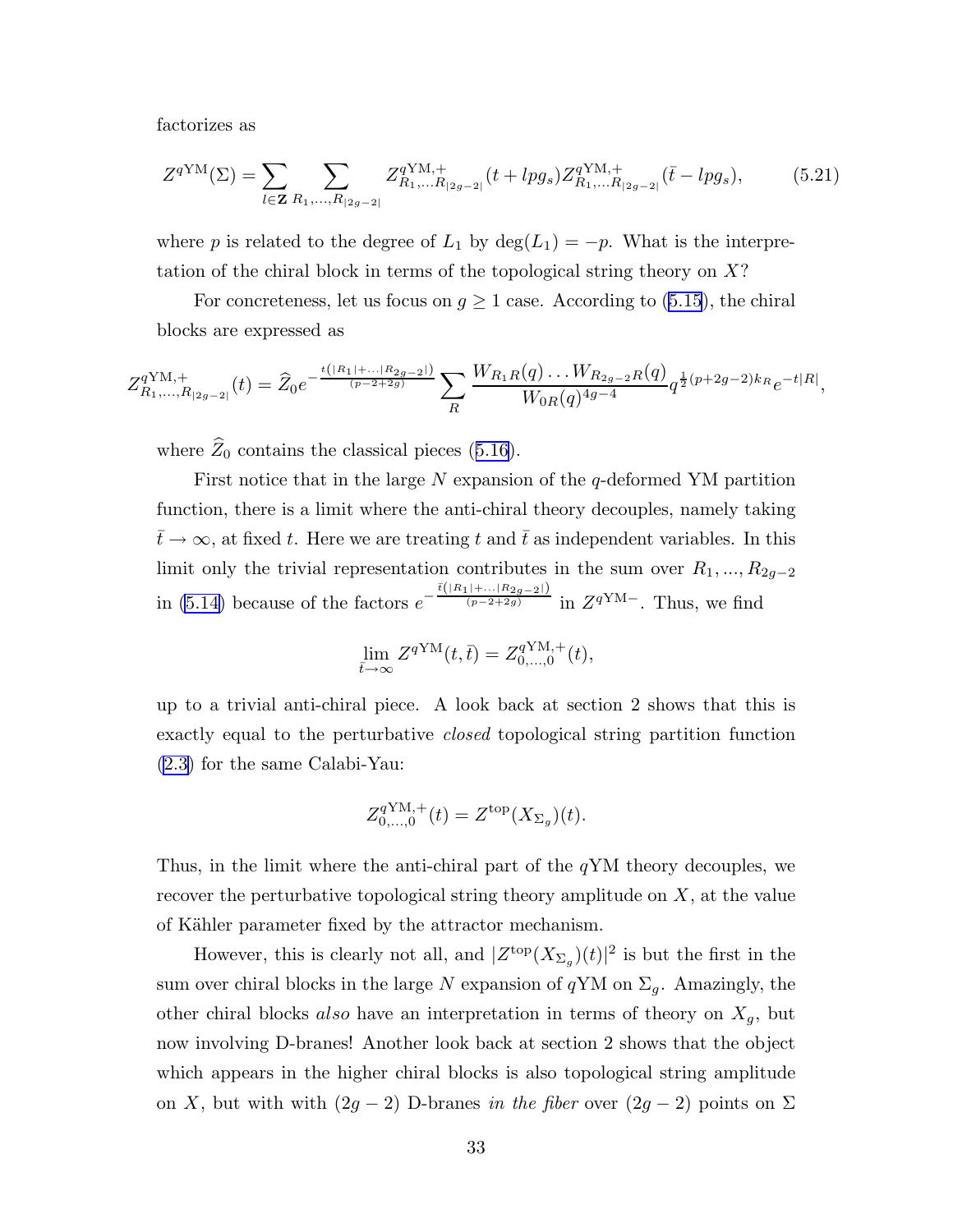<span id="page-34-0"></span>given in equation([2.6](#page-8-0)), with the degrees of the line bundles adjusted to the Calabi-Yau at hand, *i.e.* deg( $L_1$ ) = 2g − 2 + p, deg( $L_2$ ) = −p. Moreover, the D-branes are moved off the Riemann surface by an amount  $t/(p+2g-2)$ . With this understanding, we have the identity:

$$
Z_{R_1,...,R_{|2g-2|}}^{\text{qYM},+}(t) = Z_{R_1,...,R_{|2g-2|}}^{\text{top}}(t),
$$

It should be clear from the preceding discussion that  $Z_{B_1}^{\text{top}}$  $R_{1},...,R_{|2g-2|}(t)$  can itself be obtained as a  $\bar{t} \to \infty$  limit of the qYM amplitude – this time one obtained by gluing  $(4g-4)$  "dual" pant vertices [\(3.15\)](#page-22-0) to get a Riemann surface of genus gwith  $(2g-2)$  punctures [[18\]](#page-56-0).

To understand the geometric meaning of the chiral blocks, it is useful to express the large N-expansion of  $Z^{q{\text{YM}}}$  in terms of an integral over  $(2g - 2)$ holonomies  $V_1, \dots, V_{2g-2} \in U(\infty)$  as

$$
Z^{q \text{YM}}(\Sigma_{g>1}) = \sum_{l \in \mathbf{Z}} \int dV_1 \cdots dV_{2g-2} Z^{\text{top}}(g_s, t + pg_s l; V_1, \dots, V_{2g-2})
$$
  
 
$$
\times Z^{\text{top}}(g_s, \bar{t} - pg_s l; V_1^{-1}, \dots, V_{2g-2}^{-1}),
$$
(5.22)

where

$$
Z^{\text{top}}(g_s, t; V_1, \ldots, V_{2g-2}) = \sum_{R_1, \ldots, R_{2g-2}} Z^{\text{top}}_{R_1, \ldots, R_{2g-2}} \text{Tr}_{R_1} V_1 \ldots \text{Tr}_{R_{2g-2}} V_{2g-2},
$$

and we used the orthogonality of the characters([2.2\)](#page-5-0). Each of the D-branes on the fiber described in section 2.1 intersects with  $C_4$  at a non-contractible circle on its worldvolume. Thus, one can regard  $V_i$   $(i = 1, ..., 2g - 2)$  as a holonomy of the gauge field on the i-th stack of D-branes around the cycle, keeping track of the way the worldsheet ends on the D-branes. We take the number of Dbranes at each stack to be infinite so that the representations  $R_1, ..., R_{2g-2}$  can be arbitrary.

These D-branes are directly related to the presence of  $\Omega$ -points in the large N limit of the ordinary 2d YM theory[[3\]](#page-55-0). To see the connection, it is useful to move to a more geometric basis for the chiral blocks. We can do this by using the Frobenius formula, which expresses the trace  $\text{Tr}_R(U)$  for any representation R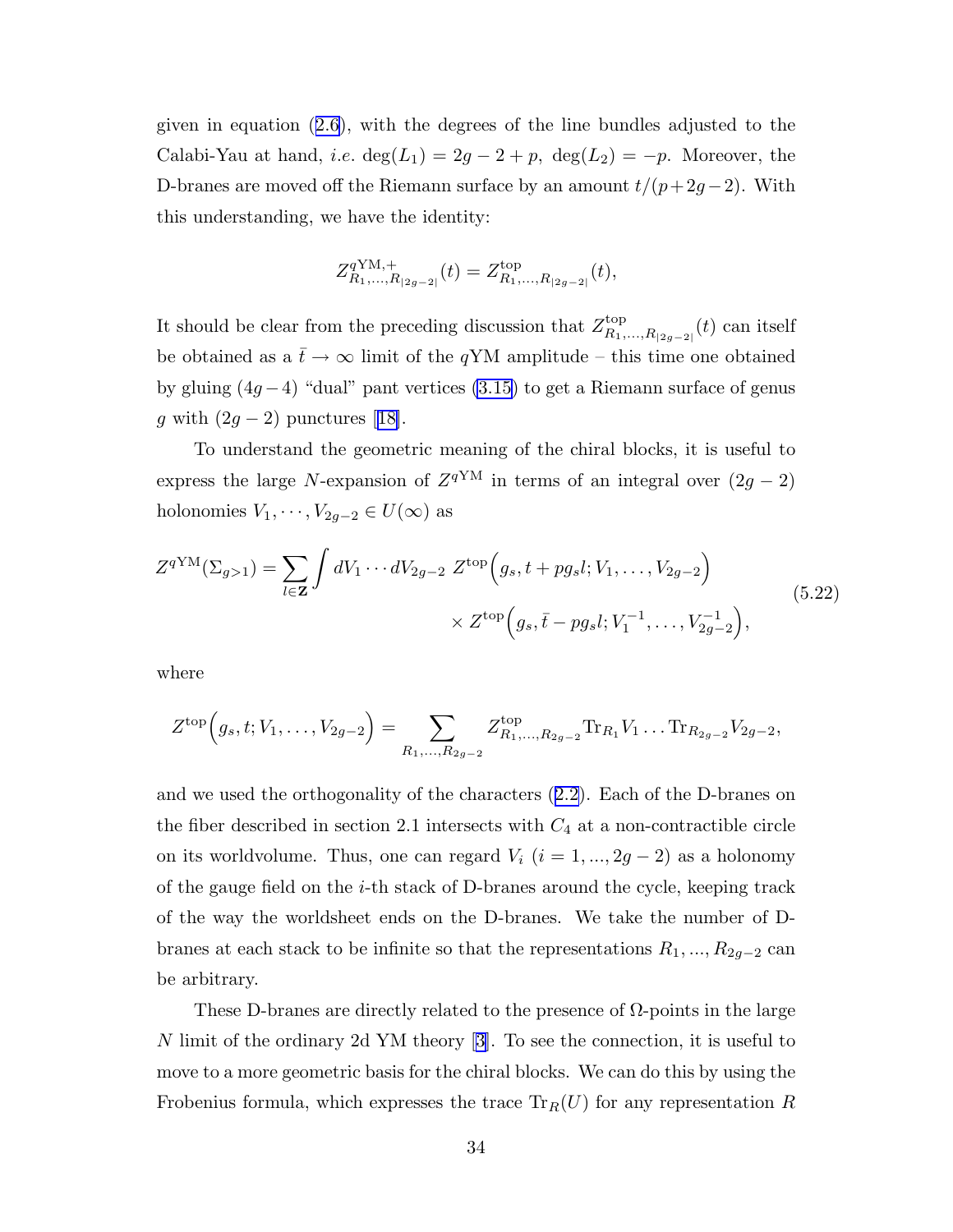<span id="page-35-0"></span>in terms of a sum of products of traces of  $U$  in the fundamental representations as

$$
\text{Tr}_R(U) = \frac{1}{n!} \sum_{\sigma \in S_n} \chi_R(\sigma) \text{tr}_{\vec{k}(\sigma)} V,\tag{5.23}
$$

.

where

$$
\operatorname{tr}_{\vec{k}(\sigma)} V = \prod_{i=1} (\operatorname{tr} V^i)^{k_i(\sigma)}
$$

The sum in  $(5.23)$  is over elements of symmetric group  $S_n$  of n elements, where  $n = |R|$  is the number of boxes in the Young diagram corresponding to the representation R,  $\chi_R(\sigma)$  is the character of the representation of  $S_n$  corresponding to the same Young diagram, tr is the trace over the fundamental representation, and  $k_i(\sigma)$  is the number of cycles of length i in the permutation  $\sigma \in S_n$ . Note that  $\text{tr}_{\vec{k}(\sigma)} V$  depends only on the conjugacy class of the permutation  $\sigma$ . By usingthe orthogonality relations  $(2.2)$  $(2.2)$  $(2.2)$  it follows from  $(5.23)$ ,

$$
\int dV \, \text{tr}_{\vec{k}} V \, \text{tr}_{\vec{k'}} V^{-1} = \delta(\vec{k}, \vec{k'}) \zeta(\vec{k}),
$$

where

$$
\zeta(\vec{k}) = \prod_{i=1}^{\infty} i^{k_i^a} k_i^a!
$$

One can re-express [\(5.22\)](#page-34-0) as

$$
Z^{q \text{YM}}(\Sigma_g) = \sum_{l \in \mathbf{Z}} \sum_{\vec{k}_1, \dots, \vec{k}_{2g-2}} Z^{\text{top}}_{\vec{k}^1, \dots, \vec{k}^{2g-2}}(g_s, t + pgl) \ Z^{\text{top}}_{\vec{k}^1, \dots, \vec{k}^{2g-2}}(g_s, \bar{t} - pgl) \prod_{a=1}^{2g-2} \zeta(\vec{k}^a), \tag{5.24}
$$

where  $Z_{\vec{i}1}^{\text{top}}$  $\frac{\partial^2 u}{\partial \vec{k}^1,\dots \vec{k}^{2g-2}}$  is defined by

$$
Z^{\text{top}}(g_s, t; V_1, ..., V_{2g-2}) = \sum_{\vec{k}^1, ..., \vec{k}^{2g-2}} Z^{\text{top}}_{\vec{k}^1, ..., \vec{k}^{2g-2}}(g_s, t) \operatorname{tr}_{\vec{k}^1} V_1 \cdots \operatorname{tr}_{\vec{k}^{2g-2}} V_{2g-2}.
$$
 (5.25)

By construction,  $Z_{\vec{\iota}^1}^{\text{top}}$ <sup>ktop</sup> $\vec{k}^{1},...,\vec{k}^{2g-2}(g_s,t)$  is the topological string amplitude with the constraint that the worldsheet ends on the a-th stack of D-branes with  $k_i^a$  boundaries wrapping on the non-contractible cycle *i*-times  $(i = 1, 2, ...).$ The expression (5.24) suggests that the complete topological string partition function includes gluing of the holomorphic and anti-holomorphic topological string amplitudes together so that the boundaries of the holomorphic and the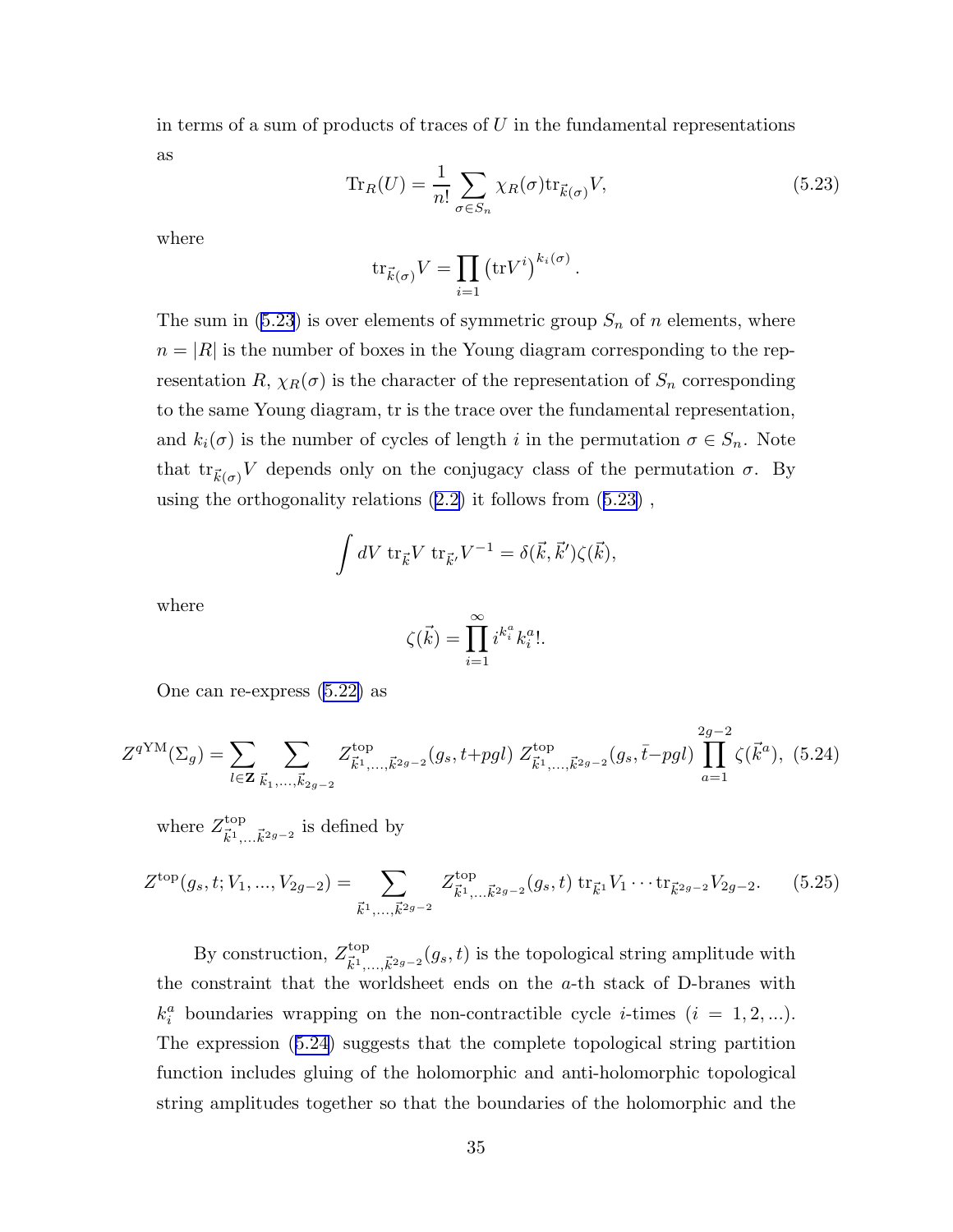anti-holomorphic worldsheets match up on the D-branes. Note that the combinatorial factor  $\prod_{a=1}^{2g-2} \zeta(\vec{k}^a)$  is exactly the number of ways the boundaries can be glued together. Since  $Z^{\text{top}}$  is an exponential of a sum of connected worldsheets, the full topological string partition function involves arbitrary numbers of connected worldsheets, holomorphic and anti-holomorphic. Thus, despite the appearance of D-branes, worldsheets contributing to the topological string amplitudes are still closed, except that they are piecewisely holomorphic or anti-holomorphic.

In this way, the 2g−2 stacks of D-branes generate analogues of the  $2g-2\Omega$ pointsthat appear in the large N limit of the ordinary  $2d$  YM [[3\]](#page-55-0). To complete the story, one would need to explain why exactly  $2g - 2$  D-branes are involved in the non-perturbative completion of the string theory on  $L_1 \oplus L_2 \rightarrow \Sigma_g$ . We will come back to this below.

So far we have focused on higher genus  $g \geq 1$  Riemann surfaces. Things work in an analogous way for  $S^2$ . In this case, the chiral  $qYM$  blocks given by

$$
Z_{R_1,R_2}^{q{\rm YM},+}=\widehat{Z}_0 q^{\frac{k_{R_1}+k_{R_2}}{2}}e^{-\frac{t(|R_1|+|R_2|)}{(p-2)}}\sum_R q^{\frac{(p-2)k_R}{2}}e^{-t|R|}\ W_{R_1R}(q)W_{RR_2^T}(q)
$$

are computing partition functions of topological strings with two infinite stacks of D-branes in the fibers over 2 points on the  $S^2$ ,

$$
Z_{R_1R_2}^{q{\rm YM},+}(t) = Z_{R_1,R_2}^{\rm top}(t),
$$

where the right hand side is computed using technology of section 2, up to the (ambiguous) pieces  $Z^{\text{top}} \to \hat{Z}_0 Z^{\text{top}}$  which for us are defined in [\(5.16\)](#page-31-0). We can write the above in an alternative way which makes contact with the topological vertex.

$$
Z_{R_1R_2}^{q \text{YM},+}(t) = \widehat{Z}_0 \ q^{\frac{k_{R_1}}{2}} \ e^{-\frac{t(|R_1|+|R_2|)}{p-2}} \sum_R \ e^{-t|R|} \ q^{\frac{(p-1)k_R}{2}} C_{0R_1R^T}(q) C_{0RR_2}(q), \tag{5.26}
$$

where $C_{R_1R_2R_3}$  is the topological vertex defined in [[5](#page-55-0)]. This is the partition function of the topological A-model on  $\mathcal{O}(-p) \oplus \mathcal{O}(p-2) \rightarrow \mathbf{P}^1$  with noncompact Lagrangian D-branes inserted at the two of the four external lines in the web-diagram. Note that for  $p = 1$  the above expression for the topological string amplitude is not completely satisfactory since

$$
t = \frac{1}{2}(p-2)Ng_s - i\theta,
$$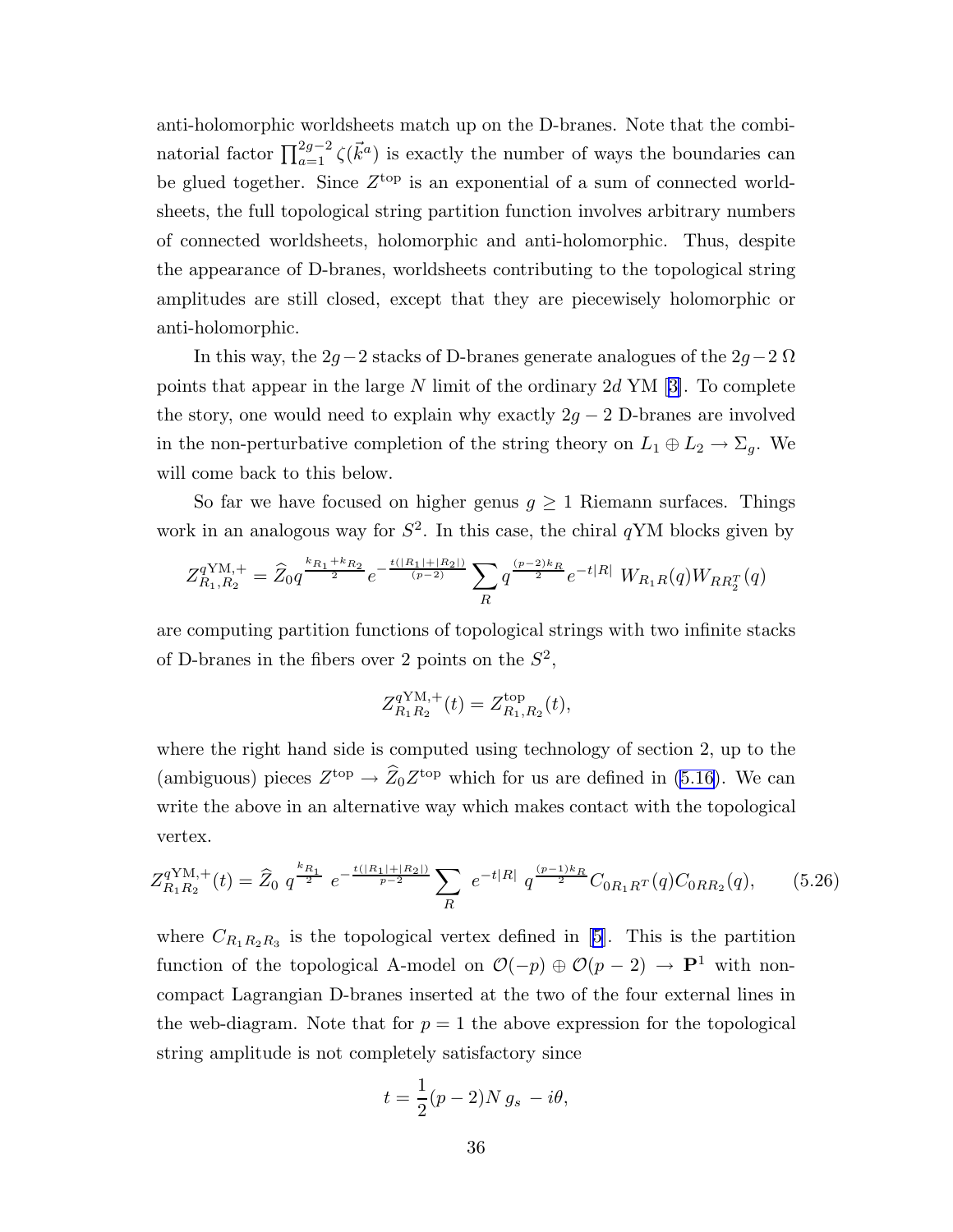so  $Re(t) \leq 0$ . The meaning of this in the black hole context is that, even though we started with  $N$  D-branes, their effective charge is negative, and they really correspond to anti D-branes. In terms of the topological string, we should rewrite the amplitude in terms of the flopped geometry with the Kähler parameter given by

$$
\hat{t}=i\pi-t,
$$

with  $Re(\hat{t}) > 0$ . Indeed, as we show in appendix C, we can rewrite the chiral block  $Z_{R_1,R_2}^{q \text{YM},+}$  $R_1, R_2(t)$  as follows:

$$
Z_{R_1,R_2}^{q \text{YM},+}(t) = \hat{Z}_0(t)(-)^{-\frac{1}{12}} e^{-\frac{\hat{t}}{12}} \sum_R (-)^{|R|} e^{-\hat{t}|R|} C_{R_1R_2R}(q) C_{00R}r(q). \tag{5.27}
$$

Analogously to  $q > 1$  case, we can write partition sum as

$$
Z^{q \text{YM}}(S^2) = \sum_{l \in \mathbf{Z}} \int dV_1 dV_2 \ Z^{q \text{YM},+} \left( t + pg_s l; V_1, V_2 \right) Z^{q \text{YM},-} \left( \bar{t} - pg_s l; V_1^{-1}, V_2^{-1} \right), \tag{5.28}
$$

where

$$
Z^{q{\rm YM},+}\Bigl(t;V_1,V_2\Bigr)=\sum_{R_1,R_2}Z^{q{\rm YM},+}_{R_1,R_2}(t)\;{\rm Tr}_{R_1}V_1\;{\rm Tr}_{R_2}V_2.
$$

#### 5.4. Topological String Interpretation

Above we have found that there is an apparent discrepancy between the prediction of [\[1](#page-55-0)] that  $Z_{BH} = |Z^{\text{top}}|^2$  and the explicit computation of the black hole ensemble which leads to

$$
Z_{BH} = \sum_{\alpha} |Z_{\alpha}^{\text{top}}|^{2}.
$$

Moreover there is an extra sum over integers: This extra sum has been explained in[[2\]](#page-55-0) as being related to summing over RR fluxes in the geometry (or alternatively it is required for making the chemical potential has suitable periodicity in the imaginary direction). However the extra sum over chiral blocks labelled by  $\alpha$  which is given by topological string amplitudes with D-branes may appear to be in contradiction with[[1\]](#page-55-0). It turns out that there is no contradiction[[18\]](#page-56-0), and this is related to the fact that the Calabi-Yau is non-compact and has more moduli coming from the non-compact directions. Taking these into account is equivalent to writing the black hole partition function in terms of the D-brane blocks as given above. See[[18](#page-56-0)] for more detail.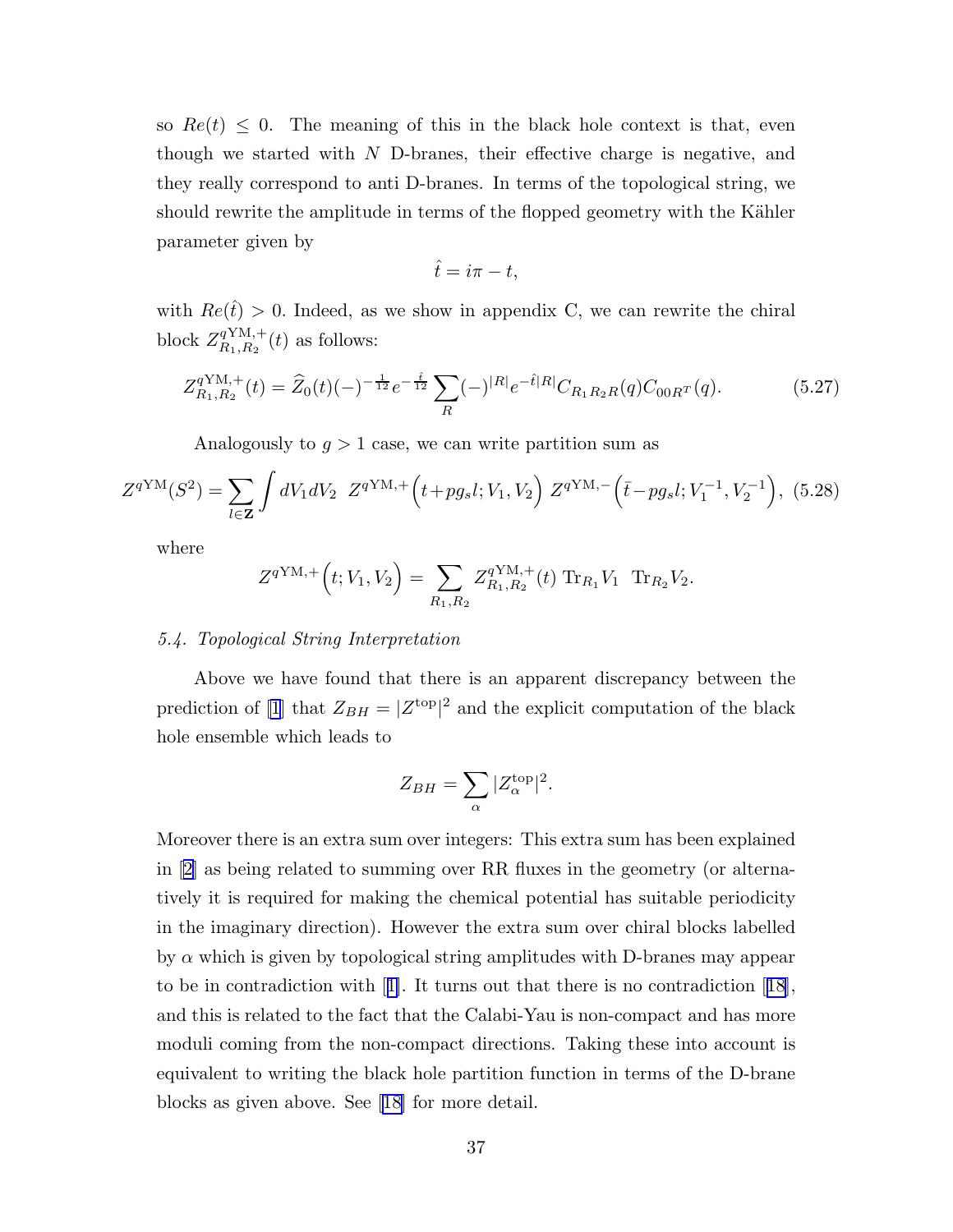#### <span id="page-38-0"></span>6. The 4d Black Holes and the  $c = 1$  String.

As is well known, the mirror symmetry implies that the B-model on the conifold

$$
zw - xy = \hat{t} \tag{6.1}
$$

is the same as a  $\hat{t} \to 0$  limit of the A-model topological string on  $O(-1) \oplus$  $O(-1) \rightarrow P^1$ , where  $\hat{t}$  is the Kähler parameter of the  $P^1$ . On the other hand, it is also well known that B-model topological string on the conifold is the same as the bosonic  $c = 1$  string at the self dual radius, where the is identified with the cosmological constant[[19\]](#page-56-0). Given the results of the previous sections, we should also be able to give a non-perturbative formulation for the B-model topological string on the conifold, and hence also of the  $c = 1$  string theory. In other words, it follows by the mirror symmetry that the small  $\hat{t}$  limit of  $Z^{q \text{YM}}(S^2)$  gives the non-perturbative formulation of the  $c = 1$  string.

Recall that perturbative  $c = 1$  amplitudes depend effectively only on the ratio  $\mu$  of the cosmological constant and  $g_s$ ,

$$
\mu = \frac{\hat{t}}{g_s} = \frac{N}{2} + i\alpha,
$$

where  $\alpha = (\pi - \theta)/g_s$ . One would expect that this extends to non-perturbative contributions as well – the only finite mass D-brane in the B-model on the conifold is a D3-brane wrapping the  $S^3$  of size  $\hat{t}$ , whose action is then  $\mu = \frac{\hat{t}}{g}$  $\frac{t}{g_s}$  . Given this, taking a small  $\hat{t}$  limit at fixed  $\mu$ , is equivalent to taking to a small  $g_s$  limit keeping  $\mu$  fixed.

Consider the partition function of the qYM for  $q = 0, p = 1$  obtained in section 4,

$$
Z^{q \text{YM}}(S^2) = \left(\frac{2\pi}{g_s}\right)^{N/2} q^{\frac{N}{12}} S_{00}(q, N) \sum_{n \in \mathbf{Z}^N} \exp\left(-\frac{2\pi^2 n^2}{g_s} + \frac{2\pi}{g_s} \theta \sum_{i=1}^N n_i\right). \tag{6.2}
$$

The small  $g_s$  limit of the  $S_{00}(g_s, N)$  factor is well known to be (see [\[20](#page-56-0)]) given by  $\frac{(2\pi g_s)^{\frac{N^2}{2}}}{vol(U(N))} \left(\frac{2\pi g_s}{g_s}\right)$  $g_{s}$  $\int^{N/2}$ . Then, in the sum over instantons only the  $\vec{n} = 0$  sector survives in the limit, and we have a prediction for the *non-perturbative* partition function  $Z_{c=1}$  of the  $c=1$  string as

$$
Z_{c=1} = \frac{(2\pi g_s)^{\frac{N^2}{2}}}{\text{vol}(U(N))} \left(\frac{2\pi}{g_s}\right)^N.
$$
\n(6.3)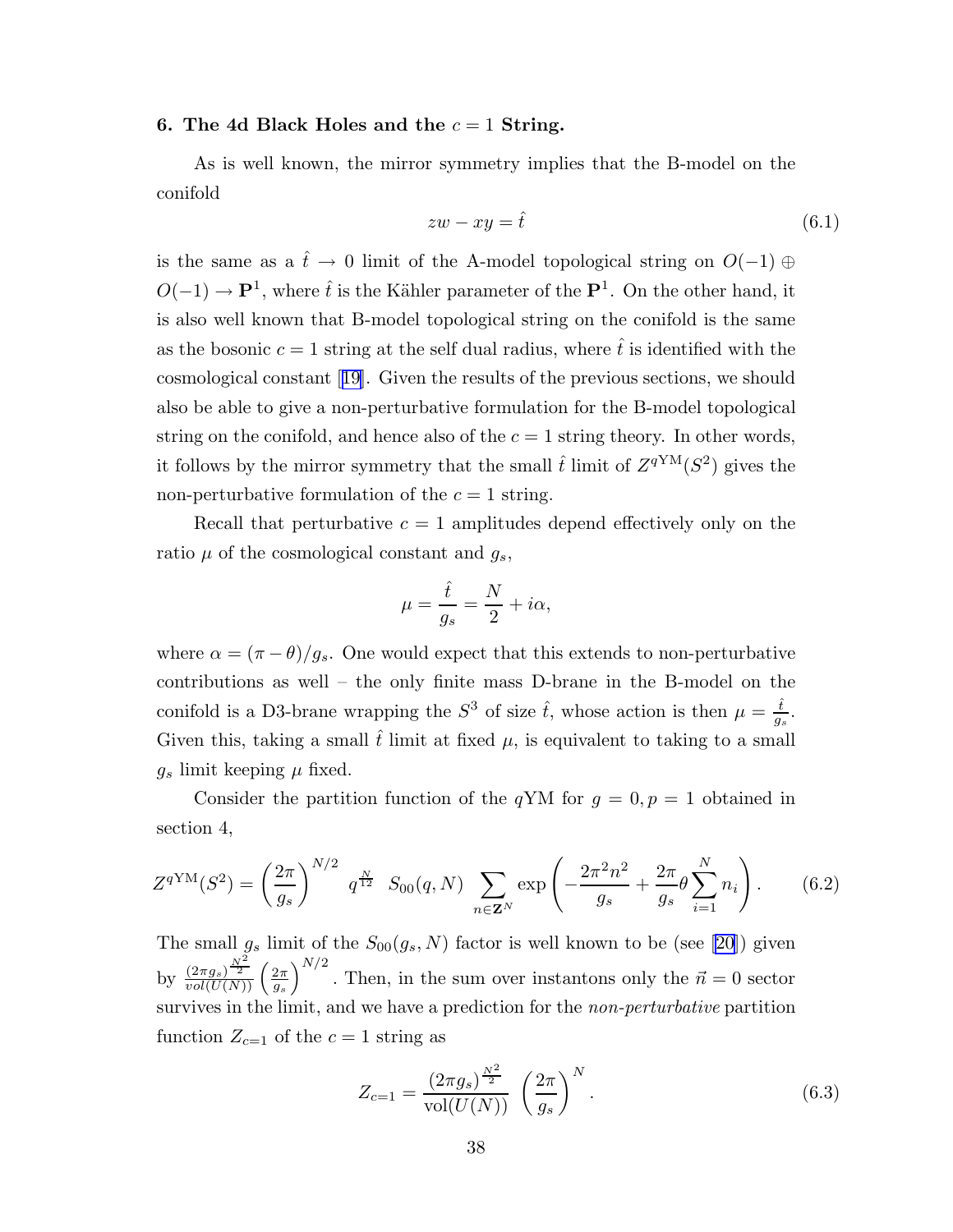The answer suggests what is the underlying theory which provides the nonperturbative completion of  $c = 1$  string. It is simply the 2D topological YM theory. This can be seen by taking the  $g_s \to 0$  limit of the qYM path integral. This theory should be the effective theory of  $N$  D3 branes on the non-compact 3-cycle which is dual to the  $S^3$  of the conifold (in the same sense as 2d qYM is effectively describing the  $N = 4$  topological YM on the D4 branes.).

In studying this theory at large  $N$ , we can use the results of the large  $N$ limit of qYM theory that we already studied which led to

$$
Z^{q{\rm YM}}(S^2) = \sum_{l \in \mathbf{Z}} \sum_{R_1, R_2} Z^{q{\rm YM},+}_{R_1, R_2} (t + g_s l) Z^{q{\rm YM},-}_{R_1, R_2} (\bar{t} - g_s l)
$$

and take the  $g_s \to 0$  limit of that, which is the same as giving a chiral decomposition of([6.3\)](#page-38-0) at large N.

Using the results in the appendix C, it is easy to show that

$$
A_{R_1R_2} = \lim_{g_s \to 0} Z_{R_1R_2}
$$
\n(6.4)

is given by

$$
A_{R_1,R_2}(\mu) = a(g_s, \mu) \frac{\dim R_1(\mu) \dim R_2^T(\mu)}{\text{vol}(U(\mu))}.
$$

Here  $\dim R(\mu)$  is given by

$$
\dim R(\mu) = d(R) \prod_{\Box \in R} (\mu - i(\Box) + j(\Box)),
$$

where  $i, j(\square)$  label the location, *i.e.* the row and the column, of the box in the Young tableaux of R. The coefficient  $d(R)$  is related to the dimension of the corresponding symmetric group representation

$$
d(R)=\prod_{\square\in R}\frac{1}{h(\square)},
$$

where  $h(\Box)$  is the hook length of the corresponding box in R. Finally, coefficient  $a(g_s, \mu)$  is given by

$$
a(g_s, \mu) = (2\pi g_s)^{\frac{\mu^2}{2}} \left(\frac{2\pi}{g_s}\right)^{\mu} e^{\frac{i2\pi\mu^2}{3}} e^{i\delta},
$$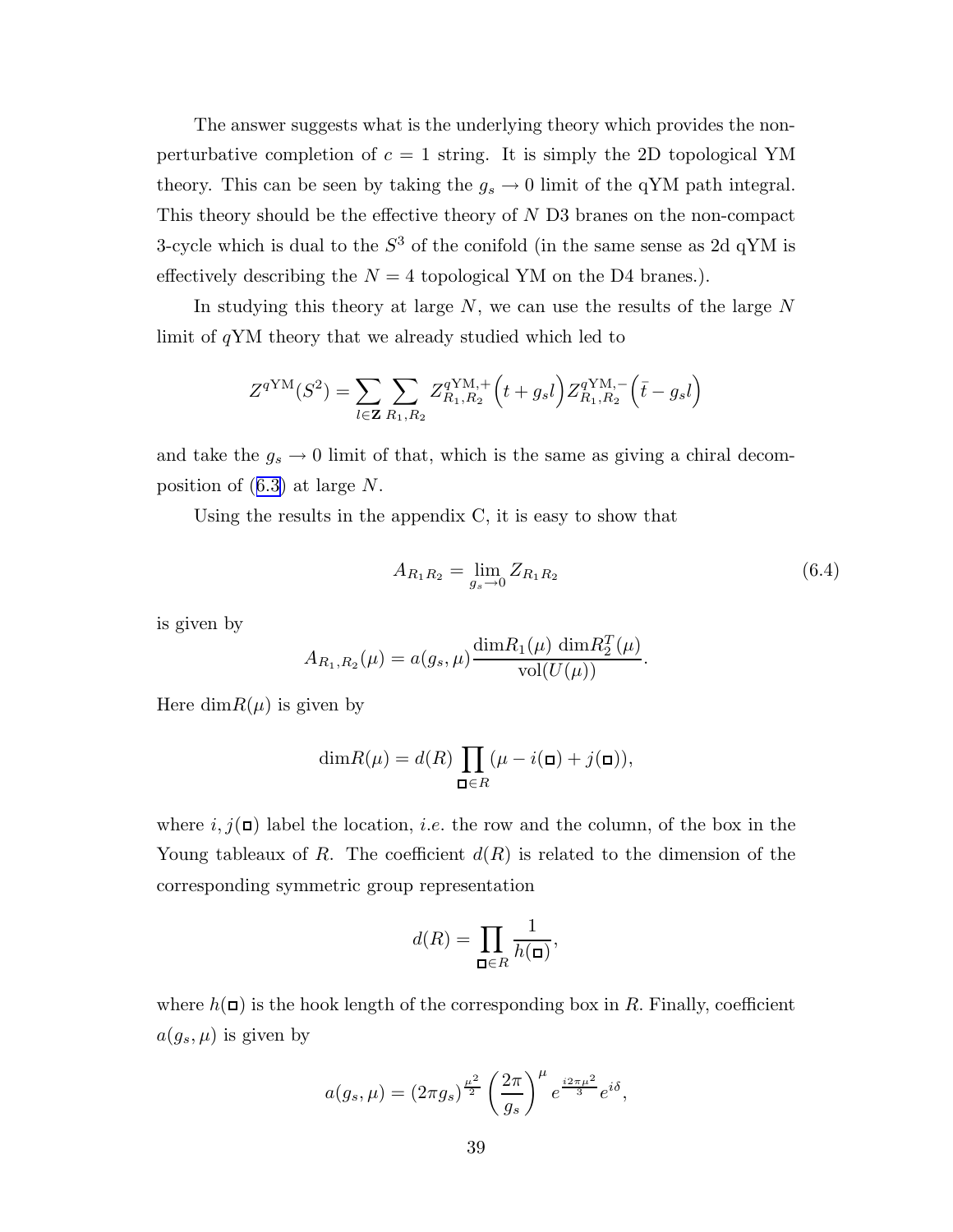<span id="page-40-0"></span>where the phase  $e^{i\delta}$  is independent of  $\mu$  and can be attributed to the ambiguity of the definition of the chiral block. By  $vol(U(\mu))$  we denote a function obtained by expanding the volume of the unitary group  $U(M)$ , in powers of  $1/M$ , and in the result, setting  $M = \mu$ .

Thus, we find that, at large N the non-perturbative  $c = 1$  partition function factorizes as

$$
Z_{c=1} \approx \sum_{l \in \mathbf{Z}} \sum_{R_1, R_2} A_{R_1, R_2} (\mu - l) A_{R_1^T, R_2^T} (\bar{\mu} + l) (-)^{(|R_1| + |R_2|)}
$$
(6.5)

The equality holds only in the asymptotic expansion, and we have denoted this by " $\approx$ ".

It is natural to ask what the interpretation of chiral blocks  $A_{R_1R_2}$  is. First of all, note that the vacuum chiral block

$$
A_{00}(\mu) = \frac{a(g_s, \mu)}{\text{vol}(U(\mu))},
$$

in the  $1/\mu$  expansion is precisely the vacuum amplitude of the  $c = 1$  string. The higher chiral blocks in (6.5) are related to the scattering amplitudes of perturbative $c = 1$  string at self-dual radius [[21](#page-56-0)].

Recall that  $c = 1$  string is free when written in terms of fermions. Correspondingly, the S-matrix elements are diagonal in terms of fermions,

$$
S_R(\mu) = \langle R|S|R\rangle,\tag{6.6}
$$

andcan be brought into the form (see for example  $[22]$  $[22]$ ),<sup>11</sup>

$$
S_R = \prod_{i=1}^{\#\text{diag}(R)} \Gamma(i\mu + f_i + 1)\Gamma(-i\mu + h_i + 1)\cos\left[\frac{\pi}{2}(f_i + i\mu)\right] \cos\left[\frac{\pi}{2}(h_i - i\mu)\right],
$$

where  $\#\text{diag}(R)$  stands for the number of boxes on the diagonal of R and the free fermion state  $|R\rangle$  is expressed as:

$$
|R\rangle = \prod_{j=1}^{\#\text{diag}(R)} \psi_{-(h_i + \frac{1}{2})} \psi_{-(f_i + \frac{1}{2})}^* |0\rangle,
$$

 $^{11}$  From now on we will not be careful about constant factors like  $\pi,$  2 etc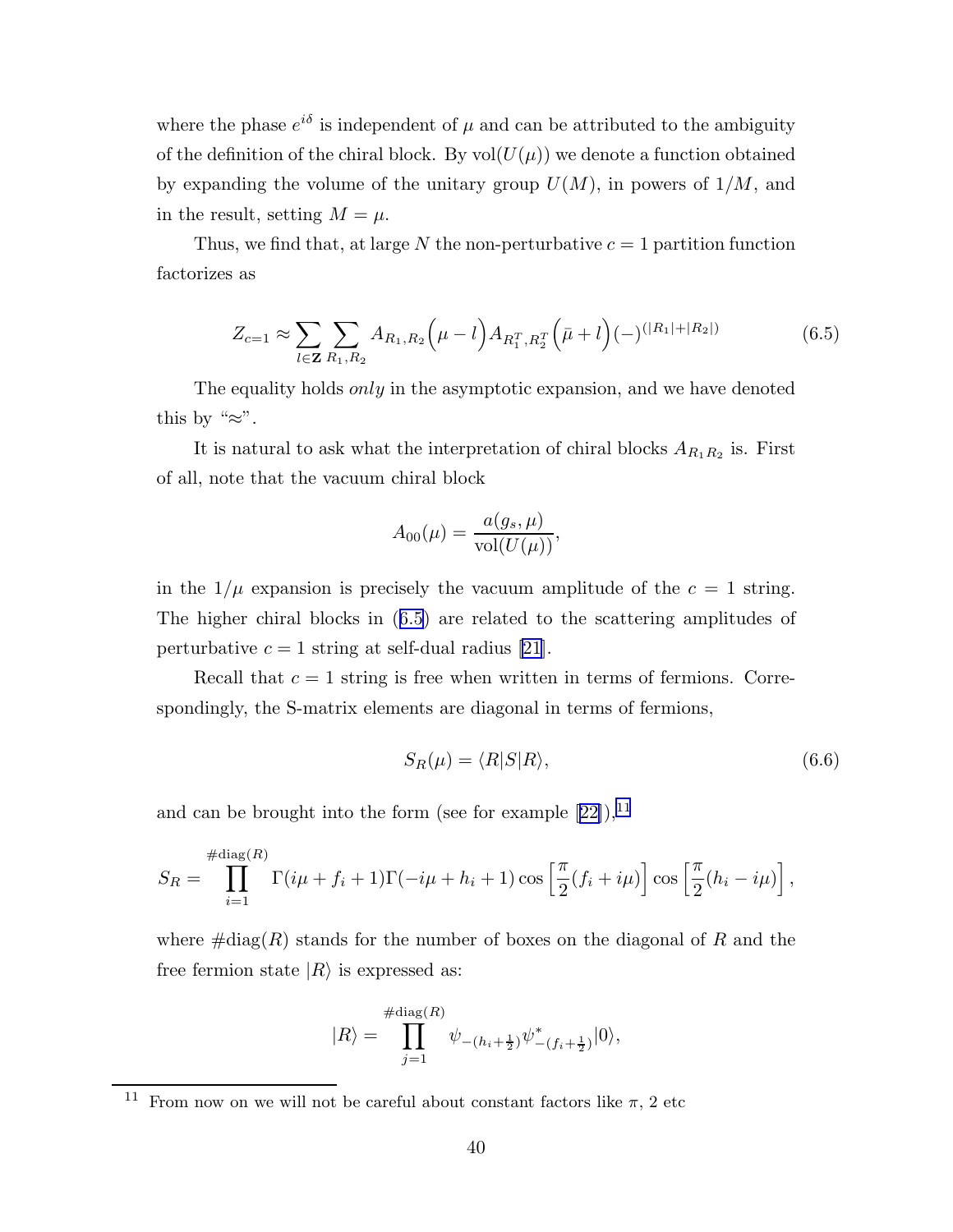<span id="page-41-0"></span>where the fermion and hole momenta are defined as  $f_i = R_i - i$  and  $h_i = R_i^T - i$ . The similarity with our blocks becomes apparent if we use

$$
\Gamma(x)\Gamma(1-x) = \frac{\pi}{\sin(\pi x)}
$$

to rewrite  $S_R$  as

$$
S_R = \prod_{i=1}^{\#\text{diag}(R)} \frac{\Gamma(i\mu + f_i + 1)}{\Gamma(i\mu - h_i)} \frac{\cos\left[\frac{\pi}{2}(f_i + i\mu)\right] \cos\left[\frac{\pi}{2}(h_i - i\mu)\right]}{\sin\left[\pi(i\mu - h_i)\right]}
$$

$$
= \exp\left[-\frac{i\pi}{2} \sum_{i=1}^{\#\text{diag}(R)} (h_i + f_i)\right] \prod_{\square \in R} (i\mu - i(\square) + j(\square)) + O(e^{-\mu})
$$

Note that for  $c = 1$  string the cosmological constant  $\mu$  is real, while in the topological string context  $\mu$  is complex parameter. In what follows we'll take advantage of the analytic continuation provided by the topological string, and make no particular distinction between  $\mu$  and  $i\mu$ . With this in mind, in the expression we recognize elements of([6.5](#page-40-0)),

$$
S_R(\mu) = \exp\left[-\frac{i\pi}{2} \sum_{i=1}^{\#\text{diag}(R)} (h_i + f_i)\right] \frac{\dim R(\mu)}{d(R)}.\tag{6.7}
$$

We will express  $Z_{c=1}$  as an overlap of D-brane wave functions below. This will also allow us to interpret the result as a tachyon scattering amplitude.

### 6.1.  $Z_{c=1}$  as an Overlap of D-Brane Wave Functions.

It is natural to expect, given the discussion of the preceding sections, that the higher chiral blocks are computed by a particular D-brane amplitude on the B-model conifold geometry. In the  $c = 1$  string theory language, this would correspond to a particular tachyon scattering amplitude[[22\]](#page-56-0).

Moreover, we expect to be able to formulate  $Z_{c=1}$ , in the large N expansion as an overlap of D-brane wave functions

$$
Z_{c=1} = \int \mathcal{D}x_1 \mathcal{D}x_2 |Z_{\text{D-brane}}(x_1, x_2)|^2,
$$
 (6.8)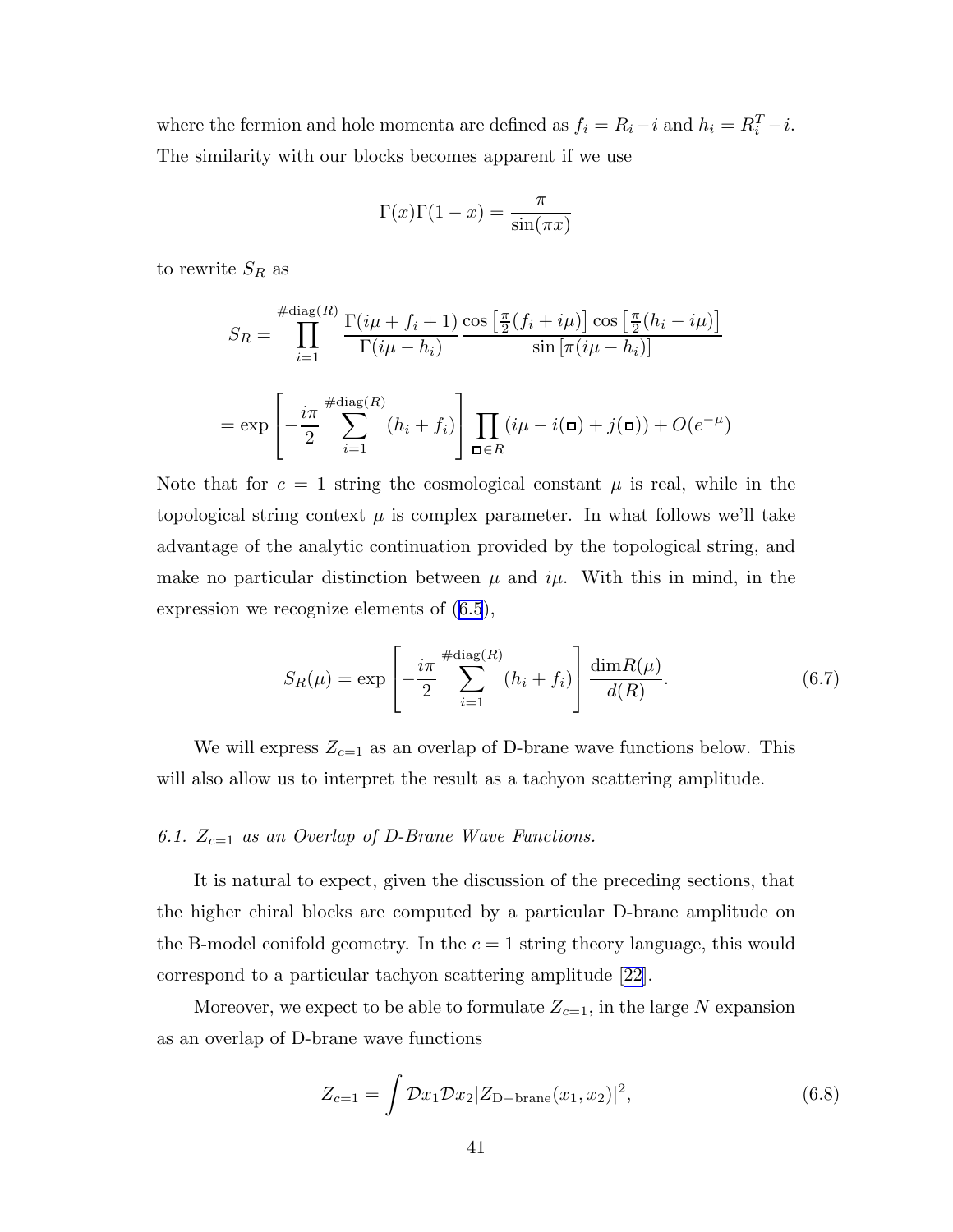<span id="page-42-0"></span>for some appropriate D-brane configuration and appropriate measure  $\mathcal{D}x$  on the space of hermitian matrices of infinite rank. Using the relation of the Bmodel on the conifold with  $c = 1$  string,  $Z_{D-brane}$  can also be thought of as a particular coherent state scattering amplitude of the  $c = 1$  string

$$
Z_{\text{D-brane}} = Z_{\text{scatt.}}.
$$

We will show that,  $Z_{D-brane}(x_1, x_2)$  is a wave function in holomorphic polarization given by

$$
Z_{\text{D-brane}}(x_1, x_2) = \sum_{R_1, R_2} A_{R_1, R_2^T} \text{Tr}_{R_1} x_1 \text{Tr}_{R_2} x_2
$$

Moreover there is a natural measure

$$
\mathcal{D}x = dx d\bar{x} \exp\left[\text{tr}(x\bar{x})\right] \tag{6.9}
$$

over commuting Hermitian matrices  $x, \bar{x}$  with the property that

$$
\int \mathcal{D}x \operatorname{Tr}_{R_1} x \operatorname{Tr}_{R_2} x = \delta_{R_1, R_2},
$$

so that([6.8](#page-41-0)) holds.

Consider  $c = 1$  amplitude with coherent state of incoming and outgoing tachyons turned on

$$
S(t,\bar{t}) = \langle t|S|\bar{t}\rangle, \tag{6.10}
$$

where

$$
|t\rangle = \exp\left(\sum_{n=1}^{\infty} \frac{t_n}{n} \alpha_{-n}\right) |0\rangle,
$$

and  $\alpha_{-n}$  are the usual boson creation operators corresponding here to the tachyon momentum modes. We can relate this to a D-brane correlation function in the B-model on the conifold [\(6.1\)](#page-38-0). As explained in[[22\]](#page-56-0), the effective B-model theory is a theory of a chiral boson (corresponding to the tachyon) on the Riemann surface  $^{12}$ 

$$
x\bar{x}=\mu,
$$

<sup>&</sup>lt;sup>12</sup> View  $x, \bar{x}$  here as independent complex variables.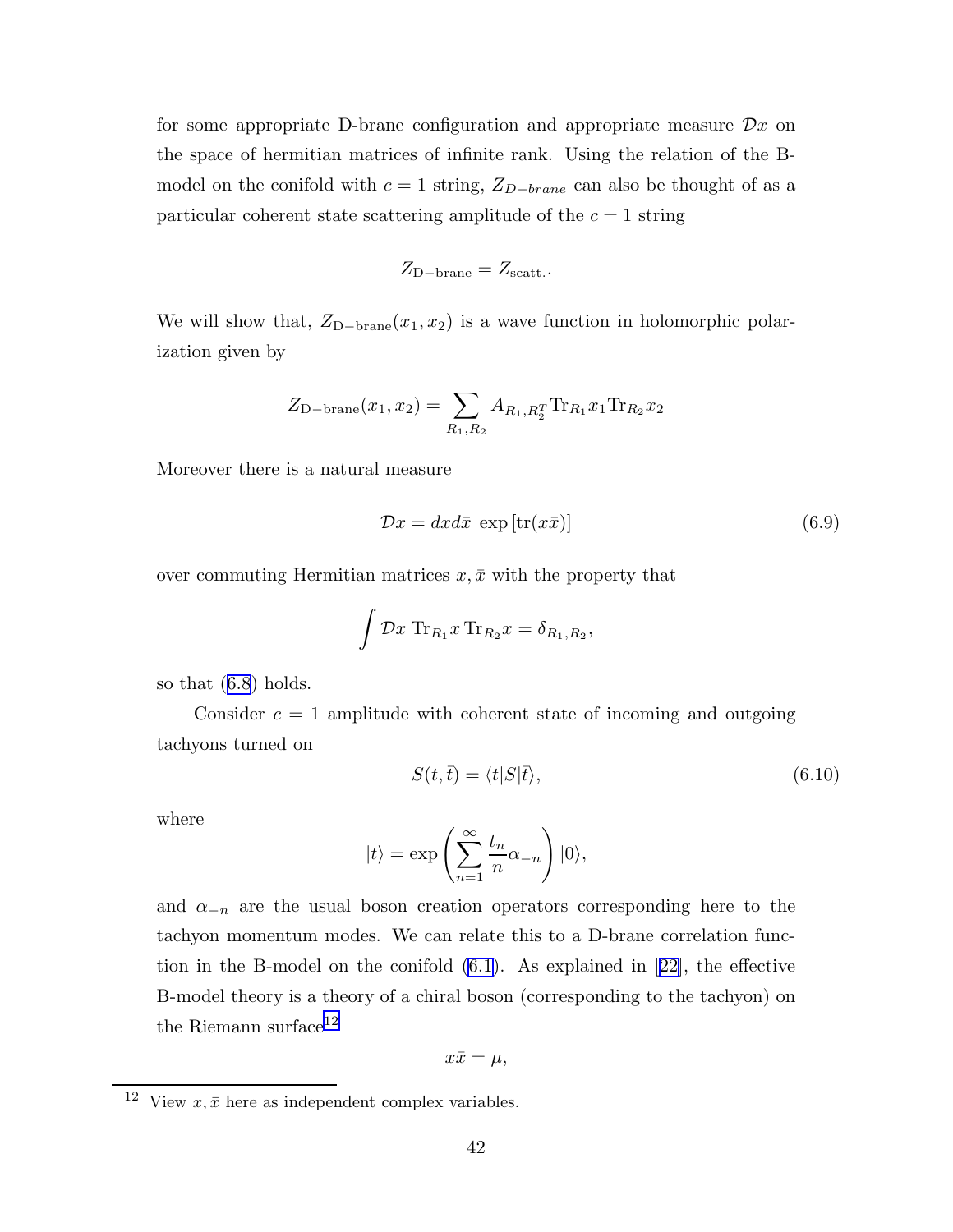<span id="page-43-0"></span>and the fermions of this chiral boson are the D-branes. The Riemann surface is a cylinder with two asymptotic regions corresponding to large x or large  $\bar{x}$ . Sending outgoing and ingoing tachyon pulses is equivalent by bosonization to placing D-branes at points  $x_i$ ,  $\bar{x}_i$  near one of two boundaries on the Riemann surface. The  $x_i, \bar{x}_i$ , viewed as eigenvalues of infinite dimensional matrices x and  $\bar{x}$ , are related to coherent states of tachyons by

$$
t_n = \text{tr}x^n, \quad \bar{t}_n = \text{tr}\bar{x}^n. \tag{6.11}
$$

This provides an identification between  $|t\rangle$  and D-brane configurations  $|x\rangle$ ,

$$
|t\rangle = |x\rangle.
$$

The scattering amplitudes [\(6.10\)](#page-42-0) are related by bosonisation to the formula [\(6.6\)](#page-40-0) we had above. Namely, bosonisation relates

$$
|R\rangle = \sum_{\vec{k}} \frac{\chi_R(C(\vec{k}))}{z_{\vec{k}}} |\vec{k}\rangle,
$$

where

$$
|\vec{k}\rangle = \prod_n (\alpha_{-n})^{k_n} |0\rangle.
$$

Note that in terms of  $\langle x|R\rangle = \text{Tr}_Rx$  and  $\langle x|\vec{k}\rangle = \text{tr}_{\vec{k}}x$  this is just the relation  $(5.23)$  where  $z_{\vec{k}}$  is also defined.

From this we can write  $S(t, \bar{t})$  as

$$
S(t,\bar{t}) = \sum_{R} S_R \operatorname{Tr}_{R} x \operatorname{Tr}_{R} \bar{x},
$$

where $S_R$  is the scattering amplitude in ([6.6](#page-40-0)). The left hand side is better thought of in terms of tachyon scattering, the right in terms of D-brane (or fermion) amplitudes. More generally, any tachyon scattering amplitude can be related to a D-brane correlation function, by bosonisation.

We will now see that

$$
\sum_{R_1, R_2} A_{R_1, R_2^T} \text{Tr}_{R_1} x_1 \text{Tr}_{R_2} x_2
$$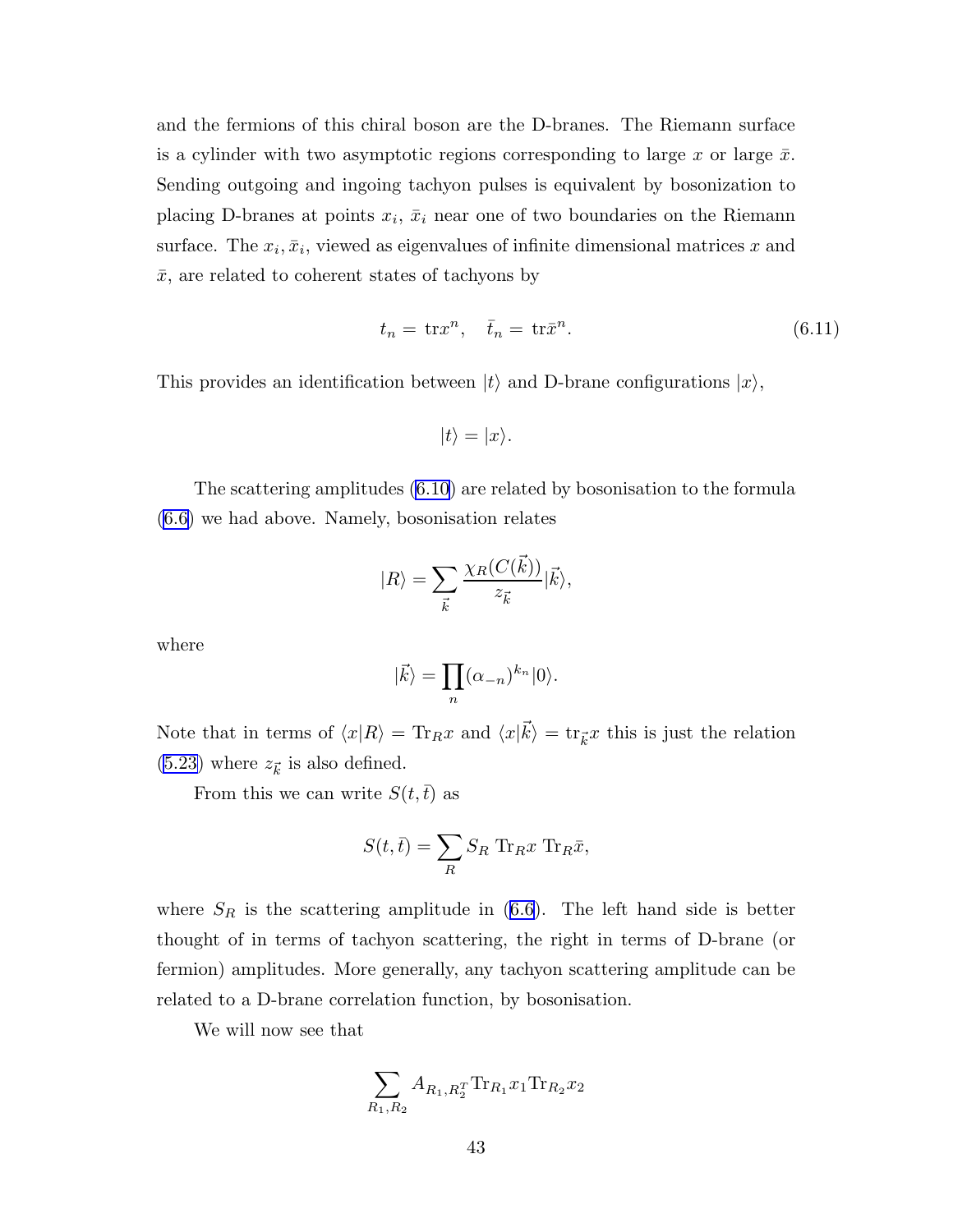does correspond to a scattering amplitude of the  $c = 1$  string, and thus to a D-brane amplitude. First of all, using properties of tensor product coefficients  $N_{R_1R_2}^R$ ,<sup>13</sup>and the definition of  $S_Q(\mu)$  in ([6.7\)](#page-41-0) it is easy to see that, up to a  $\mu$ -independent phase (and a trivial prefactor), the above is equal

$$
\sum_{R_1,R_2} \sum_{Q} N_{R_1R_2}^Q d(Q) S_Q \text{Tr}_{R_1} x_1 \text{Tr}_{R_2} x_2
$$

This can be directly interpreted as a tachyon scattering amplitude as follows. First it is easy to prove  $14$  that

$$
\sum_{R_1, R_2, R} N_{R_1 R_2}^R \text{Tr}_{R_1} x_1 \text{ Tr}_{R_2} x_2 |R\rangle = |t_1 + t_2\rangle
$$

where  $|t_{1,2}\rangle$  are coherent states corresponding to  $|x_1\rangle$  and  $|x_2\rangle$ , and we defined

$$
|t_1 + t_2\rangle = \exp\left(\sum_n \frac{1}{n}(t_{1,n} + t_{2,n})\alpha_{-n}\right)|0\rangle
$$

Finally, using

$$
\frac{1}{n!} (\alpha_{-1})^n |0\rangle = \sum_R \frac{1}{n!} \chi_R(1^n) |R\rangle = \sum_R d(R) |R\rangle
$$

(the sum is over representations R of n boxes), we see that

$$
\sum_{R_1, R_2} A_{R_1, R_2^T} \text{Tr}_{R_1} x_1 \text{Tr}_{R_2} x_2 = \langle 1 | S | t_1 + t_2 \rangle
$$

where

$$
|1\rangle := \exp(\alpha_{-1})|0\rangle.
$$

To summarize, we found that  $\sum_{R_1,R_2} A_{R_1,R_2}$   $\text{Tr}_{R_1} x_1 \text{Tr}_{R_2} x_2$  corresponds to a tachyon scattering amplitude, and thus also to a D-brane correlation function. To complete the claim that this in fact gives the D-brane or scattering amplitude

<sup>&</sup>lt;sup>13</sup> These satisfy  $\sum_R N_{R_1R_2}^R \text{Tr}_{R}x = \text{Tr}_{R_1}x \text{ Tr}_{R_2}x$  essentially by definition, and relation we need  $\sum_{R_1,R_2} N_R^Q$  $R_{1R_2}^Q \dim(Q) = \dim(R_1) \dim(R_2)$  is a special case of this when x is the identity matrix,  $x = id$ .

<sup>&</sup>lt;sup>14</sup> For example, evaluate the above formula by contracting with arbitrary  $\langle x|$  and prove that  $\exp(\sum_n$  $\frac{1}{n}$ tr $x^n$  tr $\bar{x}^n$ ) =  $\sum_R$  Tr<sub>R</sub>x Tr<sub>R</sub> $\bar{x}$ .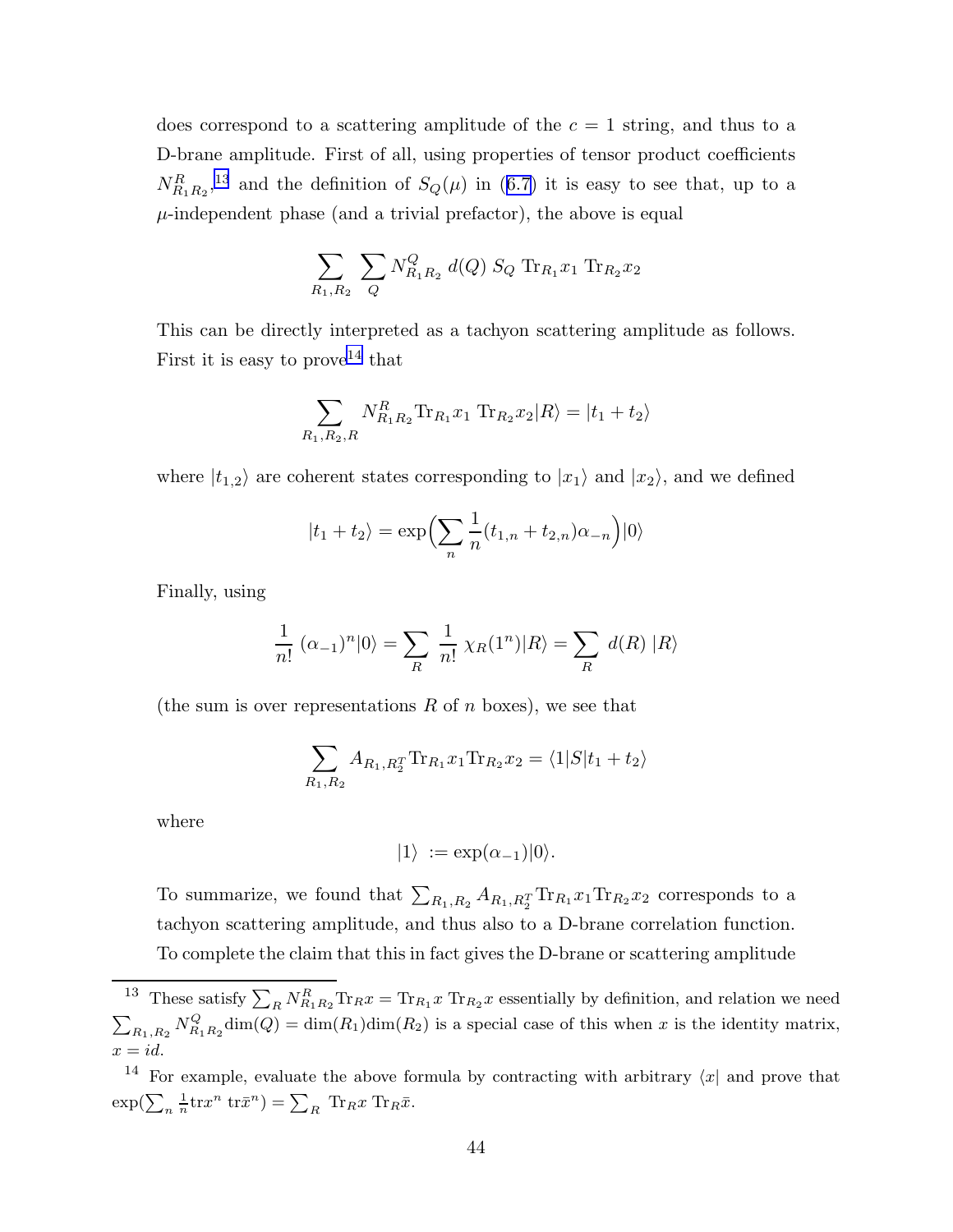which computes  $Z_{c=1}$ , we need a natural inner product where the overlap of the above wave functions would agree with the  $\frac{1}{\mu}$  expansion of  $Z_{c=1}$ .

In the context of tachyon scattering this is straightforward. Recall that there is a canonical measure on the space of coherent states  $\psi(t) = \langle t | \psi \rangle$ 

$$
\langle \psi | \chi \rangle = \int \mathcal{D}t \; \bar{\psi}(\bar{t}) \; \chi(t)
$$

where

$$
\mathcal{D}t = \prod_{n=1}^{\infty} \frac{1}{n} dt_n d\bar{t}_n \exp\left(-\frac{t_n \bar{t}_n}{n}\right).
$$

This is the same inner product as the natural inner product in the  $|\vec{k}\rangle$  or  $|R\rangle$ basis – in other words,  $\int \mathcal{D}t \, |t\rangle\langle \bar{t}|$  is the identity operator<sup>15</sup>. Putting everything together, it immediately follows

$$
Z_{c=1} = \int \mathcal{D}t_1 \mathcal{D}t_2 \, |Z_{\text{scatt.}}(t_1, t_2)|^2 \tag{6.12}
$$

where

$$
Z_{\text{scatt.}}(t_1, t_2) = \langle 1|S|t_1 + t_2 \rangle.
$$

Theabove expression is very reminiscent of the idea of [[23\]](#page-56-0): The state  $\langle 1|$ above is a chiral version of a black hole state. It is as if in the non-perturbative formulation of the  $c = 1$  theory we have been forced to consider a black hole state. Moreover the formula (6.12) is analogous to computing the decay of the black hole state to arbitrary tachyon state. It would be very interesting to develop this picture further, especially in view of the fact that we have an exact non-perturbative formulation in terms of which (6.12) is only an asymptotic large charge expansion.

We could stop here, however, this way of writing  $Z_{c=1}$  is not very natural if one wants to relate it D-branes. To do this we need an inner product in the x-basis corresponding to D-brane positions.

$$
\langle \psi | \chi \rangle = \int \mathcal{D}x \; \bar{\psi}(\bar{x}) \; \chi(x)
$$

<sup>&</sup>lt;sup>15</sup> For example, one can easily check that  $\int \mathcal{D}t \langle \vec{k} | t \rangle \langle \bar{t} | \vec{k}' \rangle = z_{\vec{k}} \delta(\vec{k}, \vec{k}')$  as it should be to agree with the definition of  $|\vec{k}\rangle$ .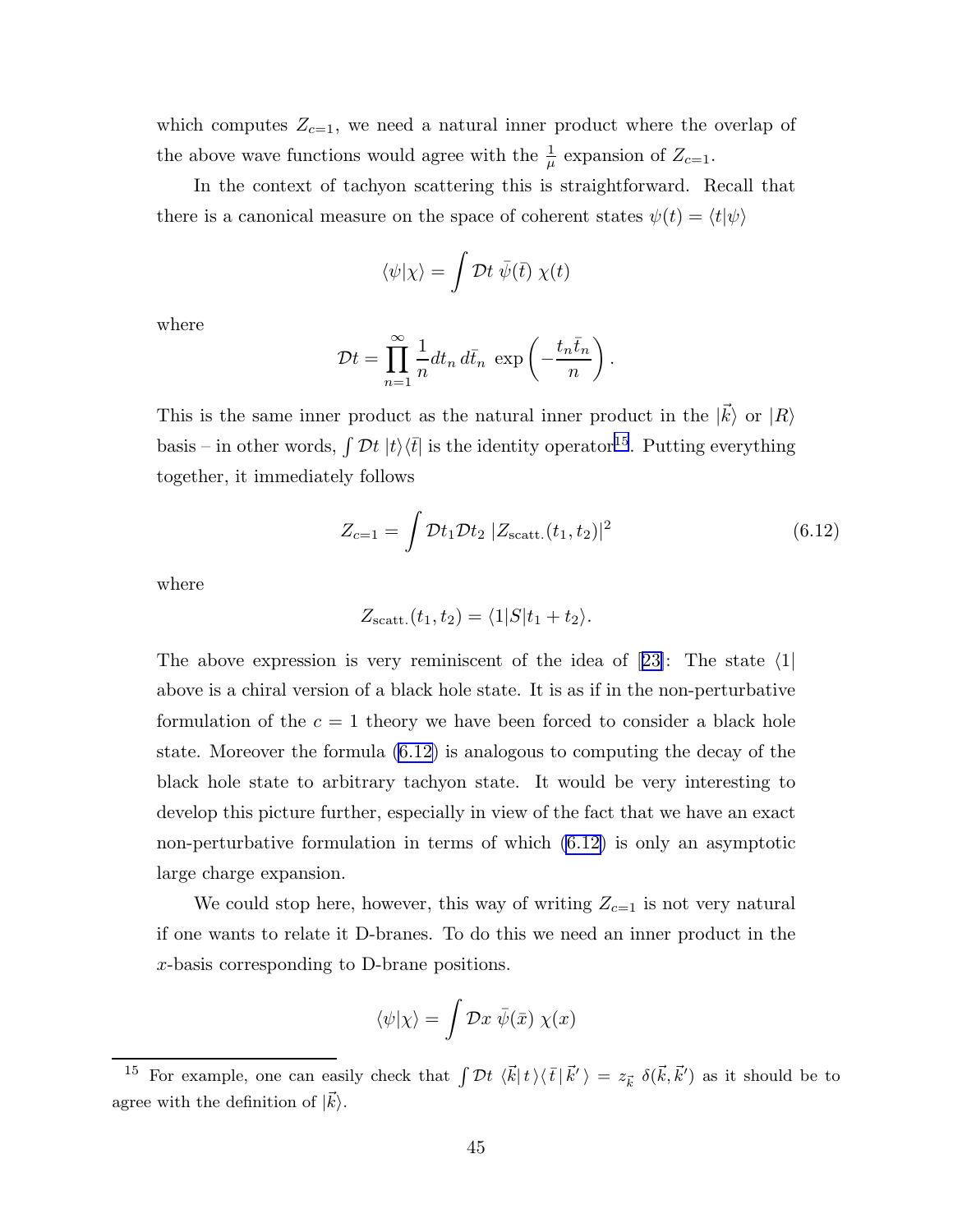We can use define this by asking that it is compatible with the inner product in the  $R - basis$ , i.e.

$$
\int \mathcal{D}x \ \mathrm{Tr}_R x \ \mathrm{Tr}_Q \bar{x} = \langle Q | \mathcal{R} \rangle = \delta_{Q,R}
$$

We will show in the appendix D, that the inner product exists, and can explicitly be given in terms of([6.9](#page-42-0)) as claimed above.

We have thus shown that we can alternatively write  $Z_{c=1}$  in terms of Dbrane amplitude

$$
Z_{\text{D-brane}}(x_1, x_2) = \sum_{R_1, R_2} A_{R_1, R_2^T} \text{Tr}_{R_1} x_1 \text{Tr}_{R_2} x_2
$$

as

$$
Z_{c=1} = \int \mathcal{D}x_1 \mathcal{D}x_2 |Z_{\text{D-brane}}(x_1, x_2)|^2,
$$

and where

$$
Z_{\text{D-brane}}(x_1, x_2) = Z_{\text{scatt.}}(t_1, t_2)
$$

with  $t_{1,2}$  and  $x_{1,2}$  related by [\(6.11\)](#page-43-0).

#### Acknowledgments

We are grateful to C. Beasley, J. Bryan, M. Marino, A. Neitzke and R. Pandharipande W. Taylor and E. Witten for valuable discussions. H.O. and C.V. thank the 2004 Simons Workshop on mathematics and physics, for stimulating talks. H.O. in addition thanks the Aspen Center for Physics and the High Energy Theory Group at Harvard University for their hospitalities.

The research of M.A. was supported in part by a DOE OJI Award, and an Alfred P. Sloan Foundation fellowship. The research of H.O. was supported in part by DOE grant DE-FG03-92-ER40701. The research of N.S. and C.V. was supported in part by NSF grants PHY-0244821 and DMS-0244464.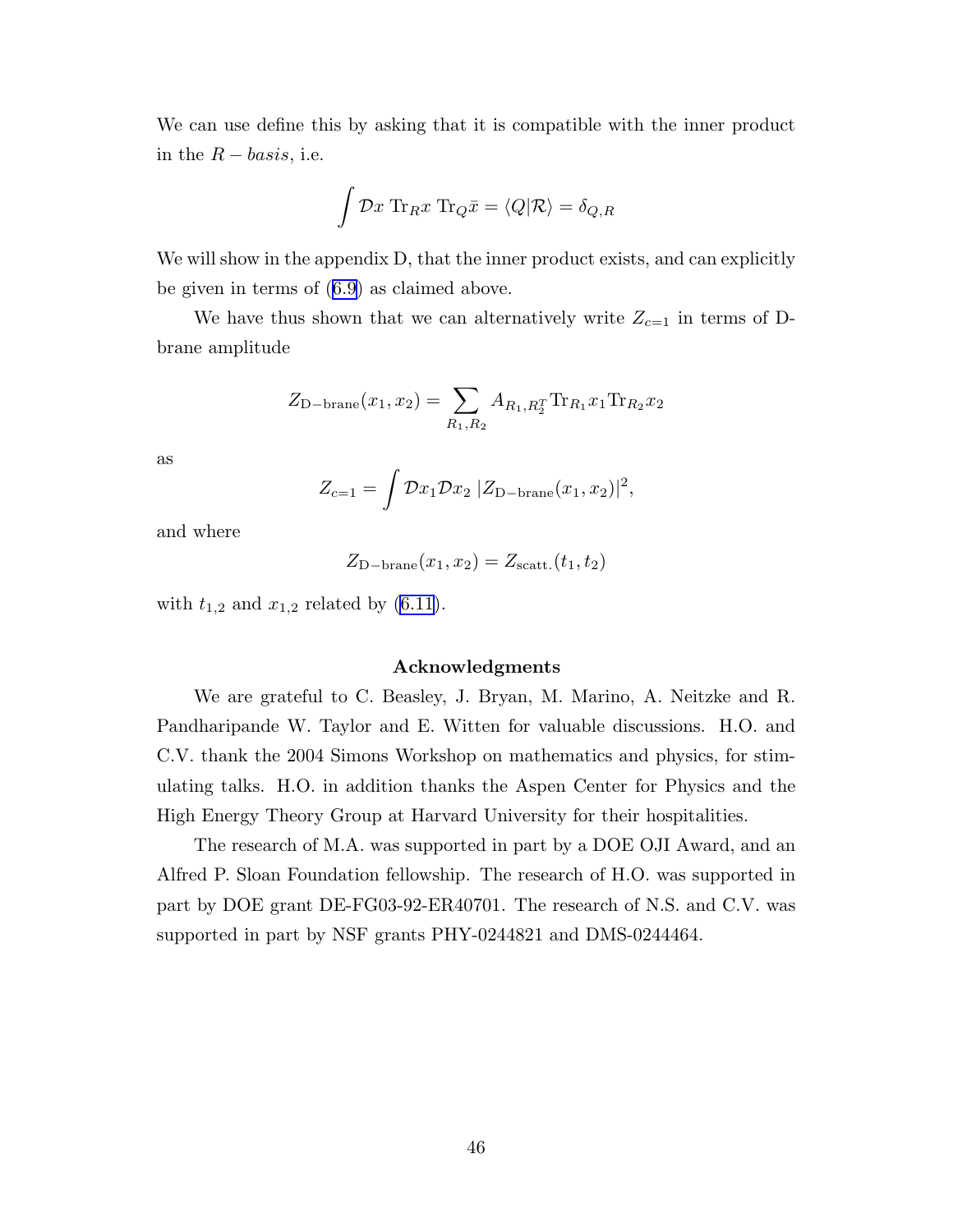# <span id="page-47-0"></span>Appendix A. The Cap Amplitude of 2d  $(q)$ YM and the Fourier Transform

In this appendix we compute the path integral on a disk of the ordinary 2d YM theory and its q-deformed version, in  $\Phi$  basis instead of the usual holonomy basis. In the holonomy basis, it is given by:

$$
Z_{2\text{dYM}}(C)(U) = \sum_{\mathcal{R}} \dim(\mathcal{R}) \text{Tr}_{\mathcal{R}} U,
$$

where as before  $U = Pe^{\oint A}$ . The Fourier transform to the  $\Phi$  basis is given by the following path integral over the boundary of the disk,

$$
Z_{2d{\rm YM}}(C)(\Phi) = \int dU \; e^{\frac{1}{g_s} \oint_{\partial C} {\rm Tr} \Phi A} \; Z_{2d{\rm YM}}(C)(U).
$$

Since the YM path integral localizes to configurations where  $\Phi$  is covariantly constant, so in particular  $\Phi$  and A commute, integrating over the angles gives (see[[24\]](#page-56-0) for details. There, effectively the same matrix integrals were considered in a related context)

$$
Z_{2d{\rm YM}}(C)(\Phi) = \int \prod_i du_i \; \Delta_H(u) \; e^{\frac{1}{g_s} \sum_i \vec{\phi} \cdot \vec{u}} \; Z_{2d{\rm YM}}(C)(\vec{u}),
$$

where we defined an anti-hermitian matrix u by  $U = e^u$ , and  $\Delta_H(u)$  $\prod_{\alpha>0} \sin(\vec{\alpha} \cdot \vec{u})$  comes from the Haar measure on  $U(N)$ . We can compute the integral by using

$$
\text{Tr}_{\mathcal{R}}U := \chi_{\mathcal{R}}(\vec{u}) = \frac{\sum_{\omega \in w} (-1)^{\omega} e^{\omega(\vec{\lambda}_{\mathcal{R}} + \vec{\rho}) \cdot \vec{u}}}{\sum_{\omega \in w} (-1)^{\omega} e^{\omega(\vec{\rho}) \cdot \vec{u}}},
$$

where  $\lambda_{\mathcal{R}}$  is the highest weight vector of the representation  $\mathcal{R}$  and  $\vec{\rho}$  is the Weyl vector; the Weyl denominator formula

$$
\prod_{\alpha>0}\sin(\vec{\alpha}\cdot\vec{u})=\sum_{\omega\in W}(-1)^{\omega}e^{\omega(\vec{\rho})\cdot\vec{u}};
$$

and by writing the dimension of representation  $R$  as

$$
\dim(\mathcal{R}) = \lim_{t \to 0} \chi_{\mathcal{R}}(t\vec{\rho}). \tag{A.1}
$$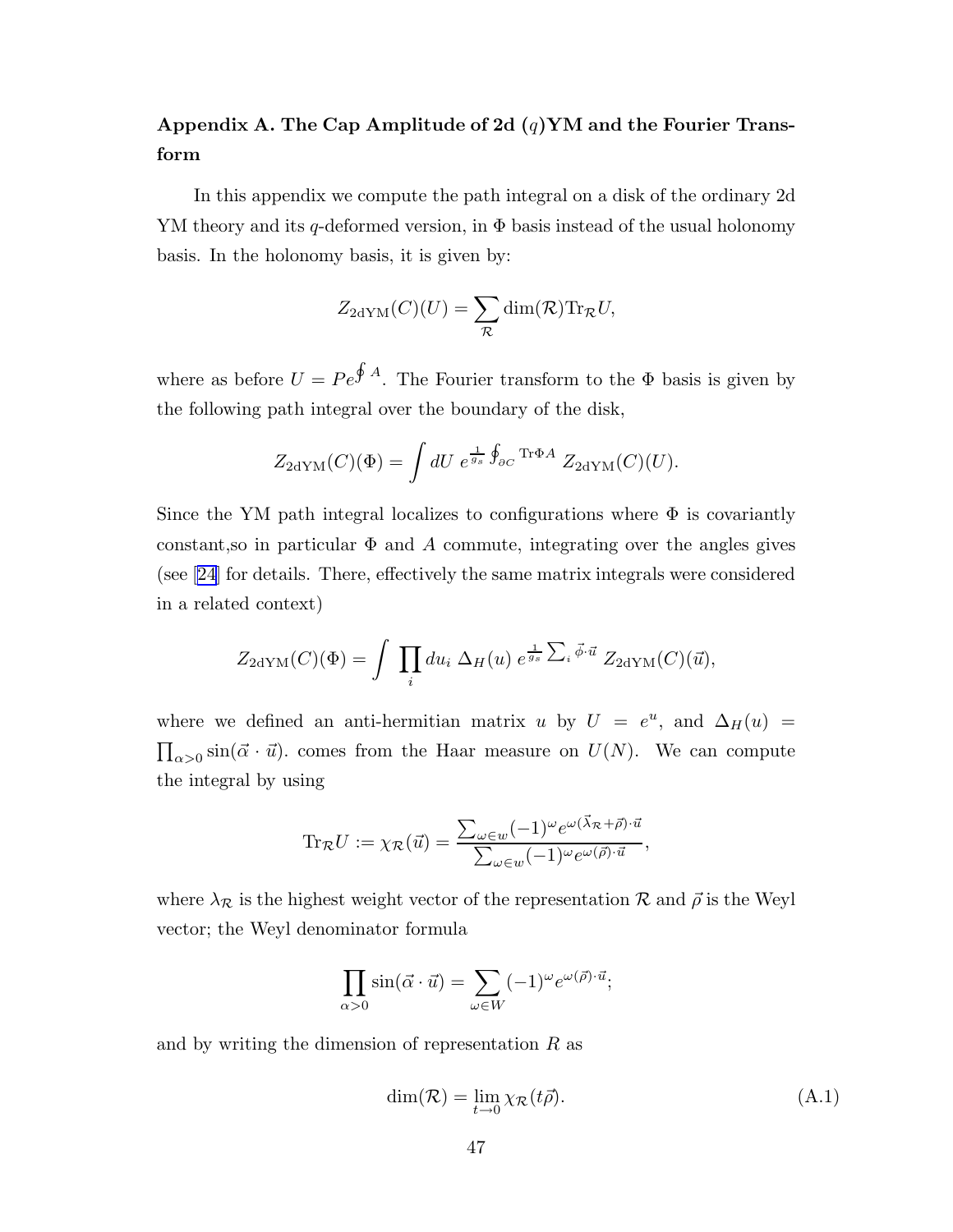Plugging this into the integral, and performing a sum over the weight lattice we get

$$
Z_{2d{\rm YM}}(C)(\phi) = \lim_{t \to 0} \int \prod_i du_i \ e^{\sum_i \vec{\phi} \cdot \vec{u}/g_s} \ \frac{\sum_{\omega \in W} (-1)^{\omega} \delta(\vec{u} - t\omega(\vec{\rho}))}{\prod_{\alpha > 0} \sin(t\vec{\alpha} \cdot \vec{\rho})},
$$

or, by computing the integral

$$
Z_{2d \text{YM}}(C)(\phi) = \lim_{t \to 0} \frac{\sum_{\omega \in W} (-1)^{\omega} e^{t \vec{\phi} \cdot \omega(\vec{\rho})}}{\prod_{\alpha > 0} \sin(t \vec{\alpha} \cdot \vec{\rho})}
$$

$$
= \lim_{t \to 0} \frac{\prod_{\alpha > 0} \sin(t \vec{\alpha} \cdot \vec{\phi})}{\prod_{\alpha > 0} \sin(t \vec{\alpha} \cdot \vec{\rho})}.
$$

Finally, this is equal to the expression we gave in section 3

$$
Z_{2d{\rm YM}}(C)(\phi) = \prod_{i < j} \frac{\phi_i - \phi_j}{i - j},
$$

up to a constant multiplicative factor  $\prod_{i < j} (i - j)$  which we had dropped there.

Note that the analogue of this for the  $q$ -deformed amplitude,

$$
Z_{q{\rm YM}} = \sum_{\mathcal{R}} \dim_q(\mathcal{R}) \text{Tr}_{\mathcal{R}} U,
$$

is simply obtained by setting

$$
t=g_s
$$

in the formula for the dimension of representation  $(A.1)$ , and not taking the small  $t$  limit:

$$
\dim_q(\mathcal{R}) = \chi_{\mathcal{R}}(g_s \vec{\rho}).
$$

This gives the path integral on the disk for the  $qYM$  theory

$$
Z_{\rm qYM}(C)(\phi) = \prod_{i < j} \frac{[\phi_i/g_s - \phi_j/g_s]_q}{[i-j]_q}
$$

as claimed in section 3 (where we needed the inverse of this Fourier transform).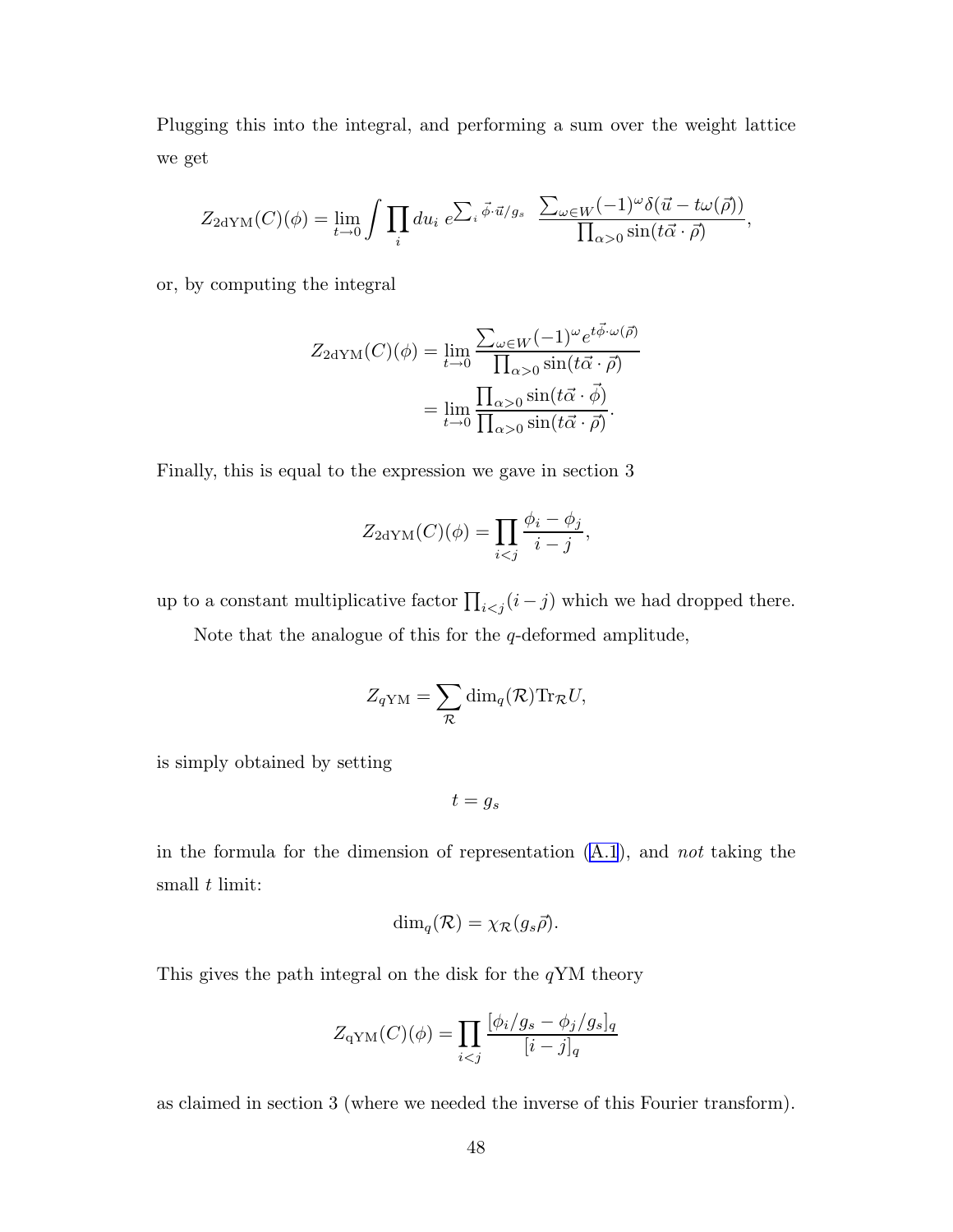# Appendix B.  $\dim_q(R\bar{S})$  in terms of  $K_{RS}$  or  $N_{RS}$

The quantum dimension of the coupled representation has the form

$$
\dim_q(R\bar{S}) = \dim_q R \dim_q S \prod_{i=1}^{c_R} \prod_{j=1}^{c_S} \frac{[S_j + R_i + N + 1 - j - i][N + 1 - j - i]}{[S_j + N + 1 - i - j][R_i + N + 1 - j - i]},
$$
(B.1)

where  $c_R$  is the number of rows in R and  $R_i$  is the number of boxes in the i-th row. Now we let  $q = e^{-g_s}$  and express  $\dim_q R$  as

$$
\dim_q R = Q^{-\frac{|R|}{2}} W_R(q^{-1}) \prod_{i=1}^{c_R} \prod_{j=1}^{R_i} (1 - q^{-i+j} Q), \quad Q = e^{-g_s N}.
$$
 (B.2)

 $\sum^{\infty}$ 

 $g_3(q^n)Q^n$ n

! ,

 $n=1$ 

We write each of the products in  $(B.1)$  and  $(B.2)$  in the exponential form:

$$
\prod_{i=1}^{c_R} \prod_{j=1}^{c_S} (1 - q^{S_j + R_i - j - i + 1} Q) = \exp \left( - \sum_{n=1}^{\infty} \frac{g_1(q^n) Q^n}{n} \right),
$$

where  $g_1(q) = \sum_{i=1}^{c_R} \sum_{j=1}^{c_S} q^{S_j + R_i - j - i + 1}$ .

$$
\prod_{i=1}^{c_R} \prod_{j=1}^{c_S} (1 - q^{S_j - j - i + 1} Q) = \exp \left( - \sum_{n=1}^{\infty} \frac{g_2(q^n) Q^n}{n} \right),
$$

where  $g_2(q) = \sum_{i=1}^{c_R} \sum_{j=1}^{c_S} q^{S_j - j - i + 1}$ .  $\frac{c_R}{\prod}$  $\frac{i=1}{i}$  $\frac{c_S}{\prod}$  $j=1$  $(1 - q^{R_i - j - i + 1}Q) = \exp\left(-\frac{1}{2}\right)$ 

where  $g_3(q) = \sum_{i=1}^{c_R} \sum_{j=1}^{c_S} q^{R_i - j - i + 1}$ .

$$
\prod_{i=1}^{c_R} \prod_{j=1}^{c_S} (1 - q^{-j-i+1} Q) = \exp \left(-\sum_{n=1}^{\infty} \frac{g_4(q^n) Q^n}{n}\right),
$$

where  $g_4(q) = \sum_{i=1}^{c_R} \sum_{j=1}^{c_S} q^{-j-i+1}$ .

$$
\prod_{i=1}^{c_R} \prod_{j=1}^{R_i} (1 - q^{-i+j}Q) = \exp\left(-\sum_{n=1}^{\infty} \frac{f_R(q^n)Q^n}{n}\right),
$$

where  $f_R(q) = \sum_{i=1}^{c_R} \sum_{j=1}^{R_i} q^{-i+j}$ .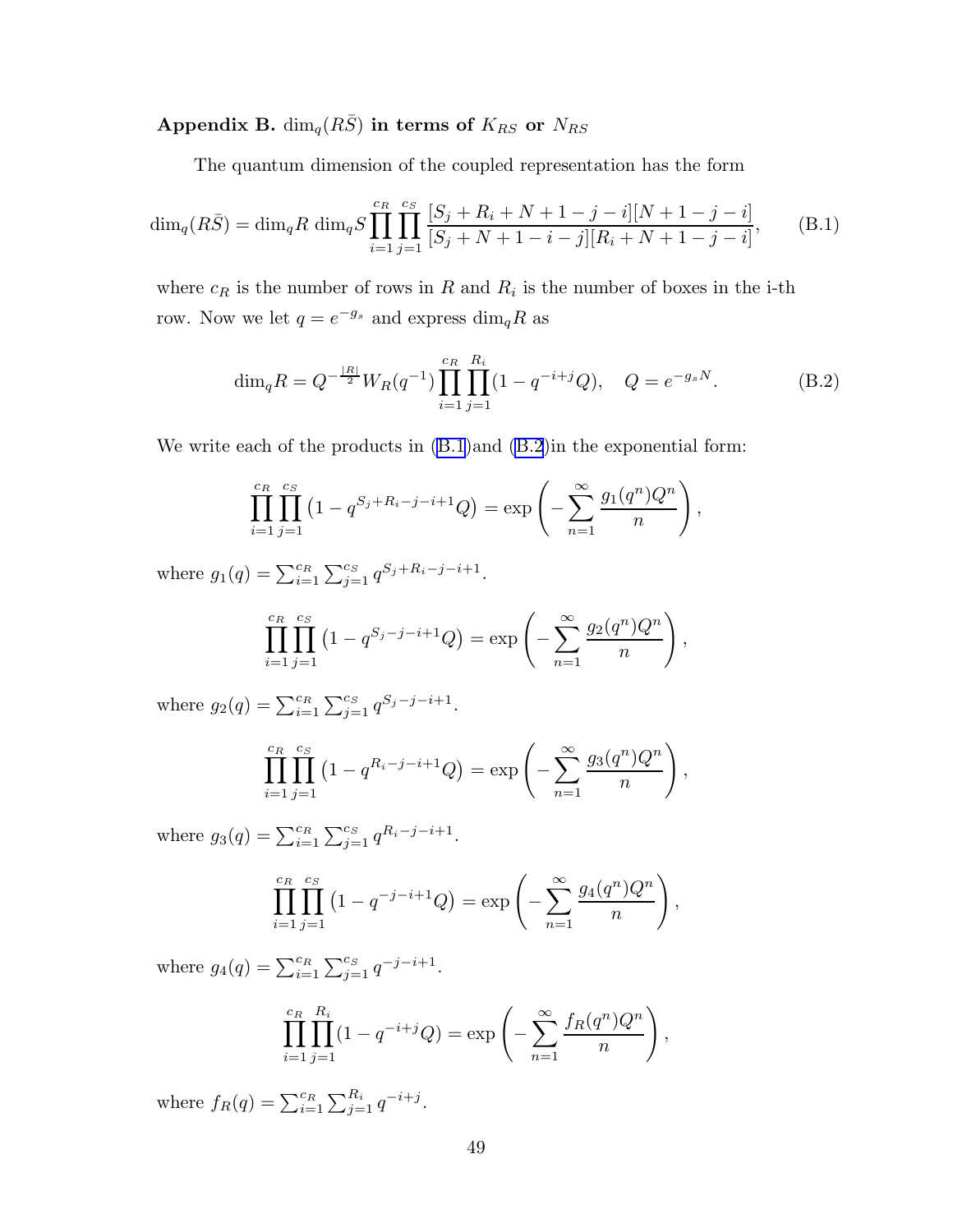So that  $\dim_q(R\bar{S})$  is re-casted as

$$
\dim_q(R\bar{S}) = Q^{-\frac{|R|+|S|}{2}} W_R(q^{-1}) W_S(q^{-1}) \exp\left(-\sum_{n=1}^{\infty} \frac{M_{RS}(q^n)Q^n}{n}\right),\tag{B.3}
$$

where  $M_{RS}(q) = g_1(q) + g_4(q) - g_2(q) - g_3(q) + f_R(q) + f_S(q)$ .

It turns out that  $M_{RS}(q) = f_{RS}(q)$  where

$$
f_{RS}(q) = (q - 2 + q^{-1})f_R(q)f_S(q) + f_R(q) + f_S(q).
$$

Now, we relate  $\dim_q(R\bar{S})$  with the functions  $K_{RS}(q)$  and  $N_{RS}(q)$  defined as follows:

$$
K_{RS}(Q,q) := \sum_{P} Q^{|P|} W_{PR}(q) W_{PS}(q) = W_{R}(q) W_{S}(q) \prod_{i=1, j=1}^{\infty} (1 - Q x_i y_j)^{-1}, \qquad (B.4)
$$

$$
N_{RS}(Q,q) := \sum_{P} (-)^{|P|} Q^{|P|} W_{PR}(q) W_{P^TS}(q) = W_R(q) W_S(q) \prod_{i=1,j=1}^{\infty} (1 - Q x_i y_j), \quad (B.5)
$$

where  $x_i = q^{R_i - i + 1/2}$ ,  $y_j = q^{S_j - j + 1/2}$ . We used the definition of  $W_{R_1 R_2}$  in terms of Schur functions  $s_R$ :

$$
W_{PR}(q) = s_R \left( q^{-i+1/2} \right) s_P \left( q^{R_i - i + 1/2} \right) \tag{B.6}
$$

and the properties of Schur functions

$$
\sum_{R} s_{R}(x) s_{R}(y) = \prod_{i,j} (1 - x_{i} y_{j})^{-1}, \quad \sum_{R} s_{R}(x) s_{R}(y) = \prod_{i,j} (1 + x_{i} y_{j}).
$$
 (B.7)

As follows from [\[25](#page-56-0)] the functions  $K_{RS}$  and  $N_{RS}$  are expressed in terms of  $f_{RS}(q)$  as

$$
K_{RS}(Q,q) = K_{..}(Q,q) \ W_R(q) \ W_S(q) \ e^{\sum_{n=1}^{\infty} \frac{f_{RS}(q^n)Q^n}{n}}, \tag{B.8}
$$

$$
N_{RS}(Q,q) = N_{..}(Q,q) W_R(q) W_S(q) e^{-\sum_{n=1}^{\infty} \frac{f_{RS}(q^n)Q^n}{n}},
$$
(B.9)

where we denoted the trivial representation with  $R =$ . and where  $N_{\ldots}(Q, q) =$  $(K_-(Q,q))^{-1}.$ 

Now using  $W_R(q^{-1}) = (-)^{|R|} W_{R^T}(q) = (-)^{|R|} q^{-\frac{k_R}{2}} W_R(q)$  we find the relations

$$
\dim_q(R\bar{S}) = K_{..}(Q,q)N_{RS}(Q,q)(-)^{|R|+|S|}q^{-\frac{k_R+k_S}{2}}Q^{-\frac{|R|+|S|}{2}}, \tag{B.10}
$$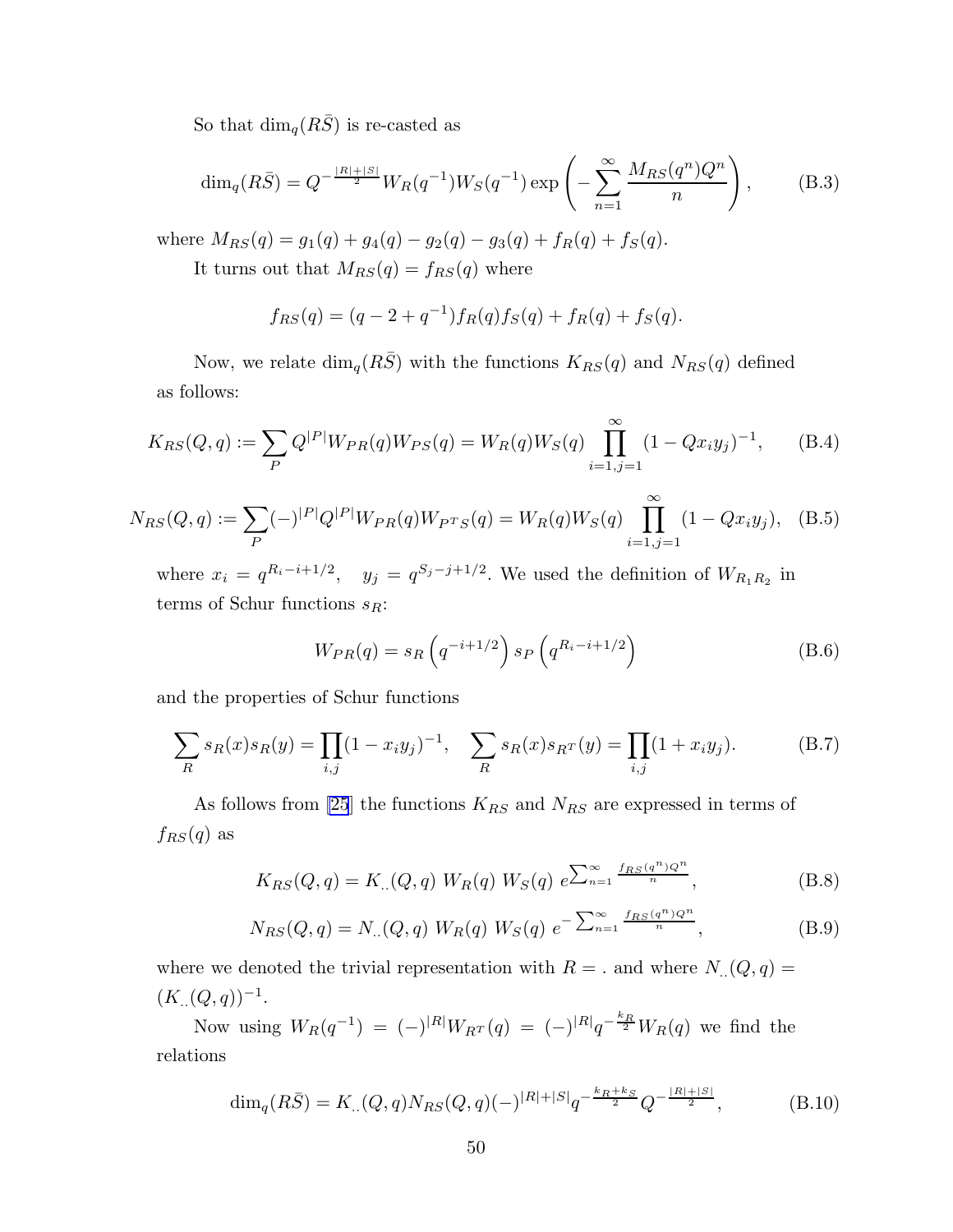$$
\dim_q(R\bar{S}) = \frac{K_{..}(Q,q)}{K_{RS}(Q,q)} W_R^2(q) W_S^2(q) (-)^{|R|+|S|} q^{-\frac{k_R+k_S}{2}} Q^{-\frac{|R|+|S|}{2}}.
$$
\n(B.11)

Finally, we use that

$$
q^{\rho^2 + \frac{N}{24}} S_{00} = M(q) \eta^N(q) N_{..}(Q, q)
$$

to obtain the relations used in section 5:

$$
q^{\rho^2 + \frac{N}{24}} S_{00} \dim_q(R\bar{S}) = M(q)\eta^N(q) N_{RS}(Q,q)(-)^{|R|+|S|} q^{-\frac{k_R+k_S}{2}} Q^{-\frac{|R|+|S|}{2}},
$$
  

$$
q^{\rho^2 + \frac{N}{24}} S_{00} \dim_q(R\bar{S}) = \frac{M(q)\eta^N(q)}{K_{RS}(Q,q)} W_R^2(q) W_S^2(q)(-)^{|R|+|S|} q^{-\frac{k_R+k_S}{2}} Q^{-\frac{|R|+|S|}{2}}.
$$

# Appendix C. Expressing  $p = 1, g = 0$  Chiral Blocks in terms of S-Matrix.

Below we compute the genus  $g=0$ ,  $p=1$  chiral block in terms of S-matrix. Let us define  $t_K$  as  $t = i \pi + t_K$  and write the chiral block as

$$
Z_{R_1,R_2}^{q \text{YM},+}(t) = \widehat{Z}_0 e^{t(|R_1|+|R_2|)} q^{\frac{k_{R_1}}{2}} Z'_{R_1R_2}(t_K),
$$

where

$$
Z'_{R_1R_2}(t_K):=\sum_R (-)^{|R|} e^{-t_K|R|} C_{0R_1R^T}(q) C_{0RR_2}(q).
$$

First, we use the definition of the vertex in terms of Schur functions

$$
C_{R_1R_2R_3} = q^{\frac{k_{R_1}}{2}} s_{R_3}(q^{\rho}) \sum_{\eta} s_{R_1^T/\eta}(q^{R_3+\rho}) s_{R_2/\eta}(q^{R_3^T+\rho})
$$

to recast the sum  $Z'_{R_1R_2}(t_K)$  as

$$
Z'_{R_1R_2}(t_K) = (-)^{|R_2|} s_{R_1}(q^{\rho}) \sum_R s_R(\lambda q^{\rho+R_1}) \sum_{\eta} s_{R/\eta}(q^{-\rho}) s_{R_2^T/\eta}(q^{-\rho}),
$$

where  $\rho^i = -i + \frac{1}{2}$  $\frac{1}{2}$ ,  $i = 1, \ldots, \infty$  and  $\lambda = e^{-t_K}$ .

Next, we use the identities

$$
\sum_{R} s_R(\lambda q^{\rho+R_1}) s_{R/\eta}(q^{-\rho}) = s_\eta(\lambda q^{\rho+R_1}) \prod_{i,j} \left(1 - \lambda q^{R_1^i - i + j}\right)^{-1}
$$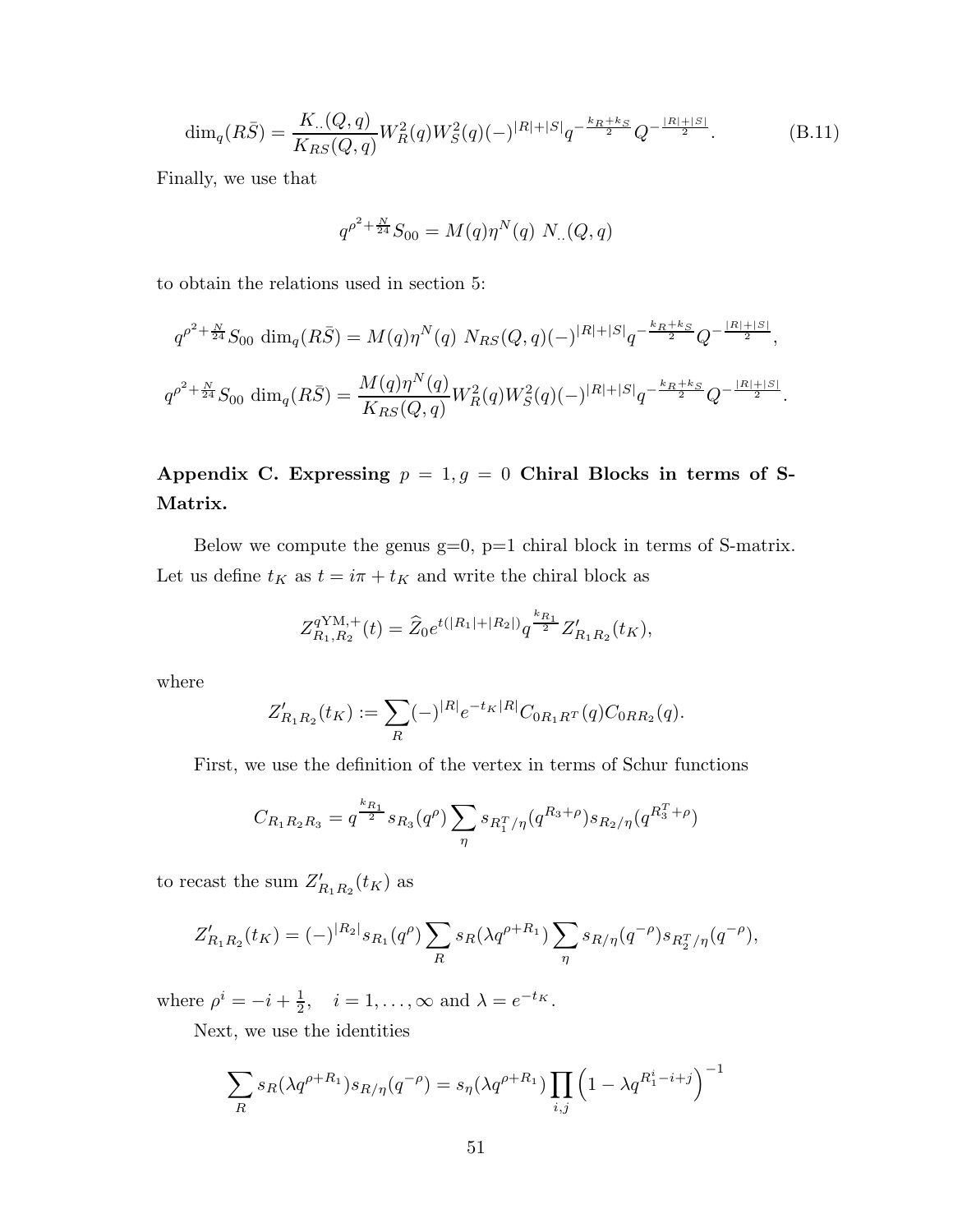and

$$
\sum_{\eta} s_{R_2^T/\eta}(q^{-\rho}) s_{\eta}(\lambda q^{\rho+R_1}) = \lambda^{|R_2|} s_{R_2^T}(\lambda^{-1} q^{-\rho}, q^{\rho+R_1})
$$

and bring  $Z'_{R_1R_2}(t_K)$  into the form

$$
Z'_{R_1R_2}(t_K) = (-)^{|R_2|} s_{R_1}(q^{\rho}) \prod_{i,j} \left(1 - \lambda q^{R_1^i - i + j}\right)^{-1} \lambda^{|R_2|} s_{R_2^T}(\lambda^{-1} q^{-\rho}, q^{\rho + R_1}).
$$

This can be further simplified by using

$$
\prod_{i,j} \left(1 - \lambda q^{R_1^i - i + j}\right)^{-1} = \prod_{i,j} \left(1 - \lambda q^{-i+j}\right)^{-1} \prod_{i=1}^{c_{R_1}} \prod_{j=1}^{R_1^i} \left(1 - \lambda q^{-i+j}\right).
$$

Now we recall the formula for quantum dimension

$$
\dim_q R_1(q,\lambda) = \lambda^{-\frac{|R_1|}{2}} s_{R_1}(q^{-\rho}) \prod_{i=1}^{c_{R_1}} \prod_{j=1}^{R_1^i} (1 - \lambda q^{-i+j}),
$$

and compare  $Z'_{R_1R_2}(t_K)$  with  $W_{R_1R_2^T}(q, \lambda) := \frac{S_{R_1R_2^T}}{S_{00}}$ 

$$
W_{R_1R_2^T}(q,\lambda) = \dim_q R_1(q,\lambda)\lambda^{\frac{|R_2|}{2}} s_{R_2^T}(\lambda^{-1}q^{-\rho},q^{\rho+R_1}).
$$

We use  $s_{R_1}(q^{\rho}) = (-)^{|R_1|} q^{-\frac{k_{R_1}}{2}} s_{R_1}(q^{-\rho})$  to find

$$
Z'_{R_1R_2}(t_K) = (-)^{|R_1|+|R_2|} e^{-\frac{t_K}{2}(|R_1|+|R_2|)} q^{-\frac{k_{R_1}}{2}} N_{..}(\lambda, q) W_{R_1R_2^T}(q, \lambda),
$$

where  $\lambda = e^{-t_K}$ ,  $N_{..}(\lambda, q) = \prod_{i,j} (1 - \lambda q^{-i+j})^{-1}$ . The chiral block is then expressed in terms of  $W_{R_1R_2^T}$  as follows

$$
Z_{R_1,R_2}^{q{\rm YM},+}(t) = \widehat{Z}_0(t) N_{..}(\lambda, q) e^{\frac{t_K}{2}(|R_1|+|R_2|)} W_{R_1R_2^T}(q,\lambda), \tag{C.1}
$$

where  $t = i\pi + t_K$ .

If we now let  $\hat{t} = -t_K$  and express  $W_{R_1 R_2^T}(q, \lambda)$  as in [\[26](#page-56-0)]

$$
W_{R_1R_2^T}(q,\lambda) = \frac{e^{\frac{\hat{t}}{2}(|R_1|+|R_2|)}}{N(e^{-\hat{t}},q)} \sum_R (-)^{|R|} e^{-\hat{t}|R|} C_{R_1R_2R}(q) C_{00R^T}(q),
$$

we find the "flopped" expression for the chiral block:

$$
Z_{R_1,R_2}^{q{\rm YM},+}(t) = \widehat{Z}_0(t) \frac{N(e^{\hat{t}},q)}{N(e^{-\hat{t}},q)} \sum_R (-)^{|R|} e^{-\hat{t}|R|} C_{R_1R_2R}(q) C_{00R^T}(q). \tag{C.2}
$$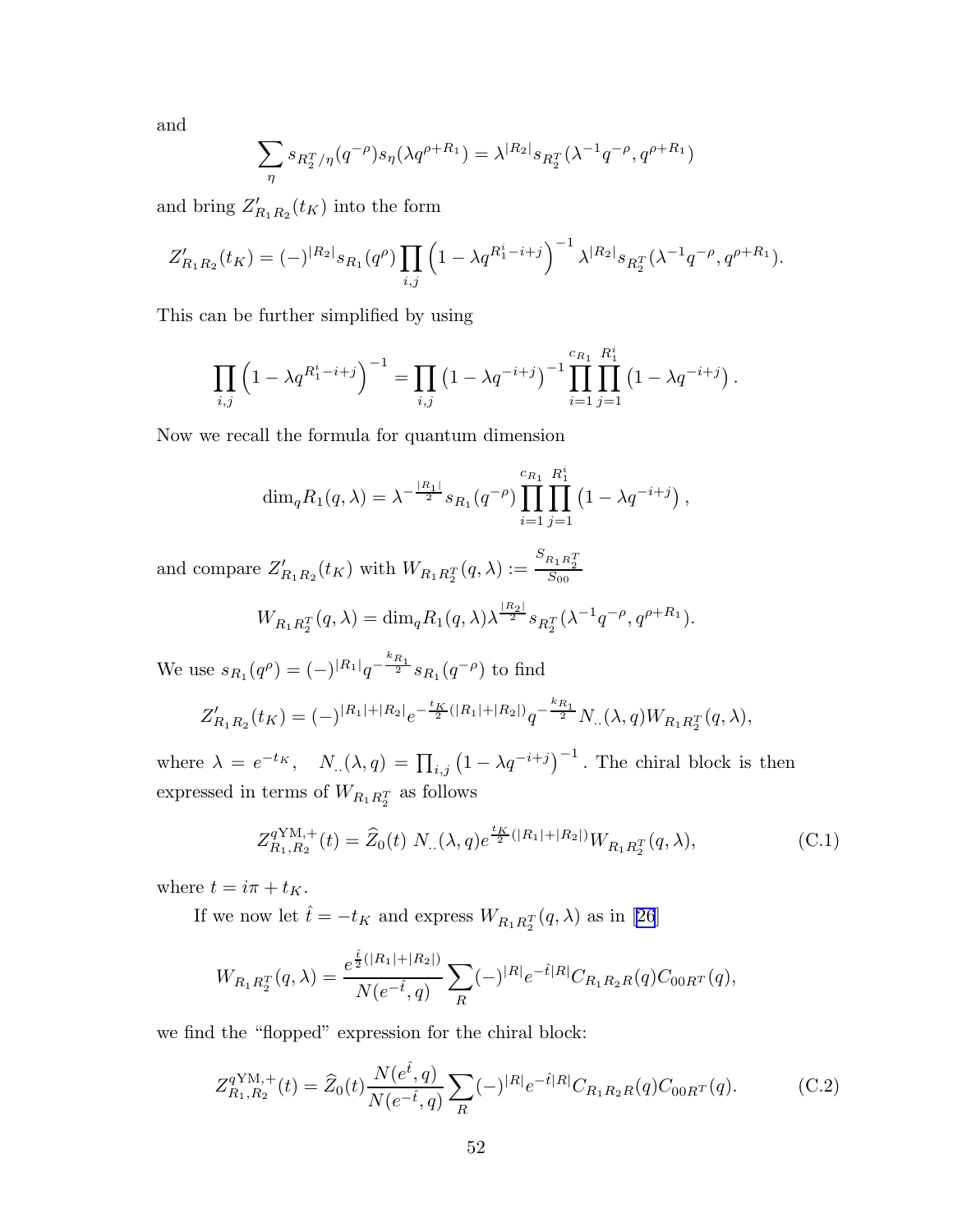The final step is to use the relation [\[26](#page-56-0)]

$$
N(Q, q) = N(Q^{-1}, q)(-Q)^{-\frac{1}{12}}
$$

to bring the flopped chiral block into the form:

$$
Z_{R_1,R_2}^{q \text{YM},+}(t) = \widehat{Z}_0(t)(-e^{\hat{t}})^{-\frac{1}{12}} \sum_R (-)^{|R|} e^{-\hat{t}|R|} C_{R_1R_2R}(q) C_{00R^T}(q). \tag{C.3}
$$

# Appendix D. The Inner Product of D-Brane Wave Functions in  $c = 1$ String

Here we show that the matrix integral

$$
\int \mathcal{D}x \operatorname{Tr}_R x \operatorname{Tr}_Q \bar{x} = \int dx d\bar{x} \exp\left[\text{tr}(x\bar{x})\right] \operatorname{Tr}_R x \operatorname{Tr}_Q \bar{x}.
$$

in the definition of the  $c = 1$  string overlap equals

$$
\int \mathcal{D}x \,\mathrm{Tr}_R x \,\mathrm{Tr}_Q \bar{x} = \delta_{Q,R}.
$$

This is a so called "normal" matrix integral, meaning that x and  $\bar{x}$  are commuting matrices.

We will begin with an analogous finite  $M$  integral and than take  $M$  to infinity. Integrating over the angles in the above formula is standard, where one gets

$$
\frac{1}{M!} \int \prod_i dx_i dy_i \Delta(x) \Delta(\bar{x}) \exp\left[\text{tr}(x\bar{x})\right] \text{Tr}_R x \text{Tr}_Q \bar{x}
$$

It is useful here to change variables to  $x$  and  $z$  where

$$
\bar{x} = z/x,
$$

which gives

$$
\frac{1}{M!} \int \prod_i \frac{dx_i dz_i}{x_i} e^{\sum_i z_i} \sum_{\omega,\omega'} (-1)^{\omega + \omega'} \prod_i x_i^{R_{\omega(i)} - \omega(i) - Q_{\omega'(i)} + \omega'(i)} z_i^{Q_{\omega'(i)} + M - \omega'(i)}
$$

where we have in addition used the trace formula

$$
Tr_R A = \frac{\det_{i,j}(A_i^{R_j + M - j})}{\Delta(A)},
$$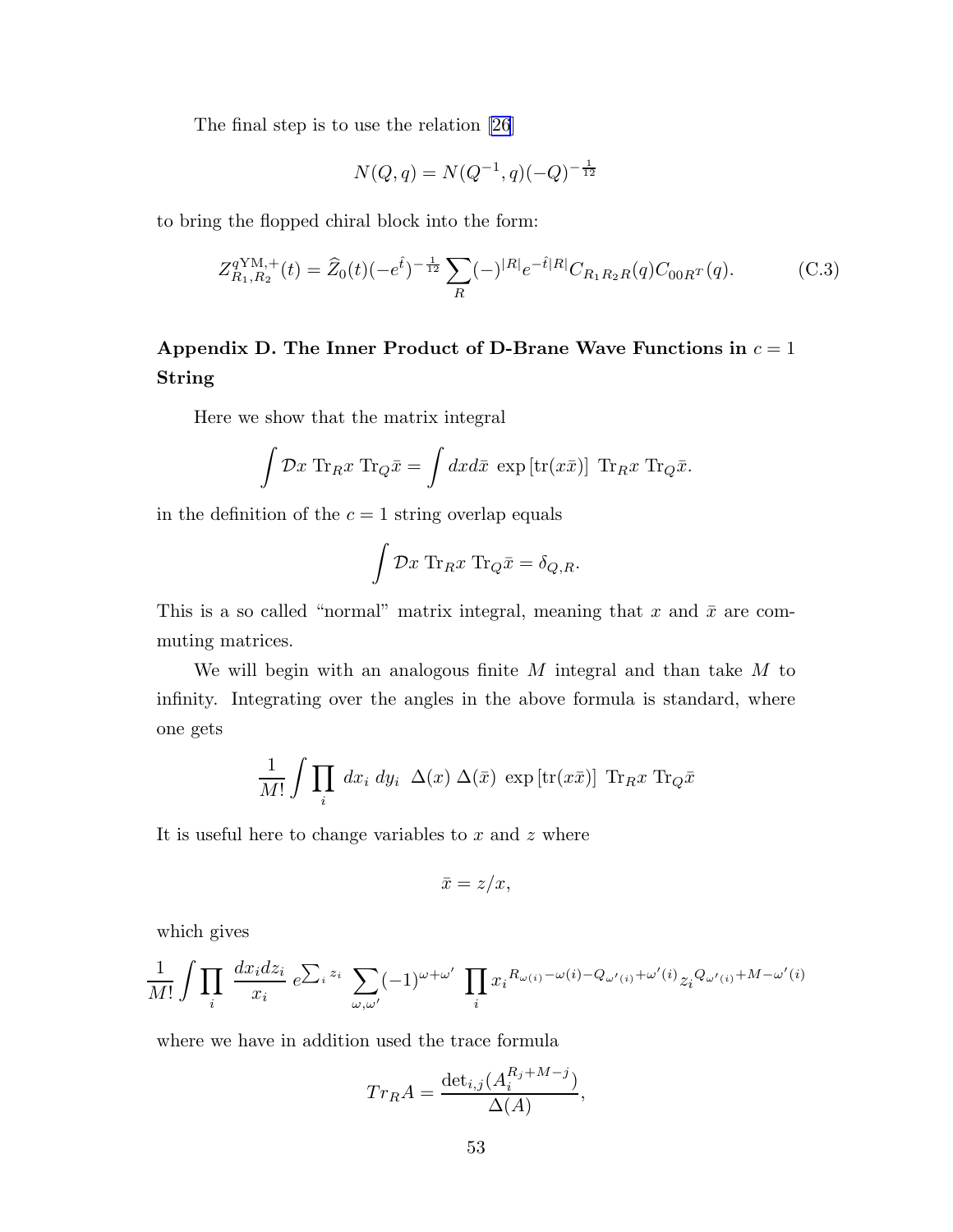which holds for any matrix  $A$ , and written

$$
\det(A_{ij}) = \sum_{\omega} (-1)^{\omega} A_{1\omega(1)} \dots A_{M\omega(M)}
$$

Integrating over  $x_i$  gives zero, unless  $R = Q$  and  $\omega = \omega'$  and we are left with computing

$$
\prod_{i} \int dz_i \ e^{z_i} \ z_i^{Q_i + M - i} = \prod_{i=1}^{M} (Q_i + M - i)!
$$

All in all this gives, for rank M matrix

$$
\frac{1}{\text{vol}(U(M))} \int dx d\bar{x} \exp\left[\text{tr}(x\bar{x})\right] \text{Tr}_{R}x \text{ Tr}_{Q}\bar{x} \propto \frac{(2\pi)^{\frac{M^{2}}{2} + \frac{M}{2}}}{\text{vol}(U(M))} \frac{\text{dim}(Q)}{d(Q)} \delta_{R,Q}.
$$

Taking  $M \to \infty$  limit of this corresponding to matrices of infinite rank gives

$$
\lim_{M \to \infty} \int dx d\bar{x} \exp\left[\text{tr}(x\bar{x})\right] \operatorname{Tr}_{R} x \operatorname{Tr}_{Q} \bar{x} = \delta_{R,Q},
$$

where we used that, for large M the dimension of  $SU(M)$  representation  $dim(R)$ becomes the dimension of the corresponding symmetric group representation  $d(R)$  (up to an infinite factor  $M^{|R|}$  which we absorb in  $x, \bar{x}$  and factors such as  $\pi^M$  which go into renormalizing the measure).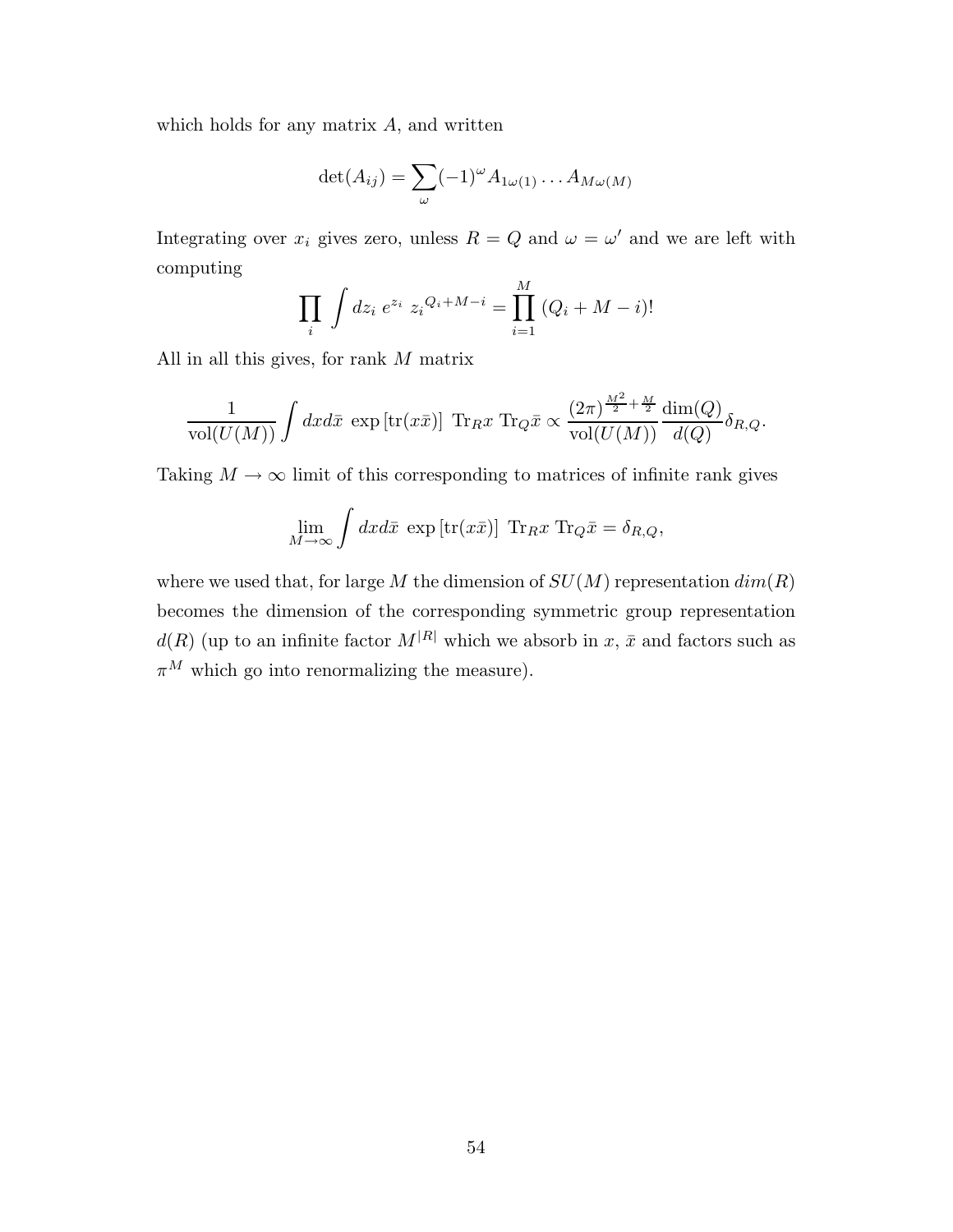#### References

- <span id="page-55-0"></span>[1] H. Ooguri, A. Strominger, and C. Vafa, "Black hole attractors and the topological string," Phys. Rev. D70 (2004) 106007, [hep-th/0405146](http://arXiv.org/abs/hep-th/0405146).
- [2] C. Vafa, "Two-dimensional Yang-Mills, black holes and topological strings," [hep-th/0406058](http://arXiv.org/abs/hep-th/0406058).
- [3] D. Gross and W. Taylor, "Two-dimensional QCD is a string theory," Nucl. Phys. B400 (1993) 181-210, [hep-th/9301068](http://arXiv.org/abs/hep-th/9301068); "Twists and Wilson loops in the string theory of two-dimensional QCD," Nucl. Phys. B403 (1993) 395-452, [hep-th/9303046](http://arXiv.org/abs/hep-th/9303046).
- [4] J. Bryan and R. Pandharipande, "Local Gromov-Witten theory of curves," [math.AG/0411037](http://arXiv.org/abs/math/0411037).
- [5] M. Aganagic, A. Klemm, M. Marino, and C. Vafa, "The topological vertex," [hep-th/0305132](http://arXiv.org/abs/hep-th/0305132).
- [6] E. Witten, "Two-dimensional gauge theories revisited," J. Geom. Phys. 9 (1992) 303, [hep-th/9204083](http://arXiv.org/abs/hep-th/9204083).
- [7] A. Iqbal, N. Nekrasov, A. Okounkov, and C. Vafa, "Quantum foam and topological strings," [hep-th/0312022](http://arXiv.org/abs/hep-th/0312022).
- [8] N. Nekrasov, "Seiberg-Witten prepotential from instanton counting," Adv. Theor. Math. Phys. 7 (2004) 831, [hep-th/0206161](http://arXiv.org/abs/hep-th/0206161).
- [9] E. Buffenoir and P. Roche, "Two-dimensional lattice gauge theory based on a quantum group," Commun. Math. Phys. 170, 669 (1995) [\[arXiv:hep](http://arXiv.org/abs/hep-th/9405126)[th/9405126\]](http://arXiv.org/abs/hep-th/9405126).
- [10] C.Klimcik, "The formulae of Kontsevich and Verlinde from the perspective of the Drinfeld double," Commun. Math. Phys. 217 (2001) 203-228, [hep](http://arXiv.org/abs/hep-th/9911239)[th/9911239](http://arXiv.org/abs/hep-th/9911239).
- [11] M. Blau and G. Thompson, "Derivation of the Verlinde formula from Chern-Simons theory and the  $G/G$  model," Nucl. Phys. B408 (1993) 345, [hep-th/9305010](http://arXiv.org/abs/hep-th/9305010).
- [12] C. Beasley and E. Witten, private communication.
- [13] E. Witten, "Quantum field theory and the Jones polynomial," Com. Math. Phys. 121 (1989) 351.
- [14] C. Vafa and E. Witten, "A strong coupling test of S-duality," Nucl. Phys. B 431 (1994) 3, [hep-th/9408074](http://arXiv.org/abs/hep-th/9408074).
- [15] R. Rudd, "String partition function for QCD on the torus," [hep-th/9407176](http://arXiv.org/abs/hep-th/9407176).
- [16] K. Yoshioka, "Betti numbers of moduli of stable sheaves on some surfaces," Proceedings of ICTP Conference S-Duality and Mirror Symmetry (Trieste, 1995), Nucl. Phys. B Proc. Suppl. 46 (1996) 263.